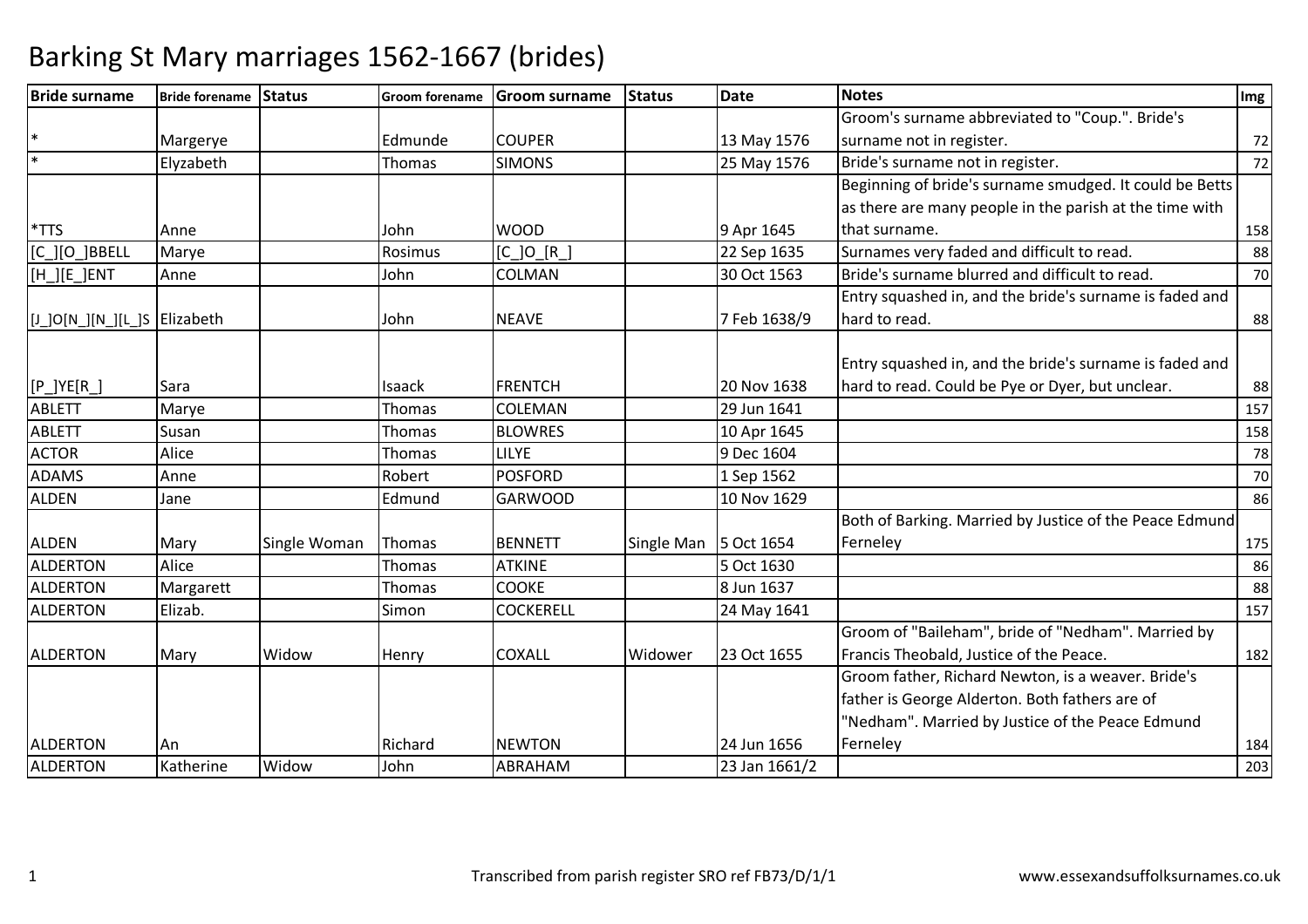| <b>Bride surname</b> | Bride forename Status |              |          | Groom forename Groom surname | <b>Status</b>          | Date           | <b>Notes</b>                                            | Img |
|----------------------|-----------------------|--------------|----------|------------------------------|------------------------|----------------|---------------------------------------------------------|-----|
|                      |                       |              |          |                              |                        |                | Both of Burgh. Consent of marriage published in         |     |
|                      |                       |              |          |                              |                        |                | Needham Market on three market days: 1, 8, 15 Sep.      |     |
|                      |                       |              |          |                              |                        |                | Date of marriage not in entry. Unclear if marriage took |     |
| <b>ALDRICH</b>       | Mary                  | Single Woman | John     | <b>MURRELL</b>               | Single Man             |                | 1658 place.                                             | 199 |
| <b>ALDRIECH</b>      | Margaret              |              | Robert   | <b>SPAROWE</b>               |                        | 22 Feb 1611/2  |                                                         | 81  |
| <b>ALDUS</b>         | Elizabeth             |              | John     | <b>BAGLEY</b>                |                        | 11 Jun 1588    |                                                         | 74  |
| <b>ALDUS</b>         | Alice                 | Widow        | Thomas   | <b>COLCHESTER</b>            |                        | 17 Feb 1589/90 |                                                         | 75  |
| <b>ALDUS</b>         | Marye                 |              | John     | <b>SMITH</b>                 |                        | 1 Oct 1599     |                                                         | 77  |
| <b>ALDUS</b>         | Elizabeth             |              | Charles  | <b>SEAMAN</b>                |                        | 24 Sep 1607    |                                                         | 79  |
| <b>ALDUS</b>         | Alice                 |              | John     | <b>CLEYGHTON</b>             |                        | 1 Nov 1609     |                                                         | 80  |
|                      |                       |              |          |                              |                        |                | Groom is of Crowfield, bride is of "Debbenham".         |     |
|                      |                       |              |          |                              |                        |                | Married with the consent of their parents by Edmund     |     |
| <b>ALLEN</b>         | Mary                  |              | Thomas   | <b>ALLISON</b>               |                        | 8 Mar 1653/4   | Fernly esq Justice of the Peace                         | 171 |
| <b>ALLEN</b>         | Rose                  |              | John     | <b>KEDGELL</b>               |                        | 4 Sep 1666     |                                                         | 214 |
| <b>AMNER</b>         | Susan                 |              | Ritchard | <b>FRUAR</b>                 |                        | 12 Dec 1620    |                                                         | 83  |
| <b>ANDERKIN</b>      | An                    |              | William  | <b>DUNSH</b>                 |                        | 21 Sep 1614    |                                                         | 81  |
| ANDERSON             | Sarah                 |              | John     | <b>INNOULDES</b>             |                        | 29 Nov 1636    |                                                         | 88  |
| <b>ANDREWES</b>      | Martha                | Widow        | Richard  | <b>RELFE</b>                 |                        | 24 Aug 1592    |                                                         | 75  |
| <b>ANDROES</b>       | Ann                   |              | Ritchard | <b>MINTER</b>                |                        | 28 Oct 1643    |                                                         | 158 |
| <b>ARTIS</b>         | Elizabeth             |              | Edmunde  | <b>SMITHE</b>                |                        | 24 Aug 1599    |                                                         | 77  |
| <b>ARTIS</b>         | Marye                 |              | Richard  | <b>RICE</b>                  |                        | 23 Sep 1617    |                                                         | 82  |
| <b>ASCUE</b>         | Elizab.               |              | William  | <b>JOURDAN</b>               |                        | 23 Jun 1631    |                                                         | 86  |
|                      |                       |              |          |                              |                        |                | Bride is of "Darnsden". Not clear if they're both of    |     |
| <b>ATKIN</b>         | Sarah                 |              | John     | <b>GRANGE</b>                |                        | 29 Jul 1641    | "Darnsden" or only the bride.                           | 157 |
|                      |                       |              |          |                              |                        |                |                                                         |     |
|                      |                       |              |          |                              |                        |                | Both of Swilland. Groom's father (Robert Blomefeild) is |     |
|                      |                       |              |          |                              |                        |                | of Brandston. Bride's surname unclear - Baily or Bally? |     |
| BA[IL]LY             | Margaret              | Widow        | William  | <b>BLOMEFEILD</b>            | Single Man 28 Jul 1655 |                | Married by Justice of the Peace Edmund Ferneley.        | 179 |
| <b>BACON</b>         | Elizab.               |              | Thomas   | <b>WHITECAKE</b>             |                        | 5 Feb 1632/3   |                                                         | 87  |
| <b>BACON</b>         | <b>Bridgett</b>       |              | Jeames   | <b>ROE</b>                   |                        | 13 Sep 1638    |                                                         | 88  |
| <b>BADCOCK</b>       | Sarah                 |              | Robert   | <b>WESTON</b>                |                        | 22 Oct 1646    |                                                         | 159 |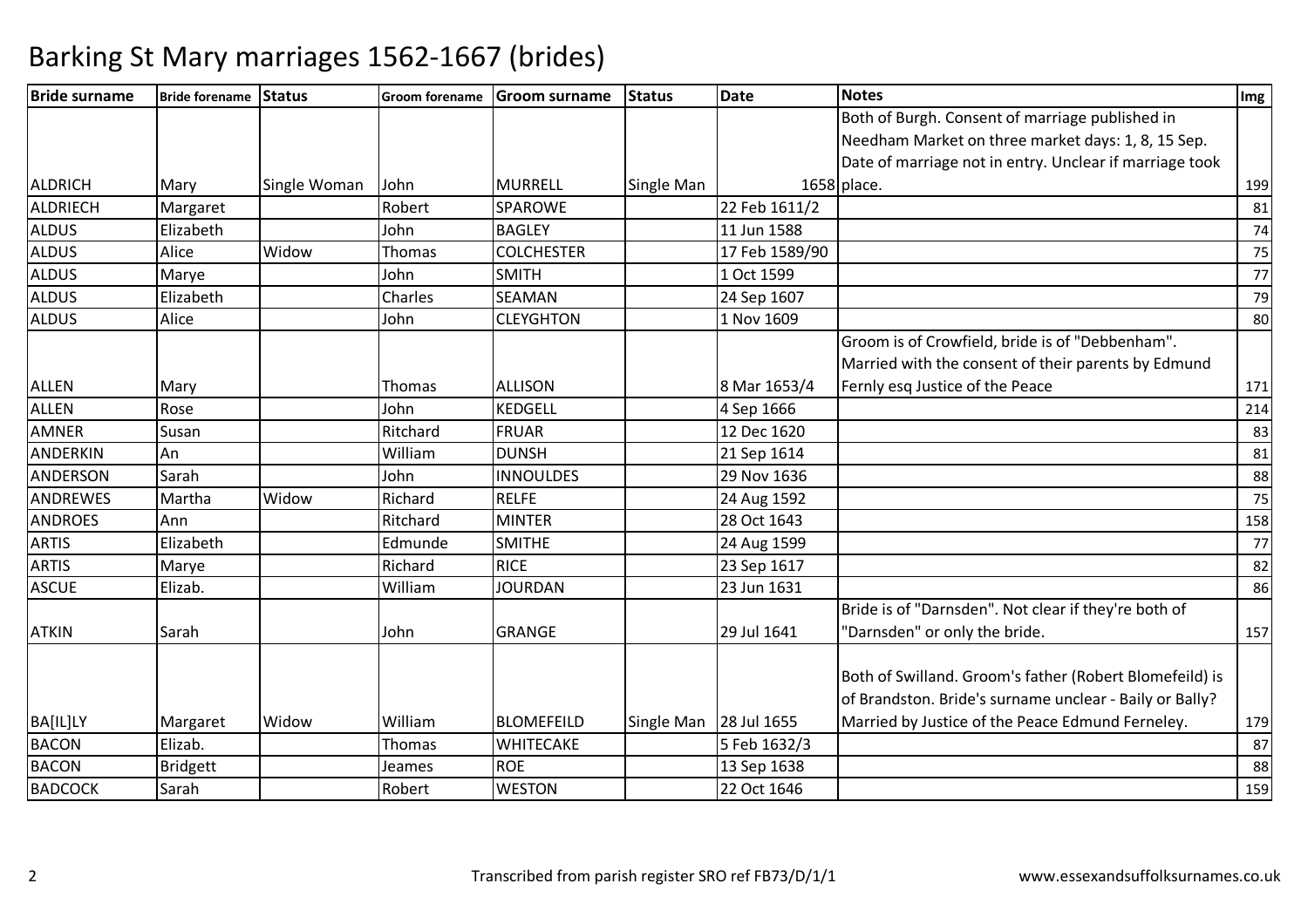| <b>Bride surname</b> | Bride forename Status |              | <b>Groom forename</b> | <b>Groom surname</b> | Status     | Date                   | <b>Notes</b>                                                                                                                                                       | Img |
|----------------------|-----------------------|--------------|-----------------------|----------------------|------------|------------------------|--------------------------------------------------------------------------------------------------------------------------------------------------------------------|-----|
|                      |                       |              |                       |                      |            |                        |                                                                                                                                                                    |     |
|                      |                       |              |                       |                      |            |                        | Groom is of Barking, bride is of Onehouse. Bride's                                                                                                                 |     |
|                      |                       |              |                       |                      |            |                        | mother (Sarah Badcock) is a widow of Onehouse. Couple                                                                                                              |     |
| <b>BADCOCK</b>       | Mary                  | Single Woman | Zechariah             | <b>FITSH</b>         |            | Single Man 28 Oct 1656 | married by Edmund Ferneley, Justice of the Peace.                                                                                                                  | 187 |
| <b>BAGLEY</b>        | Elizabeth             |              | Samuel                | <b>HUNTE</b>         |            | 24 May 1613            |                                                                                                                                                                    | 81  |
| <b>BAGLEYE</b>       | Susan                 |              | John                  | <b>ROWE</b>          |            | 2 Apr 1613             |                                                                                                                                                                    | 81  |
| <b>BAGLYE</b>        | Francis               |              | George                | <b>POSFOORD</b>      |            | 21 Sep 1637            |                                                                                                                                                                    | 88  |
| <b>BAKER</b>         | Johan                 |              | Thomas                | <b>JANNINGE</b>      |            | 1 May 1571             |                                                                                                                                                                    | 71  |
| <b>BAKER</b>         | Anne                  |              | John                  | <b>PETTIT</b>        |            | 4 Dec 1575             |                                                                                                                                                                    | 72  |
| <b>BAKER</b>         | Anne                  |              | Willm.                | <b>HARVEY</b>        |            | 12 Jul 1603            |                                                                                                                                                                    | 78  |
| <b>BAKER</b>         | Marye                 |              | Robert                | <b>BETTES</b>        |            | 2 Nov 1603             |                                                                                                                                                                    | 78  |
| <b>BAKER</b>         | Rose                  |              | John                  | <b>SMYE</b>          |            | 12 Feb 1615/6          |                                                                                                                                                                    | 82  |
| <b>BAKER</b>         | Rose                  |              | Edmund                | <b>STAWNFORD</b>     |            | 18 Oct 1621            |                                                                                                                                                                    | 83  |
|                      |                       |              |                       |                      |            |                        | Groom is of Barking, bride is of Ashbocking. Groom's<br>father (James Huntt) of Barking. Consent to marriage<br>published in Barking church 6, 13, 20 July, but no |     |
|                      |                       |              |                       |                      |            |                        | marriage date in register. Perhaps marriage didn't take                                                                                                            |     |
| <b>BAKER</b>         | Lidia                 | Single Woman | John                  | <b>HUNTT</b>         | Single Man |                        | 1656 place.                                                                                                                                                        | 185 |
| <b>BALDERSTONE</b>   | Agnes                 |              | Nicholas              | <b>WELTON</b>        |            | 19 Dec 1573            |                                                                                                                                                                    | 71  |
| <b>BALDERSTONE</b>   | Margaret              |              | Thomas                | <b>NEWPORT</b>       |            | 1 Sep 1583             |                                                                                                                                                                    | 73  |
| <b>BALDERSTONE</b>   | Elizabeth             |              | John                  | <b>LUCAS</b>         |            | 7 Jan 1660/1           |                                                                                                                                                                    | 203 |
|                      |                       |              |                       |                      |            |                        | Groom is of "Nedham". The bride's father (Thomas<br>Baldry) is of "Earlstonham". Marriage by Justice of the                                                        |     |
| <b>BALDRY</b>        | Mary                  | Single Woman | John                  | <b>COCK</b>          | Widower    | 17 Oct 1654            | Peace Edmond Ferneley.                                                                                                                                             | 175 |
| <b>BALDRYE</b>       | Margaret              |              | John                  | <b>BROWNE</b>        |            | 6 Feb 1570/71          |                                                                                                                                                                    | 71  |
| <b>BALLS</b>         | Phebe                 |              | John                  | <b>COATES</b>        |            | 29 Jun 1653            |                                                                                                                                                                    | 160 |
| <b>BANNER</b>        | Elizabethe            |              | Roger                 | <b>HAVILL</b>        |            | 4 Feb 1588/9           |                                                                                                                                                                    | 75  |
| <b>BANNYARD</b>      | Rose                  |              | John                  | <b>HARWELL</b>       |            | 31 Jan 1642/3          |                                                                                                                                                                    | 158 |
| <b>BARKER</b>        | Margaret              |              | Gefferye              | <b>WOODE</b>         |            | 16 Jun 1579            |                                                                                                                                                                    | 72  |
| <b>BARKER</b>        | Marye                 |              | John                  | <b>COLEMAN</b>       |            | 25 Sep 1597            |                                                                                                                                                                    | 76  |
| <b>BARKER</b>        | Alice                 |              | John                  | <b>WHITTEN</b>       |            | 2 Feb 1613/4           |                                                                                                                                                                    | 81  |
| <b>BARKER</b>        | Sarah                 |              | John                  | <b>PAINE</b>         |            | 4 Dec 1666             |                                                                                                                                                                    | 214 |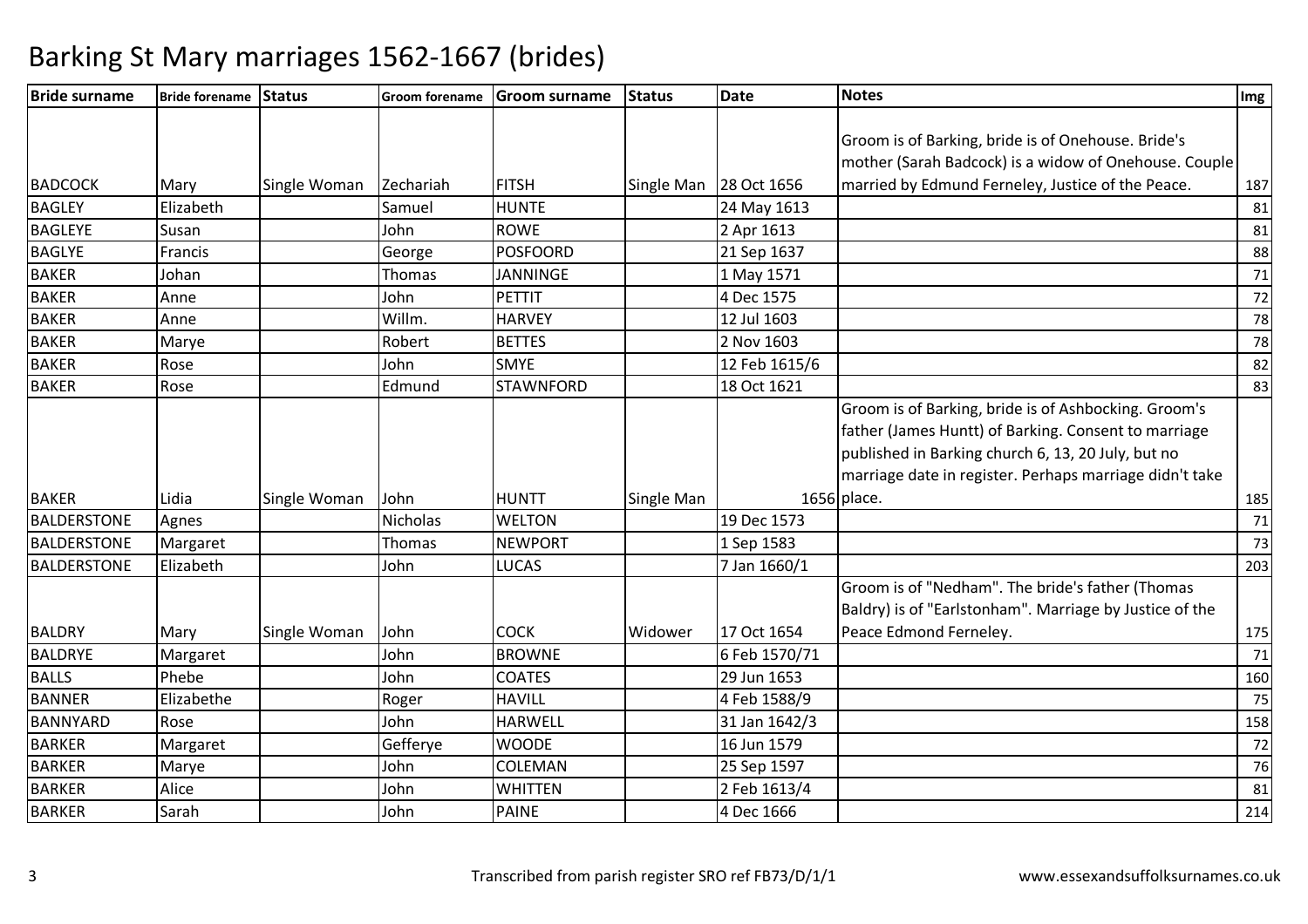| <b>Bride surname</b> | Bride forename Status |              |         | Groom forename Groom surname | <b>Status</b>           | <b>Date</b>   | <b>Notes</b>                                                                                                                                                                                                                                                                                                                                    | Img |
|----------------------|-----------------------|--------------|---------|------------------------------|-------------------------|---------------|-------------------------------------------------------------------------------------------------------------------------------------------------------------------------------------------------------------------------------------------------------------------------------------------------------------------------------------------------|-----|
| BARRA[N ]            | Susan                 |              | Thomas  | <b>GOODE</b>                 |                         | 9 Dec 1623    |                                                                                                                                                                                                                                                                                                                                                 | 84  |
|                      |                       |              |         |                              |                         |               | The groom is of Aldham. The groom's father (William                                                                                                                                                                                                                                                                                             |     |
|                      |                       |              |         |                              |                         |               | Riches) was of Somersham and is deceased. The bride's                                                                                                                                                                                                                                                                                           |     |
|                      |                       |              |         |                              |                         |               | father (John Barton) was of Combes and is also                                                                                                                                                                                                                                                                                                  |     |
| <b>BARTON</b>        | Susan                 | Single Woman | Isaac   | <b>RICHES</b>                | Single Man   1 Nov 1654 |               | deceased.                                                                                                                                                                                                                                                                                                                                       | 176 |
| <b>BASHOPP</b>       | Margarett             |              | Thomas  | <b>CLARKE</b>                |                         | 4 May 1641    |                                                                                                                                                                                                                                                                                                                                                 | 157 |
|                      |                       |              |         |                              |                         |               | Groom is of Old Newton, bride is of Bacton. Married by                                                                                                                                                                                                                                                                                          |     |
| <b>BAXTER</b>        | Elizabeth             | Widow        | Henry   | <b>GOSTLING</b>              | Widower                 | 2 Feb 1657/8  | Mr Marleton minister at Bacton.                                                                                                                                                                                                                                                                                                                 | 194 |
| <b>BEALE</b>         | Rebecca               |              | John    | <b>JARVIS</b>                |                         | 2 Feb 1614/5  |                                                                                                                                                                                                                                                                                                                                                 | 81  |
|                      |                       |              |         |                              |                         |               | Both of Barking. Married by Francis Theobald, Justice of                                                                                                                                                                                                                                                                                        |     |
| <b>BEALE</b>         | Anne                  | Single Woman | John    | <b>MEAKING</b>               | Single Man              | 1 Jan 1655/6  | the Peace.                                                                                                                                                                                                                                                                                                                                      | 183 |
| <b>BEAWMONT</b>      | Marrian               | Widow        | Edward  | <b>GOSTLINGE</b>             |                         | 7 Aug 1586    |                                                                                                                                                                                                                                                                                                                                                 | 74  |
|                      |                       |              |         |                              |                         |               | Married by Mr Fairfax. Bride is of "Nedham." Not clear if                                                                                                                                                                                                                                                                                       |     |
| <b>BEDDINGFEILD</b>  | Susan                 | Single Woman | William | <b>COLMAN</b>                | Single Man              | 23 Apr 1658   | the groom is also of "Nedham".                                                                                                                                                                                                                                                                                                                  | 194 |
| <b>BEESTONE</b>      | Awdrye                |              | John    | <b>EDDINGTON</b>             |                         | 24 Jun 1628   |                                                                                                                                                                                                                                                                                                                                                 | 85  |
| <b>BENNET</b>        | Mary                  |              | Thomas  | <b>LORD</b>                  | Single Man              |               | Groom is of Stowupland, bride is of Earl Stonham. The<br>bride's father (William Bennet) is of Wickhamskeith.<br>Dates of publication given, but no marriage date<br>("Consent of marriage published three severall market<br>dayes in Nedham market namely the 13th, 20th and<br>1654 27th September."). Not clear if the marriage took place. | 175 |
| <b>BERRYE</b>        | Rebecca               |              | Roger   | <b>NEVILL</b>                |                         | 26 Dec 1610   |                                                                                                                                                                                                                                                                                                                                                 | 80  |
| <b>BERRYE</b>        | An                    |              | John    | <b>BREWSE</b>                |                         | 26 Sep 1613   |                                                                                                                                                                                                                                                                                                                                                 | 81  |
|                      |                       |              |         |                              |                         |               | Groom is "Nedham". Bride's mother (Elizabeth Best) is a<br>widow, of "Nedham". Married by Justice of the Peace                                                                                                                                                                                                                                  |     |
| <b>BEST</b>          | Alice                 | Single Woman | George  | <b>COOK</b>                  | Single Man              | 15 Feb 1654/5 | Edmund Ferneley.                                                                                                                                                                                                                                                                                                                                | 176 |
| <b>BETS</b>          | Alice                 |              | Robert  | <b>COOTES</b>                |                         | 1 Dec 1581    |                                                                                                                                                                                                                                                                                                                                                 | 73  |
| <b>BETTES</b>        | Rebeccha              |              | Robert  | <b>COSSIE</b>                |                         | 9 Apr 1604    |                                                                                                                                                                                                                                                                                                                                                 | 78  |
| <b>BETTS</b>         | Johan                 |              | John    | <b>COOTES</b>                |                         | 10 Sep 1581   |                                                                                                                                                                                                                                                                                                                                                 | 73  |
| <b>BETTS</b>         | Jone                  |              | John    | <b>MAYNARDE</b>              |                         | 11 Feb 1616/7 |                                                                                                                                                                                                                                                                                                                                                 | 82  |
| <b>BETTS</b>         | Margarett             |              | John    | <b>WARDE</b>                 |                         | 24 Jul 1620   |                                                                                                                                                                                                                                                                                                                                                 | 83  |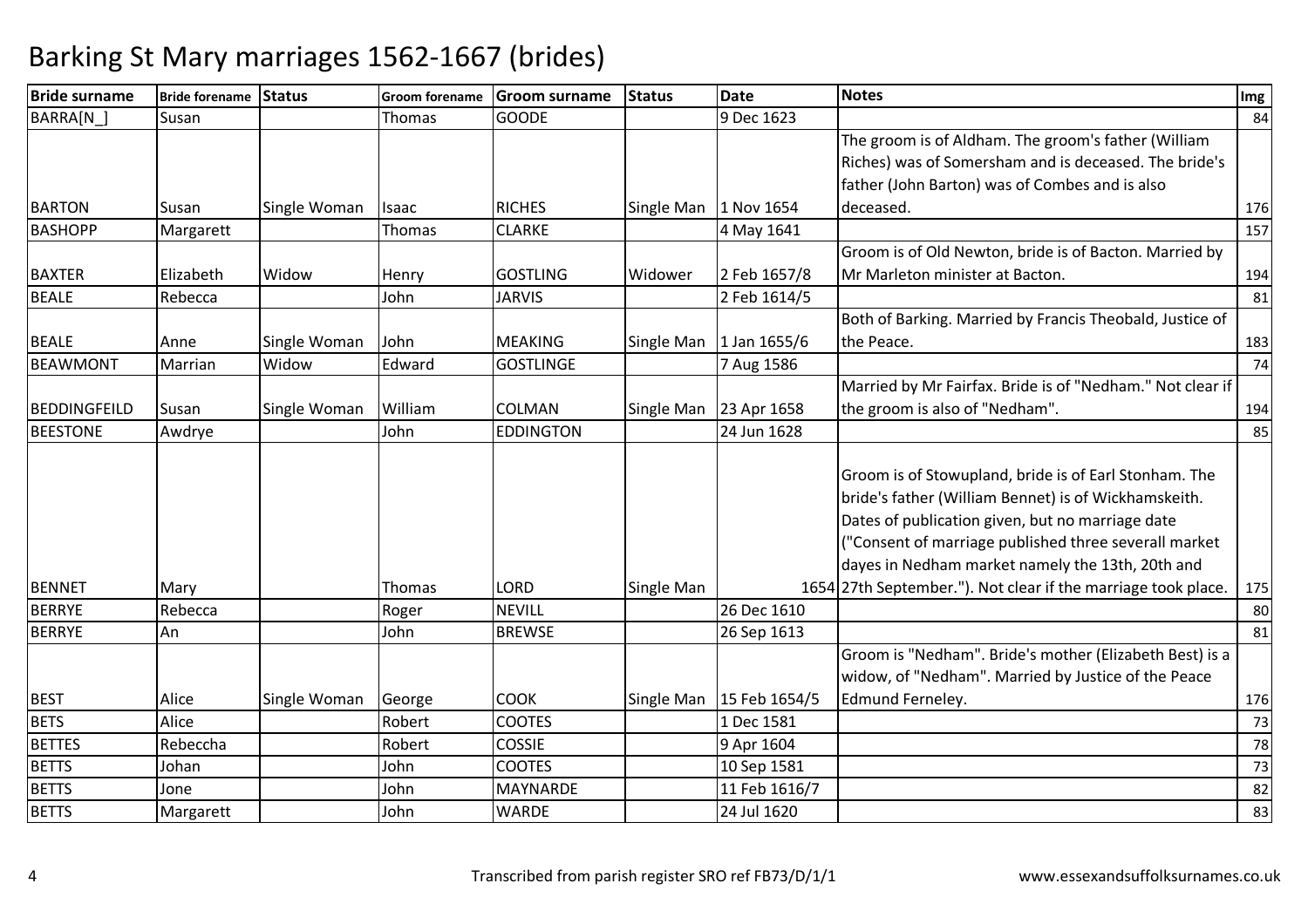| <b>Bride surname</b> | Bride forename Status |              | <b>Groom forename</b> | <b>Groom surname</b> | <b>Status</b> | <b>Date</b>   | Notes                                                                                                                                                                                                                                                                                                                                     | Img |
|----------------------|-----------------------|--------------|-----------------------|----------------------|---------------|---------------|-------------------------------------------------------------------------------------------------------------------------------------------------------------------------------------------------------------------------------------------------------------------------------------------------------------------------------------------|-----|
| <b>BETTS</b>         | Marye                 |              | Jeames                | <b>PANNUCK</b>       |               | 23 Jul 1622   |                                                                                                                                                                                                                                                                                                                                           | 83  |
| <b>BETTS</b>         | Margarett             |              | Ritchard              | <b>CARTER</b>        |               | 21 Jul 1629   |                                                                                                                                                                                                                                                                                                                                           | 86  |
| <b>BETTS</b>         | Margarett             |              | John                  | <b>BISHOPPE</b>      |               | 23 Jan 1633/4 |                                                                                                                                                                                                                                                                                                                                           | 87  |
| <b>BETTS</b>         | Rachell               |              | Jeffrye               | <b>GILDERSLEEVE</b>  |               | 30 Nov 1637   |                                                                                                                                                                                                                                                                                                                                           | 88  |
| <b>BETTS</b>         | Rose                  |              | William               | <b>MOOTHREADYE</b>   |               | 23 Nov 1641   |                                                                                                                                                                                                                                                                                                                                           | 157 |
| <b>BETTS</b>         | Ann                   |              | Ritchard              | WHITECAKE            |               | 6 May 1645    |                                                                                                                                                                                                                                                                                                                                           | 158 |
| <b>BETTS</b>         | Sarah                 |              | Daniel                | <b>HARLAND</b>       |               | 6 May 1646    |                                                                                                                                                                                                                                                                                                                                           | 159 |
| <b>BETTS</b>         | Anne                  |              | Simon                 | <b>COCKERELL</b>     |               | 14 Oct 1647   |                                                                                                                                                                                                                                                                                                                                           | 159 |
|                      |                       |              |                       |                      |               |               | Groom is of "Creting", bride is of "Nedham". Married by                                                                                                                                                                                                                                                                                   |     |
| <b>BETTS</b>         | <b>Frances</b>        | Single Woman | Edmond                | <b>FREWAR</b>        | Single Man    | 16 Sep 1656   | Francis Theobald, Justice of the Peace.                                                                                                                                                                                                                                                                                                   | 185 |
| <b>BETTS</b>         | Elizabeth             | Single Woman | William               | <b>GOOD</b>          | Single Man    | 19 Oct 1658   | Both of "Nedham". Married by Mr Fairfax.                                                                                                                                                                                                                                                                                                  | 199 |
| <b>BICKENER</b>      | Constance             |              | John                  | DA[NV]ID             |               | 13 May 1600   |                                                                                                                                                                                                                                                                                                                                           | 77  |
| <b>BILDERSTONE</b>   | Thomasin              |              | Ritchard              | <b>GOFFE</b>         |               | 11 Nov 1633   |                                                                                                                                                                                                                                                                                                                                           | 87  |
| <b>BILES</b>         | Ann                   |              | Henrye                | <b>JANNINGES</b>     |               | 9 Jun 1618    |                                                                                                                                                                                                                                                                                                                                           | 82  |
| <b>BIRDE</b>         | Chatherine            |              | Thomas                | <b>MOUSE</b>         |               | 16 Sep 1576   |                                                                                                                                                                                                                                                                                                                                           | 72  |
| <b>BIRRYE</b>        | Mirable               |              | Willm.                | <b>MANNINGE</b>      |               | 19 Sep 1596   |                                                                                                                                                                                                                                                                                                                                           | 76  |
| <b>BIRRYE</b>        | Margaret              |              | Edmunde               | <b>RESIN</b>         |               | 26 Nov 1598   |                                                                                                                                                                                                                                                                                                                                           | 76  |
|                      |                       |              |                       |                      |               |               | Groom is of Wetherden, bride is of Haughley. On the<br>second day of the consent to marriage being published,<br>the marriage was "excepted against by Andrew Kilborn<br>and William Rafe of Wetherden, but by order from Mr<br>Ferneley J [Justice of the Peace] published it the third<br>time and they were married by the said Edmund |     |
| <b>BISHOP</b>        | Elisabeth             | Widow        | John                  | <b>SPINK</b>         | Widower       | 2 Sep 1656    | Ferneley.                                                                                                                                                                                                                                                                                                                                 | 185 |
| <b>BISHOP</b>        | Mary                  |              | Samuel                | <b>EAST</b>          |               |               | Married by Mr Fairfax, minister of Barking. Consent of<br>marriage published 26 Sep, 3, 10 Oct, but marriage date<br>1658 not in entry.                                                                                                                                                                                                   | 199 |
| BLAXALL              | Alice                 |              | John                  | <b>COBB</b>          |               | 27 May 1593   |                                                                                                                                                                                                                                                                                                                                           | 75  |
| <b>BLAXSALL</b>      | Johan                 |              | Raphe                 | <b>BENDES</b>        |               | 9 Jun 1584    |                                                                                                                                                                                                                                                                                                                                           | 73  |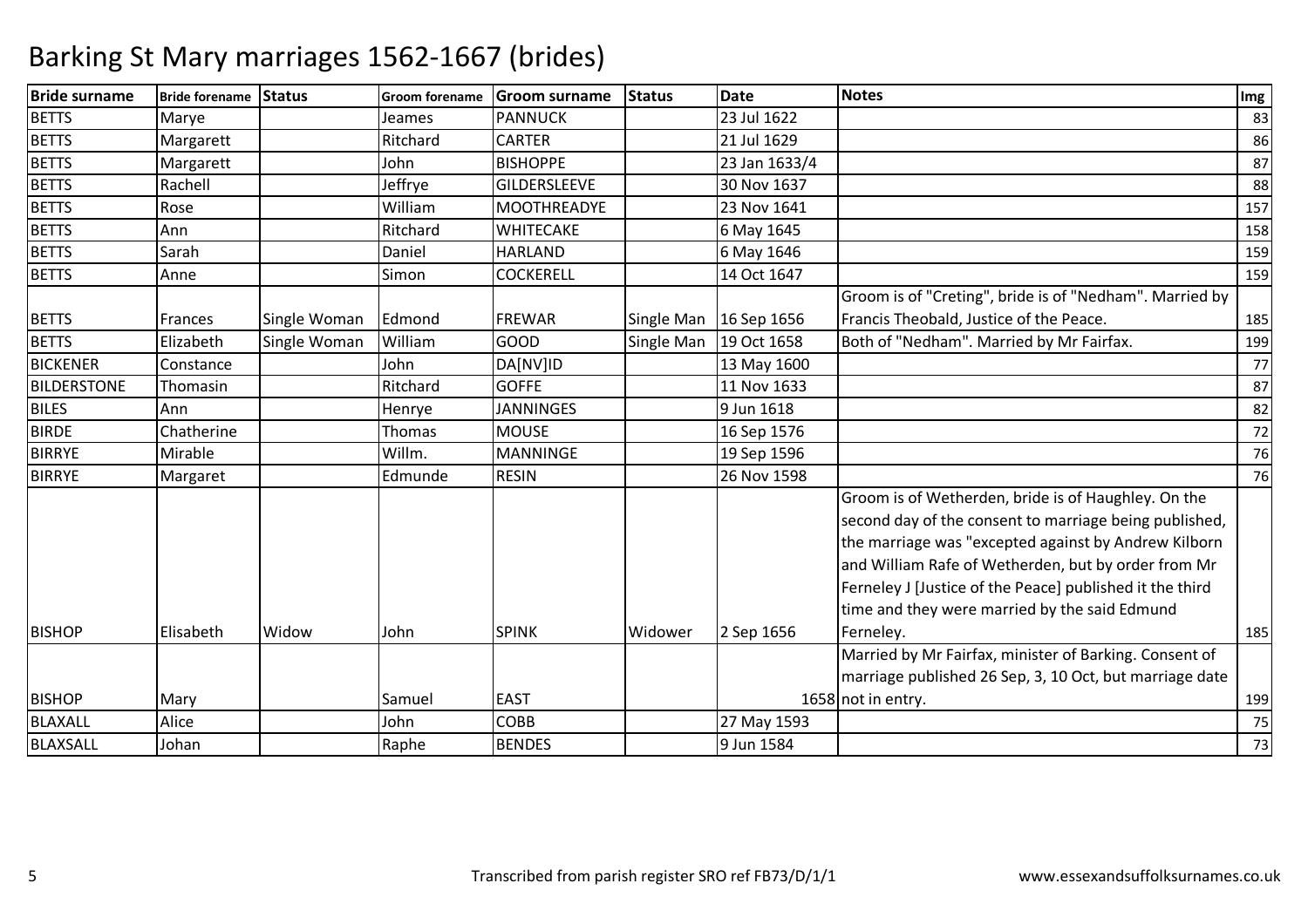| <b>Bride surname</b> | <b>Bride forename Status</b> |              |                | Groom forename Groom surname | Status     | Date          | <b>Notes</b>                                               | Img |
|----------------------|------------------------------|--------------|----------------|------------------------------|------------|---------------|------------------------------------------------------------|-----|
|                      |                              |              |                |                              |            |               |                                                            |     |
|                      |                              |              |                |                              |            |               | Groom of Akenham, bride is of Ashbocking. Consent of       |     |
|                      |                              |              |                |                              |            |               | married published in Needham Market, 17, 24, 31 Oct.       |     |
| <b>BLOMEFEILD</b>    | Dorothy                      | Single Woman | John           | <b>STEBBING</b>              | Widower    |               | 1655 No marriage date - marriage may not have taken place. | 182 |
| <b>BLOMFEILD</b>     | Anne                         |              | Samuel         | <b>BACKLAR</b>               |            | 29 Nov 1660   | The groom is a clerk.                                      | 203 |
|                      |                              |              |                |                              |            |               | Consent of marriage published 27 Sep, 4, 11 Oct.           |     |
|                      |                              |              |                |                              |            |               | Marriage date not in register. Unclear if marriage took    |     |
| <b>BLOOM</b>         | An                           | Single Woman | Thomas         | <b>JACOB</b>                 | Single Man |               | 1657 place.                                                | 191 |
|                      |                              |              |                |                              |            |               | Entered at the foot of the page of 1570s burials on        |     |
| <b>BLOWERS</b>       | Martha                       |              | Edmund         | <b>JENNINGES</b>             |            | 24 Jun 1640   | image 90, but also on image 157.                           | 90  |
| <b>BLOWRES</b>       | Ann                          |              | Thomas         | <b>PARKER</b>                |            | 20 Jun 1642   | The groom is of "Darnsden"                                 | 158 |
| <b>BLUMM</b>         | Susan                        |              | Henrye         | <b>HARTE</b>                 |            | 18 Sep 1627   |                                                            | 85  |
| <b>BLYTHE</b>        | Amye                         |              | Nicolas        | <b>BRIAN</b>                 |            | 15 May 1634   |                                                            | 87  |
| <b>BOARDE</b>        | Ann                          |              | Henrye         | <b>BETTS</b>                 |            | 25 Sep 1623   |                                                            | 84  |
| <b>BOASTONE</b>      | An                           |              | Simon          | <b>WOODDYE</b>               |            | 17 Sep 1611   |                                                            | 80  |
| <b>BOORME</b>        | Cecely                       |              | George         | <b>COPIN</b>                 |            | 12 Apr 1586   |                                                            | 74  |
| <b>BOORME</b>        | <b>Bridget</b>               |              | John           | <b>ROADES</b>                |            | 28 Jun 1592   |                                                            | 75  |
| <b>BOORNE</b>        | Chatherine                   |              | Roger          | <b>HULL</b>                  |            | 5 Jul 1602    |                                                            | 77  |
| <b>BORAM</b>         | Marye                        |              | Daniel         | <b>COOPER</b>                |            | 16 Aug 1641   |                                                            | 157 |
| <b>BORAM</b>         | Eliz.                        |              | Jo.            | <b>COPPINFORD</b>            |            | 15 Nov 1666   |                                                            | 214 |
| <b>BORHAM</b>        | Johan                        |              | Roger          | <b>SIMSON</b>                |            | 15 Feb 1598/9 | The bride is Johan Candeler alias Borham.                  | 76  |
| <b>BOSTOLL</b>       | Sarah                        |              | Richard        | <b>WEDLOCK</b>               |            | 1 Jun 1652    |                                                            | 159 |
| <b>BOSTON</b>        | Elizabeth                    |              | Edmunde        | FRUAR                        |            | 21 Apr 1584   |                                                            | 73  |
| <b>BOSTON</b>        | Goodleafe                    |              | Robert         | <b>DAYNES</b>                |            | 24 Oct 1598   |                                                            | 76  |
| <b>BOSTON</b>        | Johan                        |              | Thomas         | <b>WHITCAKE</b>              |            | 15 Aug 1602   |                                                            | 77  |
| <b>BOSTON</b>        | Elizabeth                    |              | Robert         | <b>WHITLOCKE</b>             |            | 25 Apr 1603   | The bride is Elizabeth Boston alias Farthinge              | 78  |
| <b>BOSTON</b>        | Margaret                     |              | Edward         | <b>BLANCHFLOWER</b>          |            | 1 May 1606    |                                                            | 79  |
|                      |                              |              |                |                              |            |               | Both of Barking. Consent of marriage published 30 Aug,     |     |
|                      |                              |              |                |                              |            |               | 6, 13 Sep, but no marriage date in register. Unclear if    |     |
| <b>BOSTON</b>        | Elizabeth                    | Single Woman | Willm.         | <b>BALLES</b>                | Widower    |               | 1657 marriage took place.                                  | 191 |
| <b>BOSTONE</b>       | <b>Bridgett</b>              |              | George         | SPARLINGE                    |            | 17 May 1608   |                                                            | 79  |
| <b>BOUGHTON</b>      | Marye                        |              | <b>Nicolas</b> | <b>BRIAN</b>                 |            | 4 Feb 1610/1  |                                                            | 80  |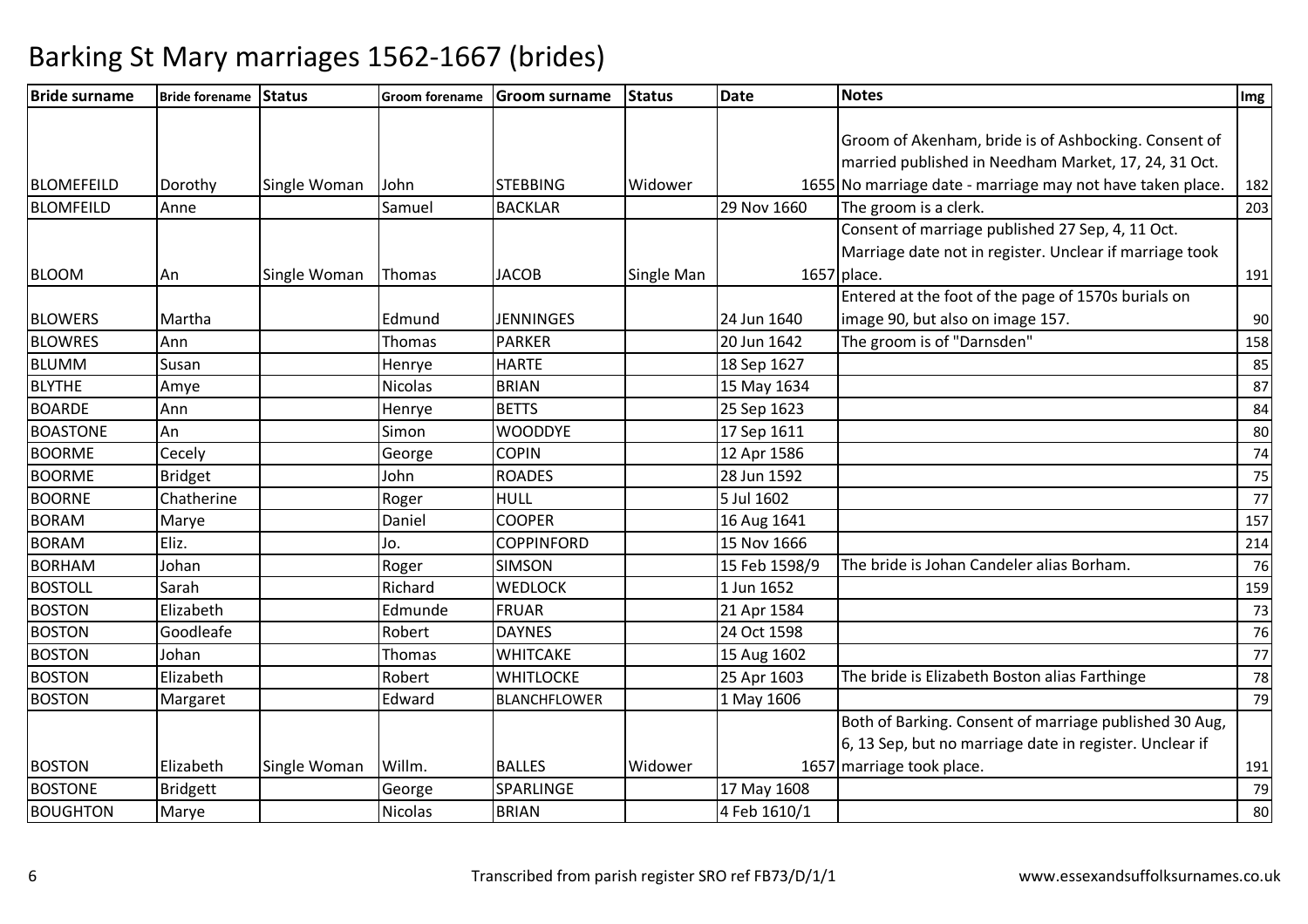| <b>Bride surname</b> | Bride forename Status |              | <b>Groom forename</b> | <b>Groom surname</b> | <b>Status</b>         | <b>Date</b>              | <b>Notes</b>                                                                                                                                                                                                                                                                                                                                     | Img |
|----------------------|-----------------------|--------------|-----------------------|----------------------|-----------------------|--------------------------|--------------------------------------------------------------------------------------------------------------------------------------------------------------------------------------------------------------------------------------------------------------------------------------------------------------------------------------------------|-----|
| <b>BOUGHTON</b>      | Anne                  |              | Philip                | <b>GOODE</b>         |                       | 1 Dec 1616               |                                                                                                                                                                                                                                                                                                                                                  | 82  |
| <b>BOUGHTON</b>      | Sarah                 |              | Isaack                | <b>GRIMWOOD</b>      |                       | 28 Jun 1637              |                                                                                                                                                                                                                                                                                                                                                  | 88  |
|                      |                       |              |                       |                      |                       |                          | Groom of East Bergholt, bride of Barking. Married by Mr                                                                                                                                                                                                                                                                                          |     |
| <b>BOUGHTON</b>      | Frances               | Widow        | Thomas                | <b>DOVE</b>          | Widower               | 13 Sep 1658              | Fairfax.                                                                                                                                                                                                                                                                                                                                         | 199 |
| <b>BOULTON</b>       | Marye                 |              | Thomas                | <b>BRUNDISHE</b>     |                       | 21 Nov 1592              |                                                                                                                                                                                                                                                                                                                                                  | 75  |
| <b>BOULTON</b>       | Jone                  |              | William               | <b>SILVESTER</b>     |                       | 21 Jan 1639/40           |                                                                                                                                                                                                                                                                                                                                                  | 89  |
| <b>BOWLE</b>         | Anne                  | Widow        | Edmund                | <b>SMYE</b>          |                       | 21 Apr 1653              |                                                                                                                                                                                                                                                                                                                                                  | 160 |
| <b>BOWLTON</b>       | Elizab.               |              | John                  | <b>SILVESTER</b>     |                       | 10 May 1642              |                                                                                                                                                                                                                                                                                                                                                  | 158 |
| <b>BOYTON</b>        | Ellen                 |              | William               | RANDALL              |                       | 31 Jan 1614/5            |                                                                                                                                                                                                                                                                                                                                                  | 81  |
| <b>BRAME</b>         | Judith                | Widow        | Thomas                | <b>EAST</b>          | Widower               | 22 Feb 1657/8            | Both of "Nedham".                                                                                                                                                                                                                                                                                                                                | 194 |
| <b>BRAMSON</b>       | Martha                |              | Thomas                | <b>WADSWORTH</b>     |                       | 11 Dec 1603              |                                                                                                                                                                                                                                                                                                                                                  | 78  |
| <b>BRANDISH</b>      | Joan                  |              | Thomas                | <b>WOOLSIE</b>       |                       | 4 Sep 1666               |                                                                                                                                                                                                                                                                                                                                                  | 214 |
| <b>BRANDSTON</b>     | Alice                 | Single Woman | Robert                | <b>KENDERLY</b>      | Single Man 6 Dec 1654 |                          | The groom is of Bramford. The groom's father (Edmond<br>Kinderly) is of Ringshall. The bride's father (George<br>Brandston) is of Willisham. Married by Justice of the<br>Peace Edmund Ferneley.                                                                                                                                                 | 176 |
| <b>BRANSON</b>       | Sarah                 |              | <b>Miles</b>          | <b>NUTT</b>          |                       | 16 Jul 1623              |                                                                                                                                                                                                                                                                                                                                                  | 84  |
| <b>BRANSON</b>       | Elizabeth             |              | John                  | <b>SMITH</b>         |                       | 9 Oct 1623               |                                                                                                                                                                                                                                                                                                                                                  | 84  |
| <b>BREWSE</b>        | Rose                  | Single Woman | John                  | <b>BACON</b>         | Single Man            |                          | Groom is of Willisham. The groom's father (George<br>Bacon) is of "Whersted", deceased. The bride's father<br>(James Brewse) is of Willisham, also deceased. Consent<br>of marriage published three times on market days in<br>Needham Market: 18th, 25th Oct, and 1st Nov. No<br>1654 marriage date given - unclear if the marriage took place. | 175 |
|                      |                       |              |                       |                      |                       |                          |                                                                                                                                                                                                                                                                                                                                                  |     |
| <b>BREWSE</b>        | Winifred              |              | John                  | <b>MAPES</b>         |                       | 8 Aug 1659               | Groom is of Ringshall, bride is of "Combes". Consent of                                                                                                                                                                                                                                                                                          | 203 |
| <b>BRIDGES</b>       | Susan                 |              | Robert                | <b>SQUIRRELL</b>     |                       |                          | marriage published on three market days: 22, 29 Sep, 6<br>Oct. Date of marriage not in entry. Unclear if marriage<br>1658 took place.                                                                                                                                                                                                            | 199 |
|                      |                       |              |                       |                      |                       |                          | Groom of Somersham, bride of "Nedham". Married by                                                                                                                                                                                                                                                                                                |     |
| <b>BRINKLEY</b>      | Abry                  | Single Woman | Samuel                | <b>COXALL</b>        |                       | Single Man   13 Sep 1658 | Mr Fairfax.                                                                                                                                                                                                                                                                                                                                      | 199 |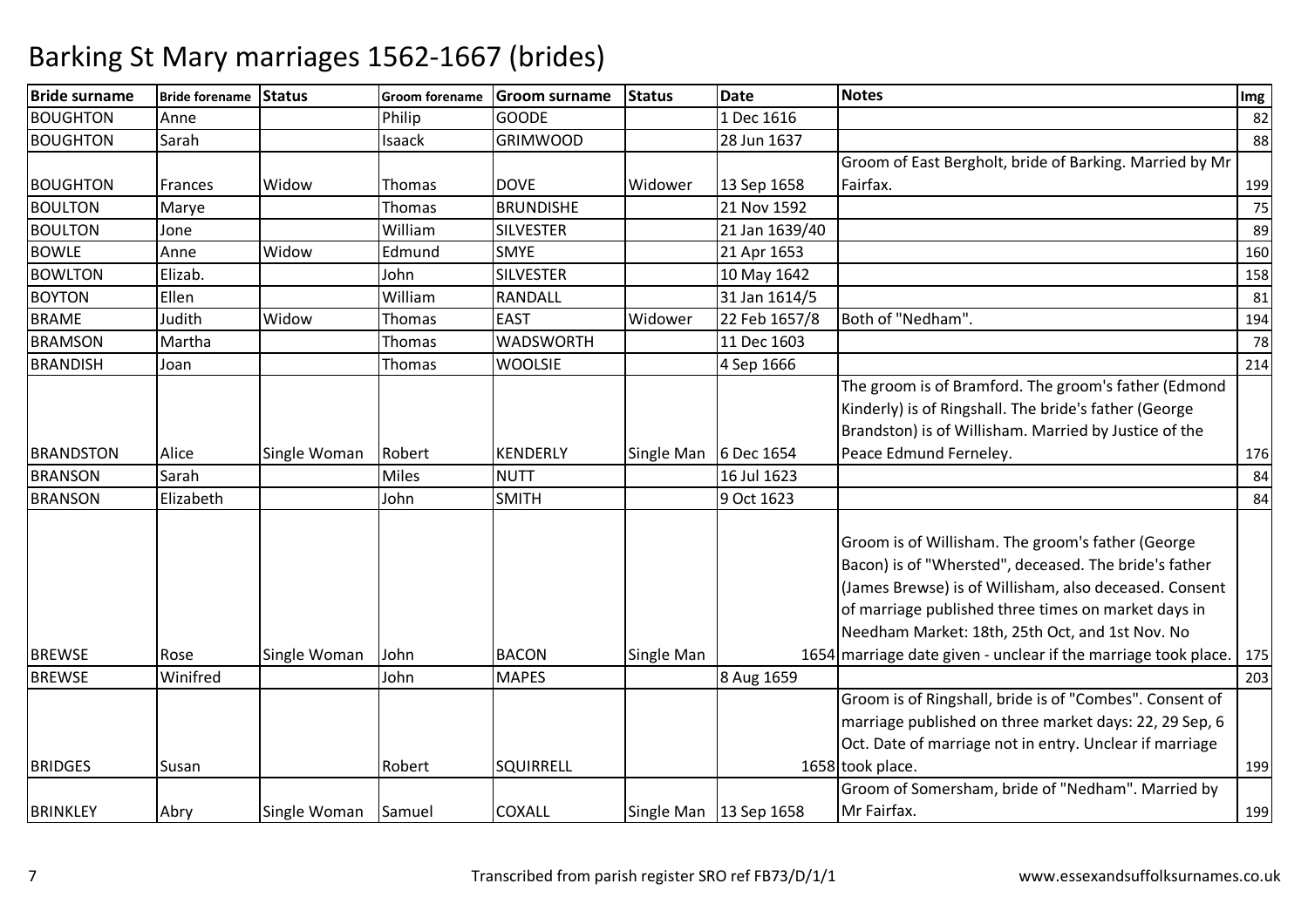#### **Bride surname Bride forename Status Groom forename Groom surname Status Date Notes Img BROCKE**  Bridgett JohnCANDLER<br>RICHARDES R 21 Dec 1595 76 BROOKE Roose Bartholomeww RICHARDES 14 Aug 1588 74 BROWN 1991 An Single Woman Abraham CUNNINGHAM Single Man 1656 Both of Combs. They were married by Edmund Ferneley, Justice of the Peace, but date of marriage not given. Consent of marriage published in Needham Market on 1656<sub>3</sub>, 10, 17 Sep. . 185  $\overline{88}$ BROWNEE Elizab. Nobert HUNT 9 Jul 1638 8 **BRUISE**  Sarah Roger GUTCHILL 22 Sep 1611 <sup>80</sup> BRUNDISHEMargarett | Richard CARTER<br>RINGBELL R 29 Oct 1604 20 Oct 1604 20 Oct 1604 20 Oct 1604 20 Oct 1604 20 Oct 21 Oct 21 Oct 21 Oct 21 Oct 21 Oct 21 Oct BRUSE Anne Andrew RINGBELL 10 Nov 1583 <sup>73</sup> **BRWSSE**  Elizabeth Raphe STEVENS 20 Apr 1589 <sup>75</sup> BUCKK Eliz. Nilliam m BROWNE 22 May 1622 20 Apr 20 May 1622 2 May 1622 2 May 1622 33 BUGGG Elizab. Nathaniel CURTIS 28 May 1635 88 **BUGGE**  Roosee **Francis** JACOB B 9 Nov 1562 9 Nov 1562 70 BUGGE Susann John CALVER R 24 Oct 1586 74 BUGGE Annee 1999 Thomas MOORE 29 May 1587 <sup>74</sup> BUGGESara I Robert CULLINGTON 24 Oct 1597 <sup>76</sup> BUGGEJudith<br>Rachell Thomas THORNTON<br>Willm DEANE N 27 Jul 1598 76 **BUGGE** E Rachell Willm. DEANE 20 Sep 1602 <sup>77</sup> BUGGE Jone Edwardd BRAUNCHFLOWER 4 Aug 1624 Research 1984 BULL Roose Willm. HARTE 29 Nov 1573 <sup>71</sup> BULL Margaret Willm. ROOE14 Jun 1579<br>22 Feb 1586/7 9 72 BULL AnneWillm. COLCHESTER<br>Thomas BACON R 22 Feb 1586/7 22 Feb 1586/7 22 Feb 1586/7 22 Feb 1586/7 22 Feb 1586/7 22 Feb 1586/7 23 BULLL Bridget Thomas BACON N 21 Sep 1595 76 BULL Leza $Thomas$  SIMONS  $\vert$  2 Feb 1624/5 <u>5</u> BULL**Catharine** e John John KNAPP 4 Oct 1632 The groom is John Knapp the younger. <sup>87</sup> BULLARD Mary Single Woman John DAY Widower 29 Jun 1655 5 Jun 1620 Both of Somersham. Married by Justice of the Peace Edmund Ferneleyy 179 83 **BUNDISH** H Anne Thomas NEAVE 5 Jun 1620 BUNNALL AnneThomas WOOLLWARDE | 28 Feb 1619/20 0 83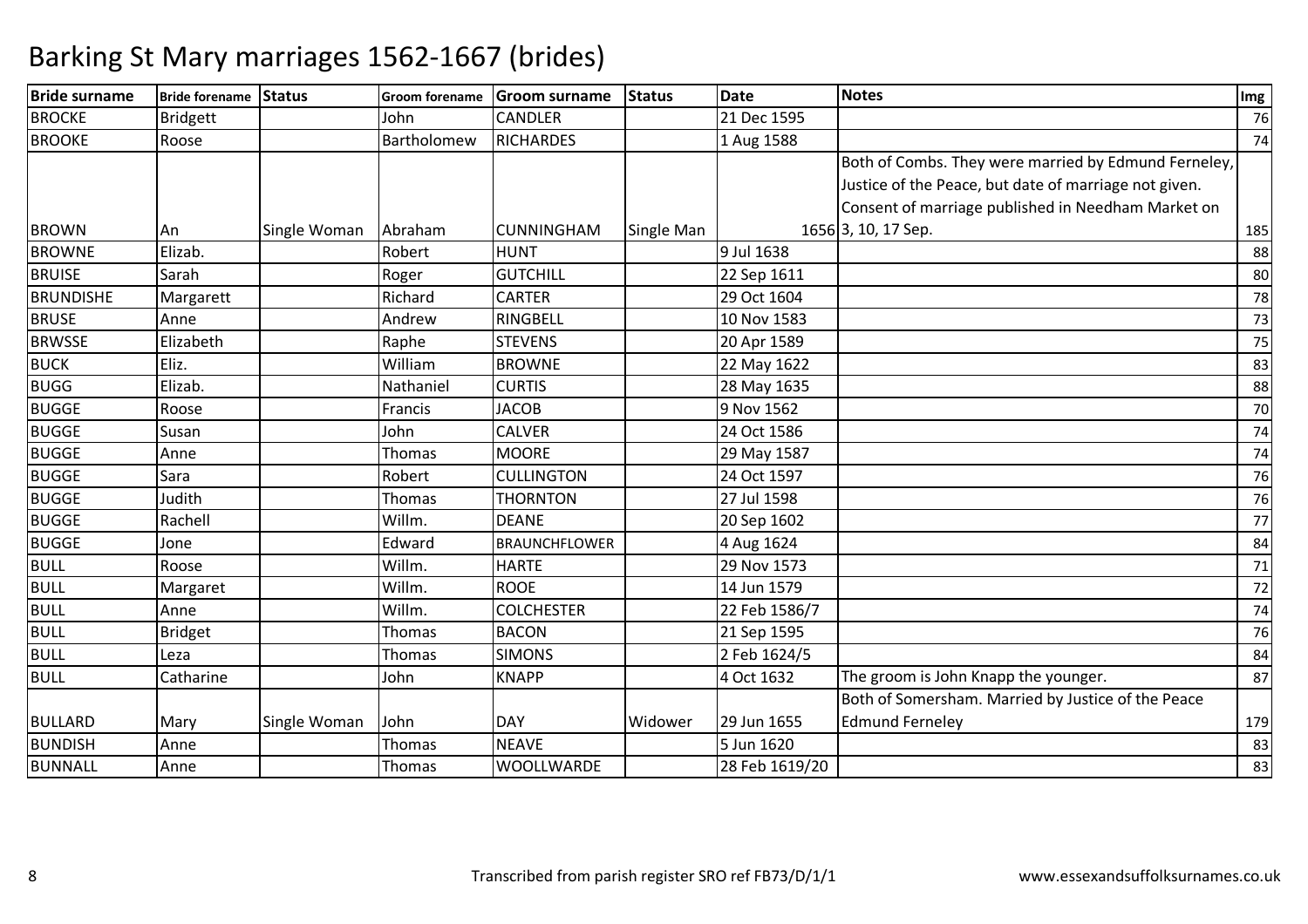| <b>Bride surname</b> | Bride forename Status |              |          | Groom forename Groom surname | <b>Status</b> | <b>Date</b>   | <b>Notes</b>                                             | Img |
|----------------------|-----------------------|--------------|----------|------------------------------|---------------|---------------|----------------------------------------------------------|-----|
|                      |                       |              |          |                              |               |               | The groom is of Barking. The groom's father (John        |     |
|                      |                       |              |          |                              |               |               | Wade) is of Lavenham, deceased. A word follows the       |     |
|                      |                       |              |          |                              |               |               | bride's mother's name (Susan Bunnall) but it's hard to   |     |
|                      |                       |              |          |                              |               |               | read - it might say deceased too. Married by Edmund      |     |
| BUNNALL              | <b>An</b>             |              | John     | <b>WARD</b>                  | Single Man    | 25 Jul 1654   | Fernly esq Justice of the Peace                          | 174 |
| <b>BURROUGHS</b>     | Joan                  |              | Nicolas  | <b>BURNDISH</b>              |               | 28 Mar 1665   |                                                          | 214 |
|                      |                       |              |          |                              |               |               | Groom of Barking. Bride's father (John Burrowe) is of    |     |
|                      |                       |              |          |                              |               |               | Battisford. Married by Francis Theobald Justice of the   |     |
| <b>BURROWE</b>       | Elisabeth             | Single Woman | Stephen  | <b>ABLETT</b>                | Single Man    | 11 Oct 1655   | Peace.                                                   | 181 |
| <b>BUTCHER</b>       | Grace                 | Widow        | Niclus.  | <b>GOFFE</b>                 | Widower       | 21 Nov 1608   |                                                          | 80  |
| <b>BUTLER</b>        | Jane                  |              | William  | <b>BAALLS</b>                |               | 9 Nov 1625    |                                                          | 84  |
| <b>BYLES</b>         | Elizabeth             |              | Robert   | <b>ATKINS</b>                |               | 17 Jan 1603/4 |                                                          | 78  |
| <b>BYRRYE</b>        | Alice                 |              | Robert   | <b>STUDD</b>                 |               | 15 Oct 1587   |                                                          | 74  |
| CA[N_][B_]ER         | Johan                 |              | John     | <b>BUNNALL</b>               |               | 16 May 1581   | Writing rather blotchy and difficult decipher.           | 73  |
| <b>CAGE</b>          | Susan                 |              | John     | <b>HOGGARD</b>               |               | 1 Oct 1661    |                                                          | 203 |
| <b>CALY</b>          | Ann                   |              | Edward   | <b>BRAME</b>                 |               | 2 Apr 1667    |                                                          | 214 |
| <b>CAMPE</b>         | Johan                 |              | Robert   | <b>PLUMLEY</b>               |               | 3 Mar 1605/6  |                                                          | 79  |
| <b>CANDELER</b>      | Agnes                 |              | Thomas   | <b>PARKER</b>                |               | 20 Oct 1575   |                                                          | 72  |
| <b>CANDELER</b>      | Emme                  |              | Robert   | <b>GENINGES</b>              |               | 12 Jan 1577/8 |                                                          | 72  |
| <b>CANDELER</b>      | Johan                 |              | Ambrose  | <b>FRENCHE</b>               |               | 19 Jun 1579   |                                                          | 72  |
| <b>CANDELER</b>      | Johan                 |              | Roger    | <b>SIMSON</b>                |               | 15 Feb 1598/9 | The bride is Johan Candeler alias Borham.                | 76  |
| <b>CANDELLER</b>     | Johan                 |              | Thomas   | <b>MAN</b>                   |               | 26 Apr 1562   |                                                          | 69  |
| <b>CANE</b>          | Sarah                 |              | Edmund   | <b>STAWMFORDE</b>            |               | 7 Jun 1631    |                                                          | 86  |
| <b>CANNAM</b>        | Margarett             |              | Andrewe  | <b>TRUE</b>                  |               | 15 Sep 1629   |                                                          | 86  |
| <b>CARLOE</b>        | An                    |              | William  | <b>DUNAGE</b>                |               | 1 Dec 1665    |                                                          | 214 |
| <b>CARTER</b>        | Anne                  |              | John     | <b>COOKE</b>                 |               | 24 Aug 1590   |                                                          | 75  |
| <b>CARTER</b>        | Eunice                |              | Richarde | <b>WOLFENDEN</b>             |               | 1 Oct 1605    |                                                          | 79  |
|                      |                       |              |          |                              |               |               | Both of Barking. Married by Francis Theobald, Justice of |     |
| <b>CATCHPOLE</b>     | Elizabeth             | Widow        | Henry    | <b>WHISTLECROFT</b>          | Widower       | 12 Aug 1657   | the Peace.                                               | 192 |
| <b>CHAMBERS</b>      | Janne                 |              | George   | <b>WATSON</b>                |               | 31 Oct 1594   |                                                          | 76  |
| <b>CHAMBERS</b>      | Margaret              | Widow        | John     | <b>REVELL</b>                |               | 30 Jun 1605   |                                                          | 79  |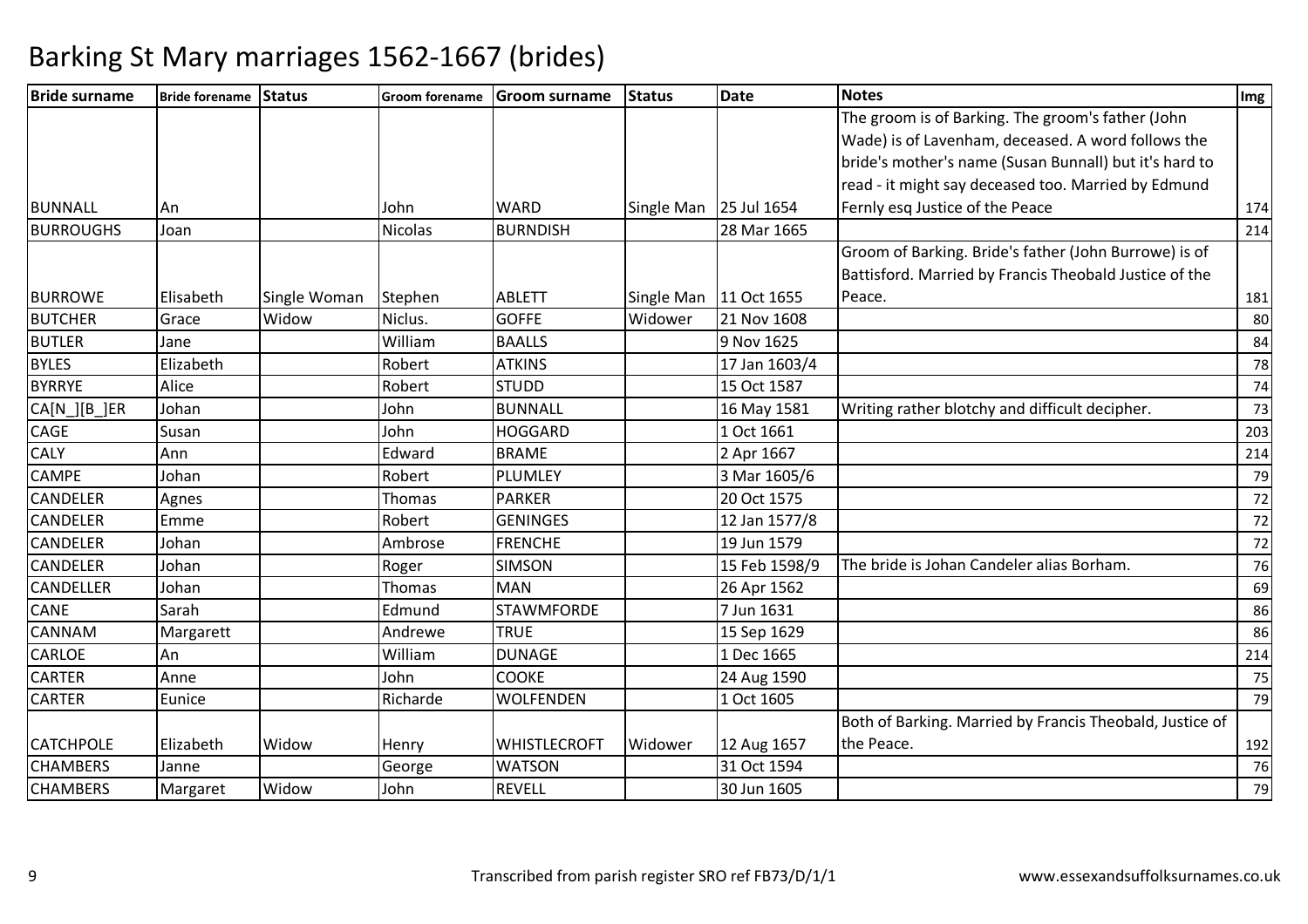| <b>Bride surname</b> | Bride forename Status |              |          | Groom forename Groom surname | <b>Status</b> | Date                   | <b>Notes</b>                                            | Img |
|----------------------|-----------------------|--------------|----------|------------------------------|---------------|------------------------|---------------------------------------------------------|-----|
|                      |                       |              |          |                              |               |                        |                                                         |     |
|                      |                       |              |          |                              |               |                        | Groom of Barking, bride of "Monkeseley". Bride's father |     |
|                      |                       |              |          |                              |               |                        | (John Chaplin) is also of "Monkesely". Married by       |     |
| <b>CHAPLIN</b>       | Anne                  | Single Woman | William  | <b>WOOD</b>                  |               | Single Man 27 Sep 1655 | William Blomfeild of "Bildson", Justice of the Peace.   | 181 |
| CHAPMAN              | Jane                  |              | Steephen | <b>KIMBOLL</b>               |               | 24 Aug 1633            |                                                         | 87  |
| <b>CHILDE</b>        | Marye                 |              | John     | <b>NEWTON</b>                |               | 20 Jan 1599/00         |                                                         | 77  |
|                      |                       |              |          |                              |               |                        | The groom's father (Phillip Marsh, husbandman) is of    |     |
|                      |                       |              |          |                              |               |                        | Bramford, and the bride's father (John Christmas) is of |     |
|                      |                       |              |          |                              |               |                        | "Blakenham on the Hill". Married by Edmund Fernly esq   |     |
| <b>CHRISTMAS</b>     | Ann                   | Single Woman | Phillip  | <b>MARSH</b>                 | Single Man    | 17 May 1654            | Justice of the Peace                                    | 174 |
|                      |                       |              |          |                              |               |                        |                                                         |     |
|                      |                       |              |          |                              |               |                        | Both of "Mildnall". Consent of marriage published in    |     |
|                      |                       |              |          |                              |               |                        | Needham Market 10, 17, 24 Sep. Marriage date not in     |     |
| <b>CHRISTON</b>      | Susan                 | Single Woman | Andrew   | <b>JENWELD</b>               | Single Man    |                        | 1656 register - marriage might not have taken place.    | 185 |
| <b>CHURCHE</b>       | Margerye              |              | John     | <b>PYSEY</b>                 |               | 28 Feb 1564/5          |                                                         | 70  |
| <b>CLARKE</b>        | Margarett             |              | William  | <b>ELLIS</b>                 |               | 12 May 1624            |                                                         | 84  |
| <b>CLARKE</b>        | <b>Bridgett</b>       |              | George   | <b>BLUMFEILD</b>             |               | 3 Sep 1639             |                                                         | 89  |
| <b>CLARKE</b>        | Ann                   |              | George   | <b>GRIMWOOD</b>              |               | 12 Nov 1643            |                                                         | 158 |
| <b>CLARKE</b>        | Phoebe                |              | Ritchard | <b>KIMBOLL</b>               |               | 8 Jul 1645             |                                                         | 158 |
| <b>CLIFFORD</b>      | Mary                  |              | Timothy  | LEWES                        |               | 30 Sep 1658            | Married at Badly by Mr Norton                           | 203 |
| <b>CLIFTON</b>       | Marye                 |              | Edwarde  | <b>REEVE</b>                 |               | 22 Oct 1616            |                                                         | 82  |
| <b>COATES</b>        | Alice                 |              | Abraham  | <b>NICOLLES</b>              |               | 10 Apr 1604            |                                                         | 78  |
| <b>COATES</b>        | Mirabell              |              | John     | <b>BRETTYE</b>               |               | 11 Jul 1611            |                                                         | 80  |
| <b>COATES</b>        | Elizabeth             |              | Joseph   | <b>NEAVE</b>                 |               | 21 Feb 1614/5          |                                                         | 81  |
| <b>COATES</b>        | Judith                |              | Robert   | ALEXANDER                    |               | 26 May 1618            |                                                         | 82  |
| <b>COATES</b>        | Dorcas                |              | Ritchard | <b>SPEEDE</b>                |               | 24 Aug 1618            |                                                         | 82  |
| <b>COATES</b>        | Eliz.                 |              | Thomas   | <b>KNAP</b>                  |               | 30 Nov 1620            |                                                         | 83  |
| <b>COATES</b>        | Elizab.               |              | Thomas   | <b>HUNTE</b>                 |               | 29 Sep 1627            |                                                         | 85  |
| <b>COATES</b>        | Sarah                 |              | Timothye | <b>COCKERELL</b>             |               | 3 Aug 1641             |                                                         | 157 |
| <b>COATES</b>        | Ann                   |              | John     | <b>PULFORD</b>               |               | 23 Dec 1666            |                                                         | 214 |
| COB                  | Frauncis              |              | Thomas   | <b>EASTROP</b>               |               | 2 Feb 1627/8           |                                                         | 85  |
| <b>COBB</b>          | Elizabeth             |              | Willm.   | <b>SMITH</b>                 |               | 2 Jul 1583             |                                                         | 73  |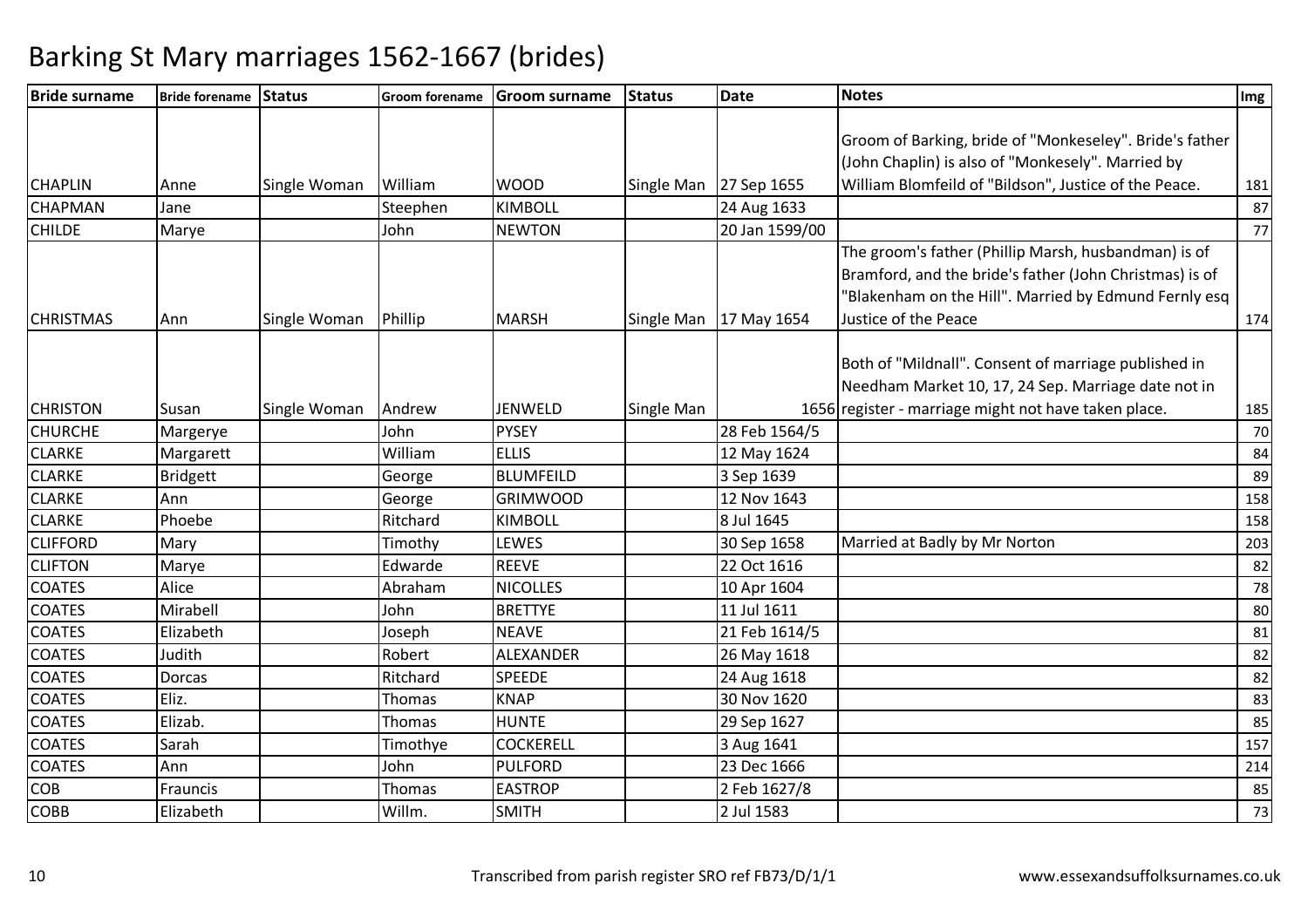| <b>COBB</b><br>Dorethe<br><b>BETTES</b><br>4 May 1586<br>John<br><b>COBB</b><br>Willm.<br><b>MULLET</b><br>9 Jun 1589<br>Francis<br><b>COBB</b><br>Widow<br>Robert<br><b>OCKELEY</b><br>16 Sep 1595<br>Margaret<br><b>COBB</b><br>Michaell<br><b>WIGANDE</b><br>Anne<br>17 May 1604<br><b>BAKER</b><br>Pleasance<br>John<br>28 Oct 1592<br><b>COLCHESTER</b><br><b>LUCAS</b><br>Richard<br>28 Sep 1567<br>Agnes<br><b>COLCHESTER</b><br>Elizabeth<br>Willm.<br><b>DAMET</b><br>6 Aug 1574<br><b>COLCHESTER</b><br>Thomas<br><b>GOODE</b><br>23 Oct 1581<br>Agnes<br>Richard<br><b>BRWSE</b><br><b>COLCHESTER</b><br>Thamisin<br>21 May 1583<br>Groom's surname difficult to read.<br><b>COLCHESTER</b><br>Elizabeth<br>$SO[T_l][O_l]^*$<br>30 Nov 1584<br>John<br>The groom's father (John Daines, butcher) is of "Nedham<br>market" and is deceased. The bride's father (Simon<br>Colchester) is of Barking. Consent of marriage published<br>in Barking church 15th, 22nd and 29th Oct. No marriage<br>1654 date, so unclear if the marriage took place.<br><b>COLCHESTER</b><br><b>DAINES</b><br>Sarah<br>Robert<br>Single Man<br>The groom is of barking. Bride's father (Simon<br>Colchester) is also of Barking. Married by Justice of the | 74                                                 |
|--------------------------------------------------------------------------------------------------------------------------------------------------------------------------------------------------------------------------------------------------------------------------------------------------------------------------------------------------------------------------------------------------------------------------------------------------------------------------------------------------------------------------------------------------------------------------------------------------------------------------------------------------------------------------------------------------------------------------------------------------------------------------------------------------------------------------------------------------------------------------------------------------------------------------------------------------------------------------------------------------------------------------------------------------------------------------------------------------------------------------------------------------------------------------------------------------------------------------------------------------|----------------------------------------------------|
|                                                                                                                                                                                                                                                                                                                                                                                                                                                                                                                                                                                                                                                                                                                                                                                                                                                                                                                                                                                                                                                                                                                                                                                                                                                  | 75<br>76<br>78<br>75<br>70<br>71<br>73<br>73<br>73 |
|                                                                                                                                                                                                                                                                                                                                                                                                                                                                                                                                                                                                                                                                                                                                                                                                                                                                                                                                                                                                                                                                                                                                                                                                                                                  |                                                    |
| <b>COLBYE</b>                                                                                                                                                                                                                                                                                                                                                                                                                                                                                                                                                                                                                                                                                                                                                                                                                                                                                                                                                                                                                                                                                                                                                                                                                                    |                                                    |
|                                                                                                                                                                                                                                                                                                                                                                                                                                                                                                                                                                                                                                                                                                                                                                                                                                                                                                                                                                                                                                                                                                                                                                                                                                                  |                                                    |
|                                                                                                                                                                                                                                                                                                                                                                                                                                                                                                                                                                                                                                                                                                                                                                                                                                                                                                                                                                                                                                                                                                                                                                                                                                                  |                                                    |
|                                                                                                                                                                                                                                                                                                                                                                                                                                                                                                                                                                                                                                                                                                                                                                                                                                                                                                                                                                                                                                                                                                                                                                                                                                                  |                                                    |
|                                                                                                                                                                                                                                                                                                                                                                                                                                                                                                                                                                                                                                                                                                                                                                                                                                                                                                                                                                                                                                                                                                                                                                                                                                                  |                                                    |
|                                                                                                                                                                                                                                                                                                                                                                                                                                                                                                                                                                                                                                                                                                                                                                                                                                                                                                                                                                                                                                                                                                                                                                                                                                                  |                                                    |
|                                                                                                                                                                                                                                                                                                                                                                                                                                                                                                                                                                                                                                                                                                                                                                                                                                                                                                                                                                                                                                                                                                                                                                                                                                                  |                                                    |
|                                                                                                                                                                                                                                                                                                                                                                                                                                                                                                                                                                                                                                                                                                                                                                                                                                                                                                                                                                                                                                                                                                                                                                                                                                                  |                                                    |
|                                                                                                                                                                                                                                                                                                                                                                                                                                                                                                                                                                                                                                                                                                                                                                                                                                                                                                                                                                                                                                                                                                                                                                                                                                                  | 176                                                |
|                                                                                                                                                                                                                                                                                                                                                                                                                                                                                                                                                                                                                                                                                                                                                                                                                                                                                                                                                                                                                                                                                                                                                                                                                                                  |                                                    |
| Peace Nathaniel Bacon esgr.<br><b>BUGG</b><br>Single Man   13 Jun 1655<br><b>COLCHESTER</b><br>Single Woman<br>Francis<br>Anne                                                                                                                                                                                                                                                                                                                                                                                                                                                                                                                                                                                                                                                                                                                                                                                                                                                                                                                                                                                                                                                                                                                   | 178                                                |
| Married by Mr Candler at Coddenham. Day of month<br>not in entry, but married on the same day as John Ship<br>and Rebecca Rewse.<br><b>COLCHESTER</b><br><b>COTTON</b><br>Frances<br>Stephen<br>Aug 1659                                                                                                                                                                                                                                                                                                                                                                                                                                                                                                                                                                                                                                                                                                                                                                                                                                                                                                                                                                                                                                         | 203                                                |
| Groom is of Somersham. Bride's father (John Cole) is<br>also of Somersham. Consent of marriage published in<br>Needham Market on 29 Apr, 6, 13 May. Marriage date<br>1657 not in entry. Unclear if marriage took place.<br><b>WATSON</b><br><b>COLE</b><br>Single Woman<br>Thomas<br>Single Man<br>An                                                                                                                                                                                                                                                                                                                                                                                                                                                                                                                                                                                                                                                                                                                                                                                                                                                                                                                                            | 192                                                |
| <b>COLE</b><br>Sarah<br><b>POOLE</b><br>29 Sep 1611<br>Thomas                                                                                                                                                                                                                                                                                                                                                                                                                                                                                                                                                                                                                                                                                                                                                                                                                                                                                                                                                                                                                                                                                                                                                                                    | 80                                                 |
| Both of Somersham. Married by Justice of the Peace                                                                                                                                                                                                                                                                                                                                                                                                                                                                                                                                                                                                                                                                                                                                                                                                                                                                                                                                                                                                                                                                                                                                                                                               |                                                    |
| <b>SNELLING</b><br>Widower<br><b>Edmund Ferneley</b><br><b>COLE</b><br>Single Woman<br>Henry<br>30 May 1655<br>Mary                                                                                                                                                                                                                                                                                                                                                                                                                                                                                                                                                                                                                                                                                                                                                                                                                                                                                                                                                                                                                                                                                                                              | 179                                                |
| <b>COLEMAN</b><br>Emm<br>Widow<br><b>BOUGHTON</b><br>6 Sep 1591<br>Henrye                                                                                                                                                                                                                                                                                                                                                                                                                                                                                                                                                                                                                                                                                                                                                                                                                                                                                                                                                                                                                                                                                                                                                                        | 75                                                 |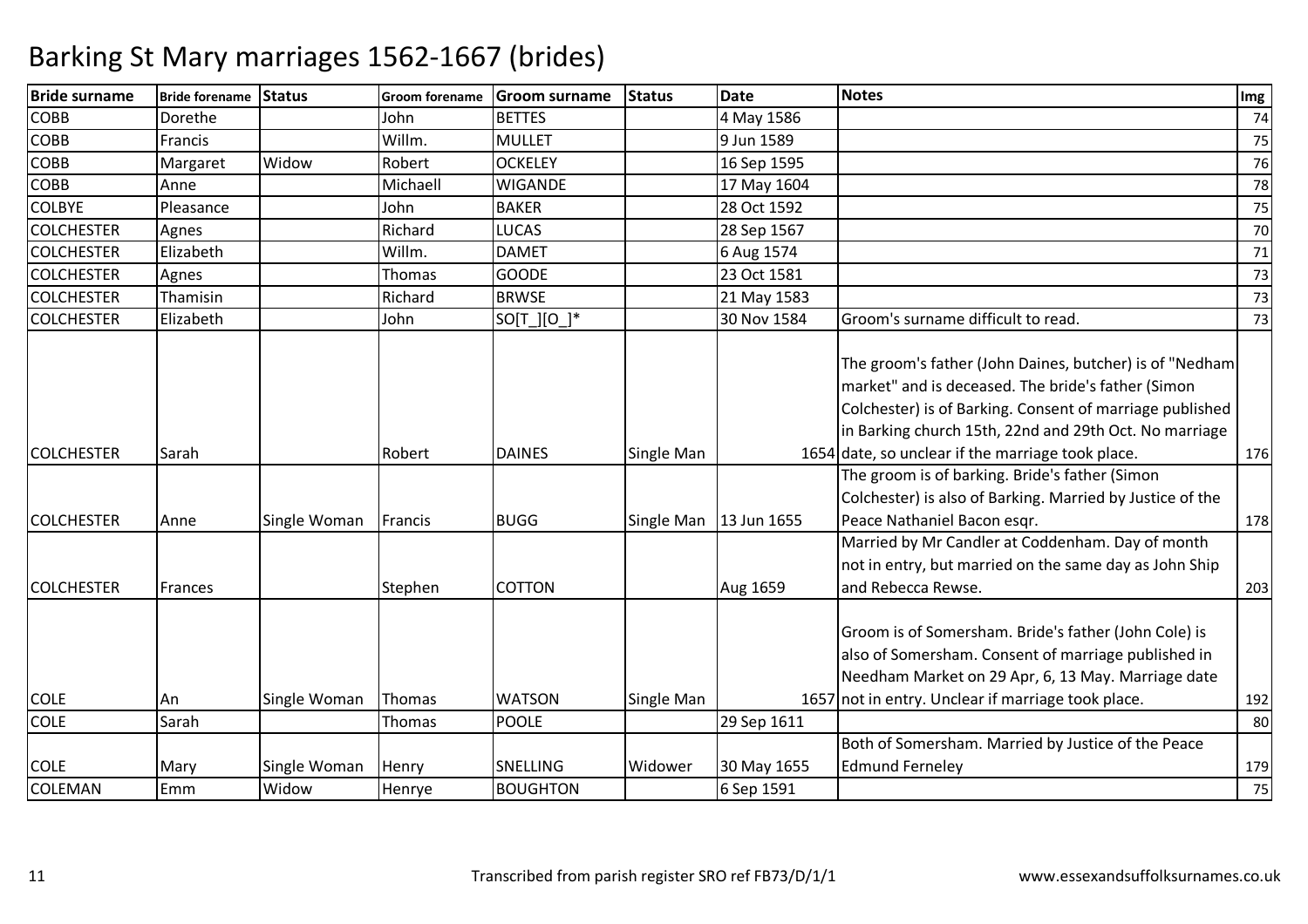| <b>Bride surname</b> | Bride forename Status |              | <b>Groom forename</b> | <b>Groom surname</b> | Status  | <b>Date</b>   | <b>Notes</b>                                                                                                                                                                                                                                                                                    | Img |
|----------------------|-----------------------|--------------|-----------------------|----------------------|---------|---------------|-------------------------------------------------------------------------------------------------------------------------------------------------------------------------------------------------------------------------------------------------------------------------------------------------|-----|
|                      |                       |              |                       |                      |         |               |                                                                                                                                                                                                                                                                                                 |     |
| <b>COLEMAN</b>       | Susan                 |              | John                  | <b>REVEL</b>         |         | 2 Apr 1613    | The groom is "the son of Widd. Revel" (Widow Revel)                                                                                                                                                                                                                                             | 81  |
| <b>COLEMAN</b>       | Susan                 |              | Isaack                | <b>PHILLIPPS</b>     |         | 16 Aug 1627   |                                                                                                                                                                                                                                                                                                 | 85  |
| <b>COLEMAN</b>       | Elizab.               |              | John                  | <b>HARTE</b>         |         | 21 Dec 1642   |                                                                                                                                                                                                                                                                                                 | 158 |
| <b>COLMAN</b>        | Agnes                 |              | Willm.                | <b>BARNES</b>        |         | 13 Nov 1603   |                                                                                                                                                                                                                                                                                                 | 78  |
| <b>COLMAN</b>        | Dina                  |              | Richard               | <b>HUBERDE</b>       |         | 31 Mar 1608   |                                                                                                                                                                                                                                                                                                 | 79  |
| <b>COMAN</b>         | Mirable               |              | Thomas                | <b>REVES</b>         |         | 22 May 1610   |                                                                                                                                                                                                                                                                                                 | 80  |
|                      |                       |              |                       |                      |         |               | Bride is of Barking. Groom's father (William Munnings)<br>is late of Nawton, deceased. Bride's father's forename<br>not given, but he was a clerk of "Blakenham the Hill".<br>Consent of marriage published in Barking church 21, 28<br>Sep, 5 Oct, but marriage date not given. Marriage might |     |
| <b>CONSTABLE</b>     | Rose                  | Single Woman | William               | <b>MUNNINGS</b>      |         |               | 1656 not have taken place.                                                                                                                                                                                                                                                                      | 187 |
| <b>COOKE</b>         | Elizabeth             |              | John                  | <b>SMITHE</b>        |         | 4 Oct 1567    |                                                                                                                                                                                                                                                                                                 | 70  |
| <b>COOKE</b>         | Johan                 |              | John                  | <b>HARDYE</b>        |         | 4 Nov 1577    |                                                                                                                                                                                                                                                                                                 | 72  |
| <b>COOKE</b>         | Margerye              |              | Thomas                | PYE                  |         | 6 Jul 1578    |                                                                                                                                                                                                                                                                                                 | 72  |
| <b>COOKE</b>         | Chatherine            |              | Willm.                | <b>BRWSE</b>         |         | 13 Jul 1579   |                                                                                                                                                                                                                                                                                                 | 72  |
| <b>COOKE</b>         | Elizabeth             |              | John                  | <b>WHISTELCROFTE</b> |         | 8 Oct 1587    |                                                                                                                                                                                                                                                                                                 | 74  |
| <b>COOKE</b>         | Thamisin              |              | John                  | <b>PULFORDE</b>      |         | 3 Aug 1595    |                                                                                                                                                                                                                                                                                                 | 76  |
| <b>COOKE</b>         | Marye                 |              | Thomas                | <b>BARTON</b>        |         | 19 Jun 1610   |                                                                                                                                                                                                                                                                                                 | 80  |
| <b>COOKE</b>         | Elizabeth             |              | William               | <b>WATSON</b>        |         | 1 May 1628    |                                                                                                                                                                                                                                                                                                 | 85  |
|                      |                       |              |                       |                      |         |               | Date not in register. Entered between marriages in April                                                                                                                                                                                                                                        |     |
| <b>COOKE</b>         | Anne                  |              | Edmond                | <b>FARTHING</b>      |         |               | 1659 and August 1659.                                                                                                                                                                                                                                                                           | 203 |
| <b>COOKE</b>         | Mary                  |              | Thomas                | <b>DOGGED</b>        |         | 23 Oct 1660   |                                                                                                                                                                                                                                                                                                 | 203 |
| <b>COOPER</b>        | Mary                  | Widow        | William               | <b>DOWLING</b>       | Widower | 1 Nov 1655    | Both of Barking. Married by Mr Fairfax.                                                                                                                                                                                                                                                         | 183 |
| <b>COOTES</b>        | Alice                 |              | Richard               | <b>HABERDEN</b>      |         | 17 Oct 1568   |                                                                                                                                                                                                                                                                                                 | 71  |
| <b>COOTES</b>        | Elizabeth             |              | Willm.                | <b>BRANSON</b>       |         | 28 Jan 1573/4 |                                                                                                                                                                                                                                                                                                 | 71  |
| <b>COOTES</b>        | Rachell               |              | Edward                | <b>HAVELL</b>        |         | 3 Oct 1575    |                                                                                                                                                                                                                                                                                                 | 72  |
| <b>COOTES</b>        | Alice                 |              | George                | <b>GARWOODE</b>      |         | 27 Jan 1578/9 |                                                                                                                                                                                                                                                                                                 | 72  |
| <b>COOTES</b>        | Marye                 |              | Richard               | <b>MORTIMER</b>      |         | 15 Oct 1588   |                                                                                                                                                                                                                                                                                                 | 74  |
| <b>COOTES</b>        | Marye                 |              | Richard               | <b>WEDLOCKE</b>      |         | 18 Sep 1603   |                                                                                                                                                                                                                                                                                                 | 78  |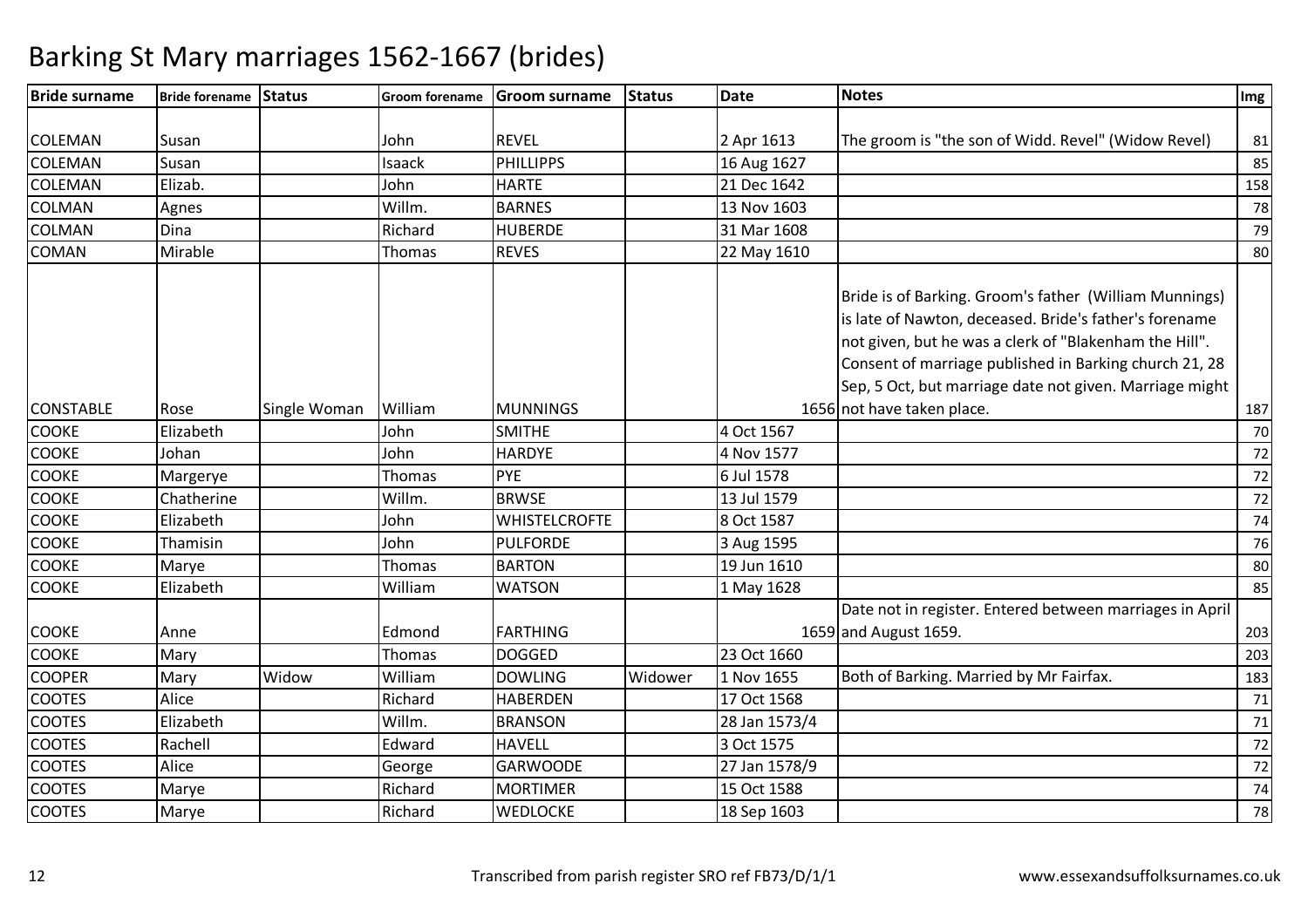| <b>Bride surname</b> | Bride forename Status |              | <b>Groom forename</b> | <b>Groom surname</b> | <b>Status</b> | <b>Date</b>    | <b>Notes</b>                                             | Img |
|----------------------|-----------------------|--------------|-----------------------|----------------------|---------------|----------------|----------------------------------------------------------|-----|
| <b>COOTES</b>        | Susan                 |              | Edmunde               | <b>FARTHINGE</b>     |               | 29 Jan 1603/4  |                                                          | 78  |
| <b>COOTES</b>        | Elizabeth             |              | Denice                | <b>GRENELEAFE</b>    |               | 25 May 1609    |                                                          | 80  |
| <b>COOTS</b>         | Marye                 |              | George                | <b>COOTES</b>        |               | 27 Sep 1586    |                                                          | 74  |
|                      |                       |              |                       |                      |               |                | The bride and groom are of "Nedham Market". Groom's      |     |
|                      |                       |              |                       |                      |               |                | father (John Poole) is of "Bury Edmunds". Bride's father |     |
|                      |                       |              |                       |                      |               |                | (Stephen Cornish) is of Polstead. Consent of marriage    |     |
|                      |                       |              |                       |                      |               |                | published in Barking parish church 19th, 26th Nov, 3rd   |     |
|                      |                       |              |                       |                      |               |                | Dec. No marriage date - unclear if the marriage took     |     |
| <b>CORNISH</b>       | Grace                 |              | Robert                | <b>POOLE</b>         | Single Man    |                | 1654 place.                                              | 176 |
| <b>CORNISHE</b>      | Dorithe               |              | Thomas                | <b>COOTES</b>        |               | 23 Nov 1595    |                                                          | 76  |
| <b>COSSYE</b>        | Grace                 |              | Robert                | MAYNARD              |               | 7 Oct 1641     |                                                          | 157 |
| <b>COTESFORDE</b>    | Elizabethe            |              | John                  | <b>ALDUS</b>         |               | 28 Sep 1602    |                                                          | 78  |
| <b>COUPER</b>        | Alice                 | Widow        | Robert                | <b>BUGG</b>          |               | 12 Oct 1567    | Surname abbreviated to "Coup."                           | 70  |
| <b>COUPER</b>        | Grace                 |              | Robert                | <b>KNAPP</b>         |               | 23 Sep 1604    | Bride's surname abbreviated to "Coup."                   | 78  |
| <b>COWLCHESTER</b>   | Mirabel               |              | John                  | <b>GRIMMURDE</b>     |               | 26 Sep 1616    |                                                          | 82  |
| <b>COWLCHESTER</b>   | Ann                   |              | Gualter               | <b>BEACON</b>        |               | 1 May 1621     |                                                          | 83  |
| <b>COWLCHESTER</b>   | Marye                 |              | Thomas                | <b>SIMSON</b>        |               | 26 Jul 1638    |                                                          | 88  |
| <b>COWLCHESTER</b>   | Sarah                 |              | William               | <b>BUGGE</b>         |               | 5 Nov 1643     |                                                          | 158 |
| <b>COWLCHESTER</b>   | Elizab.               |              | Ritchard              | <b>LUCE</b>          |               | 22 Feb 1647/8  |                                                          | 159 |
|                      |                       |              |                       |                      |               |                | Groom's forename given as "Xpofer" - the Greek           |     |
| COWLE                | Elizabeth             |              | Christopher           | <b>REDGRAVE</b>      |               | 8 Oct 1587     | abbreviation of Christopher.                             | 74  |
| COWMAN               | Margaret              |              | Nicholas              | <b>GOFFE</b>         |               | 26 Jan 1570/71 |                                                          | 71  |
| COXALL               | Mary                  |              | Robt.                 | <b>YOUNGS</b>        |               | 23 Oct 1666    |                                                          | 214 |
| <b>CRAMPTON</b>      | Alice                 |              | John                  | <b>CHANNHAM</b>      |               | 26 Apr 1584    |                                                          | 73  |
|                      |                       |              |                       |                      |               |                |                                                          |     |
|                      |                       |              |                       |                      |               |                | Groom is of "Creating St Maries", bride is of Barking.   |     |
|                      |                       |              |                       |                      |               |                | Bride's father (Robert Cross) is of Great Finborough.    |     |
| <b>CROSS</b>         | Hellen                | Single Woman | Joseph                | <b>GATES</b>         | Widower       | 18 Sep 1656    | Married by Francis Theobald, Justice of the Peace.       | 185 |
| <b>CULURDEN</b>      | Margerye              |              | John                  | <b>GLOSIER</b>       |               | 4 Oct 1568     |                                                          | 71  |
| <b>CUNNYE</b>        | Elizabeth             |              | Thomas                | <b>JANKES</b>        |               | 16 Sep 1641    |                                                          | 157 |
| <b>CUTBEART</b>      | Jone                  |              | Henrye                | <b>CROSSE</b>        |               | 25 Nov 1613    |                                                          | 81  |
| <b>CUTLER</b>        | Martha                |              | Radus                 | <b>NOORES</b>        |               | 12 May 1625    |                                                          | 84  |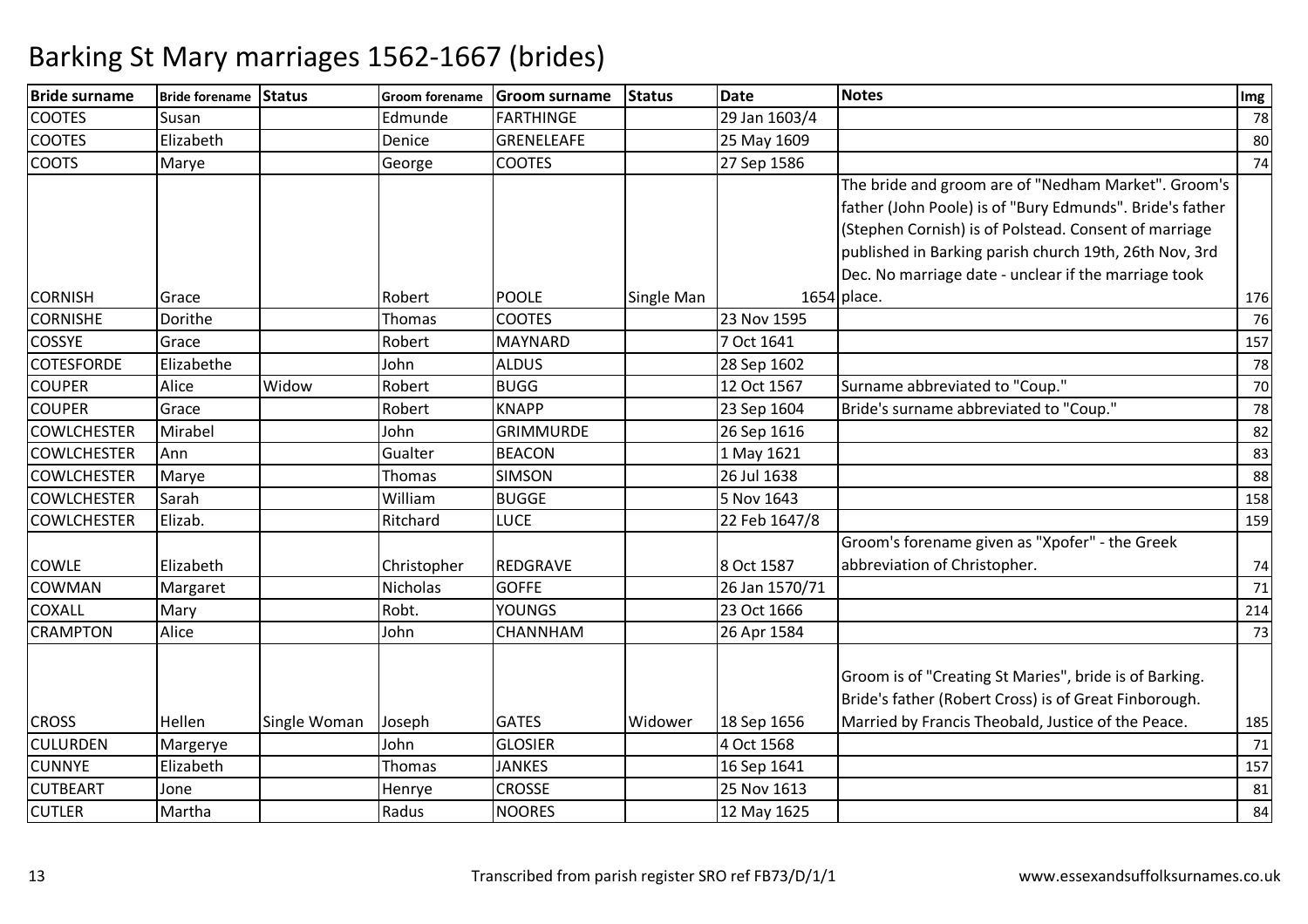| <b>Bride surname</b> | Bride forename Status |       | Groom forename | Groom surname     | <b>Status</b> | <b>Date</b>    | <b>Notes</b>                                         | Img |
|----------------------|-----------------------|-------|----------------|-------------------|---------------|----------------|------------------------------------------------------|-----|
| <b>CUTTING</b>       | Ann                   |       | John           | <b>FREWER</b>     |               | 18 Sep 1666    |                                                      | 214 |
|                      |                       |       |                |                   |               |                | Both of Needham Market. Married by Edmund Fernly     |     |
| <b>DAINS</b>         | Sarah                 | Widow | John           | <b>WOOD</b>       | Widower       | 27 Mar 1654    | esq Justice of the Peace                             | 174 |
| <b>DAMET</b>         | Margaret              |       | Willm.         | <b>MANNING</b>    |               | 3 May 1568     |                                                      | 71  |
| <b>DAMET</b>         | Emm                   |       | Abraham        | <b>COLMAN</b>     |               | 29 Apr 1593    |                                                      | 75  |
| <b>DAMET</b>         | Elizabeth             | Widow | Josephe        | <b>DORR</b>       |               | 20 Oct 1595    |                                                      | 76  |
| <b>DAMETT</b>        | Johan                 |       | Robert         | <b>WOODY</b>      |               | 23 Sep 1578    |                                                      | 72  |
| <b>DAMETT</b>        | Rose                  |       | Robert         | <b>HOWARD</b>     |               | 29 Jan 1581/2  |                                                      | 73  |
| <b>DAMETT</b>        | Elizabeth             |       | John           | <b>PULFORDE</b>   |               | 29 Dec 1603    |                                                      | 78  |
| <b>DAMMON</b>        | Martha                |       | William        | <b>COATES</b>     |               | 20 Jan 1625/6  |                                                      | 85  |
| <b>DANDYE</b>        | Eliz.                 |       | Charles        | <b>UMPHRYE</b>    |               | 9 Sep 1616     | The groom is of "Russingless" (Rishangles?)          | 82  |
| <b>DARBY</b>         | Elizabeth             |       | Thomas         | <b>KEABLE</b>     |               | 26 Sep 1622    |                                                      | 83  |
|                      |                       |       |                |                   |               |                | Groom of Combes, bride of "West Creting". Married by |     |
| DARNELL              | Mary                  | Widow | John           | <b>KING</b>       | Widower       | 12 Sep 1655    | Justice of the Peace Edmund Ferneley                 | 182 |
| DAVID                | Sarah                 |       | John           | <b>COATES</b>     |               | 14 Jun 1614    |                                                      | 81  |
| <b>DAVID</b>         | Martha                |       | Ritchard       | <b>BLOWRES</b>    |               | 23 Apr 1629    |                                                      | 86  |
| <b>DAVID</b>         | Francis               |       | Thomas         | <b>DICKINSON</b>  |               | 24 Jul 1631    |                                                      | 86  |
| DAVID                | Francis               |       | William        | <b>RYECROFT</b>   |               | 23 Jan 1639/40 |                                                      | 89  |
| DAWSON               | Grace                 |       | Thomas         | <b>FRANSAM</b>    |               | 9 Feb 1611/2   |                                                      | 80  |
| <b>DAWSON</b>        | Grace                 |       | Edward         | <b>MATHAM</b>     |               | 1 Dec 1642     |                                                      | 158 |
| <b>DAYE</b>          | Eliz.                 |       | Ritchard       | <b>SMITH</b>      |               | 14 Apr 1623    | The groom is of Bilson.                              | 84  |
| DAYE?                | Rose                  |       | Robert         | <b>GISLINGHAM</b> |               | 27 Jan 1630/1  | Bride's surname faded.                               | 86  |
| <b>DAYNES</b>        | Alice                 |       | John           | <b>BOORE</b>      |               | 31 May 1568    |                                                      | 71  |
| <b>DAYNES</b>        | Johan                 |       | Edmunde        | <b>FARTHINGE</b>  |               | 20 Oct 1577    |                                                      | 72  |
| <b>DAYNES</b>        | Agnes                 |       | Willm.         | <b>LYVELL</b>     |               | 23 May 1581    |                                                      | 73  |
| <b>DAYNES</b>        | Margarett             |       | Andrewe        | <b>SHENTALL</b>   |               | 2 Oct 1603     |                                                      | 78  |
| <b>DAYNES</b>        | Elizabeth             |       | Anthonye       | <b>ALDERTON</b>   |               | 9 Jun 1605     |                                                      | 79  |
| <b>DAYNES</b>        | Susan                 |       | John           | PLUMLEY           |               | 30 Jun 1611    |                                                      | 80  |
| <b>DAYNES</b>        | Alice                 |       | Ritchard       | <b>WOOD</b>       |               | 12 Oct 1626    | The groom is Ritchard Wood alias Butcher             | 85  |
| <b>DAYNES</b>        | Alice                 |       | Ritchard       | <b>BUTCHER</b>    |               | 12 Oct 1626    | The groom is Ritchard Wood alias Butcher             | 85  |
| <b>DAYNES</b>        | Ann                   |       | William        | <b>MULLETT</b>    |               | 25 Jul 1637    |                                                      | 88  |
| <b>DAYNES</b>        | Sarah                 |       | Edward         | <b>BREAME</b>     |               | 22 Feb 1647/8  |                                                      | 159 |
|                      |                       |       |                |                   |               |                |                                                      |     |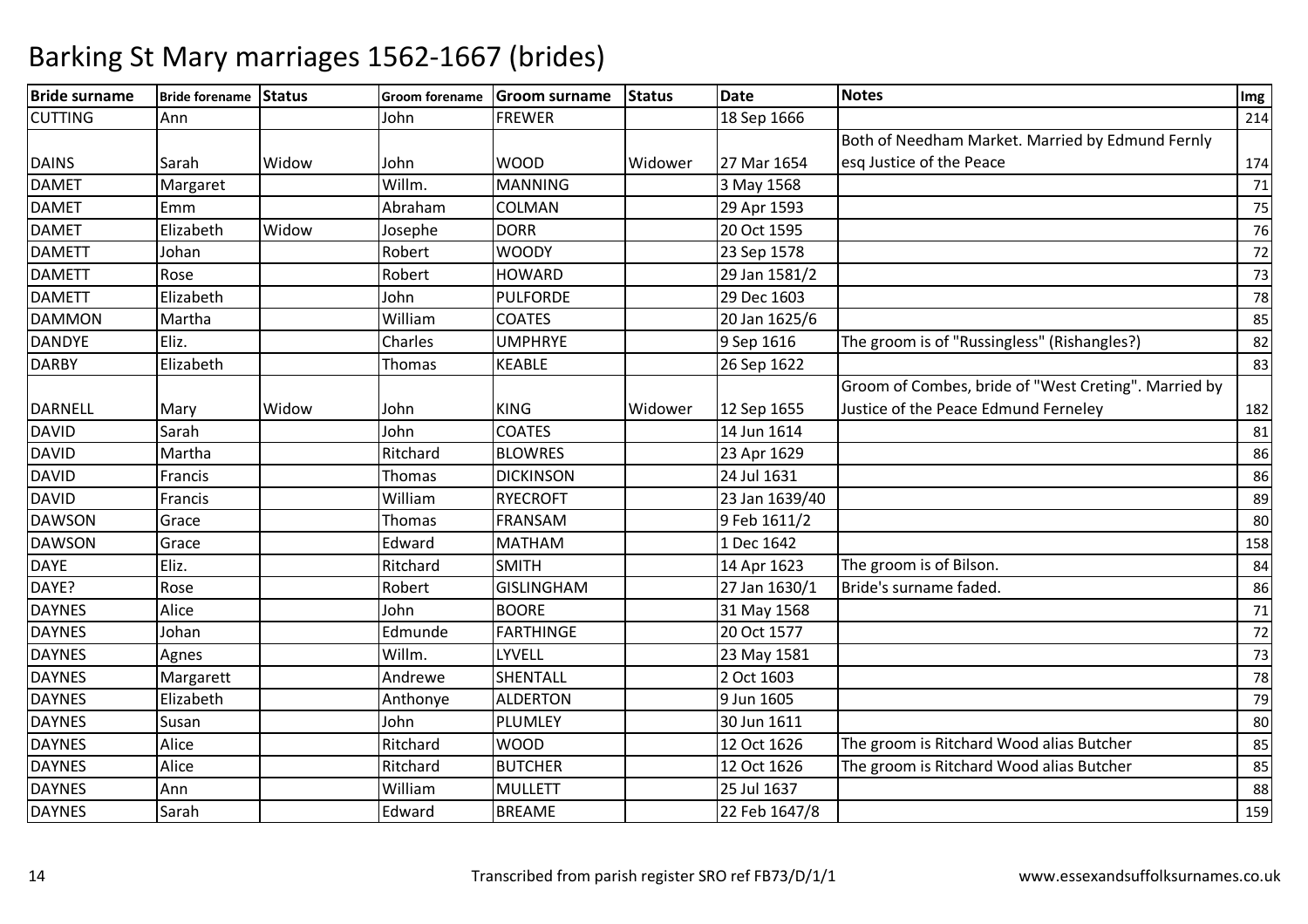| <b>Bride surname</b> | <b>Bride forename</b> | Status       | <b>Groom forename</b> | <b>Groom surname</b> | Status     | <b>Date</b>   | <b>Notes</b>                                             | Img |
|----------------------|-----------------------|--------------|-----------------------|----------------------|------------|---------------|----------------------------------------------------------|-----|
| <b>DEANE</b>         | Rachel                |              | William               | <b>ROBBINSON</b>     |            | 26 Sep 1626   |                                                          | 85  |
| DENINGTON            | Johan                 |              | Thomas                | <b>DAMET</b>         |            | 8 Jul 1588    |                                                          | 74  |
| <b>DICKINSON</b>     | Alice                 |              | William               | ALEXANDER            |            | 18 Oct 1630   |                                                          | 86  |
| <b>DIX</b>           | Elizabeth             |              | John                  | <b>ROWLAND</b>       |            | 25 Apr 1637   |                                                          | 88  |
|                      |                       |              |                       |                      |            |               |                                                          |     |
|                      |                       |              |                       |                      |            |               | Both of Bricett. Groom's father (Samuel Crisp) is of     |     |
|                      |                       |              |                       |                      |            |               | Chelsworth, deceased. Bride's father (John Dixon) is of  |     |
|                      |                       |              |                       |                      |            |               | "Monkeseely". Consent of marriage published 12, 19, 26   |     |
|                      |                       |              |                       |                      |            |               | Nov in Needham Market, but no marriage date in           |     |
| <b>DIXON</b>         | An                    | Single Woman | Robt.                 | <b>CRISP</b>         | Single Man |               | 1656 register. Unclear if marriage took place.           | 189 |
| <b>DIXTON</b>        | Marye                 |              | John                  | <b>READ</b>          |            | 7 Apr 1585    |                                                          | 74  |
| <b>DRIVER</b>        | Sarah                 |              | Ritchard              | <b>ATKINSON</b>      |            | 29 Aug 1639   |                                                          | 89  |
| <b>DRIVER</b>        | Sarah                 |              | Nicolas               | <b>CLARKE</b>        |            | 26 Sep 1643   |                                                          | 158 |
| <b>DUBBLE</b>        | Alice                 |              | Edmund                | <b>RAYSON</b>        |            | 22 Jul 1617   |                                                          | 82  |
| <b>DUNCOMBE</b>      | Hagar                 |              | Thomas                | <b>MUDD</b>          |            | 1 Nov 1625    |                                                          | 84  |
| <b>DUNSH</b>         | Dorothy               |              | Andrewe               | <b>GLOZIER</b>       |            | 11 Oct 1632   |                                                          | 87  |
| <b>DUNTCH</b>        | Anne                  |              | Ritchard              | <b>MINTER</b>        |            | 7 Oct 1633    |                                                          | 87  |
|                      |                       |              |                       |                      |            |               |                                                          |     |
|                      |                       |              |                       |                      |            |               | Groom is of Mendlesham. Married by Mr Fairfax.           |     |
|                      |                       |              |                       |                      |            |               | Consent of marriage published on three market days:      |     |
| <b>DUNWICH</b>       | Rose                  |              | Robt.                 | <b>HERSHAM</b>       |            |               | 1658 22, 29 Sep, 6 Oct, but marriage date not in entry.  | 199 |
|                      |                       |              |                       |                      |            |               | Both of Barking. Married by Francis Theobald, Justice of |     |
| <b>DURHAM</b>        | Susan                 | Widow        | Henry                 | <b>COOK</b>          | Widower    | 7 Sep 1657    | the Peace.                                               | 191 |
|                      |                       |              |                       |                      |            |               | Both of Great Finborough. Groom's father (Thomas         |     |
|                      |                       |              |                       |                      |            |               | Porter) also of Great Finborough. Bride's father (Robert |     |
|                      |                       |              |                       |                      |            |               | Durrant) of Hitcham. Married by Mr Groom, Justice of     |     |
| <b>DURRANT</b>       | An                    | Single Woman | Thomas                | <b>PORTER</b>        | Single Man | 30 Nov 1655   | the Peace.                                               | 183 |
|                      |                       |              |                       |                      |            |               | Groom's forename is written as the Greek abbreviation,   |     |
| <b>EDEREDGE</b>      | Alice                 |              | Christopher           | <b>STEGGALL</b>      |            | 13 Apr 1601   | Xpofer.                                                  | 77  |
| <b>EDGAR</b>         | Agnes                 |              | Steven                | <b>PULFORDE</b>      |            | 13 Oct 1577   |                                                          | 72  |
| <b>EDINGTON</b>      | Elizabeth             |              | John                  | <b>ROADES</b>        |            | 17 Jan 1562/3 |                                                          | 70  |
| <b>EDRIDGE</b>       | Marye                 |              | Willm.                | <b>PITTES</b>        |            | 9 Jul 1595    |                                                          | 76  |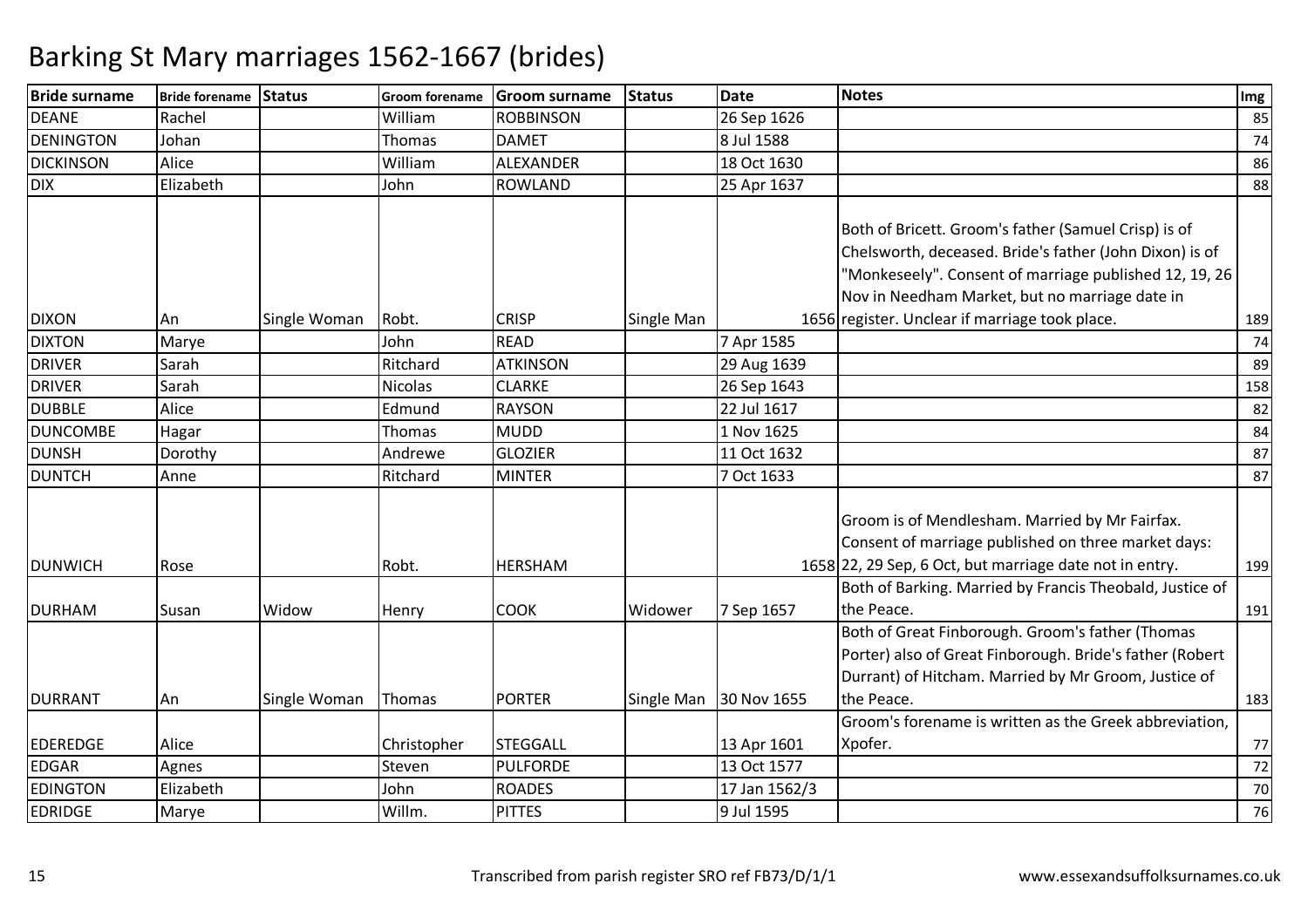| <b>Bride surname</b> | Bride forename Status |              | <b>Groom forename</b> | <b>Groom surname</b> | <b>Status</b> | <b>Date</b>   | <b>Notes</b>                                                                                                                                                            | Img |
|----------------------|-----------------------|--------------|-----------------------|----------------------|---------------|---------------|-------------------------------------------------------------------------------------------------------------------------------------------------------------------------|-----|
| <b>ELLIS</b>         | Marye                 |              | William               | <b>BORAM</b>         |               | 24 Jun 1628   |                                                                                                                                                                         | 85  |
| <b>ELLIS</b>         | Margery               |              | Thomas                | <b>EAST</b>          |               | 31 Mar 1653   |                                                                                                                                                                         | 160 |
|                      |                       |              |                       |                      |               |               | Both of Beddingfield. Married by Francis Theobald,                                                                                                                      |     |
| <b>ELLIS</b>         | Frances               | Widow        | Anthony               | <b>WESTGATE</b>      | Widower       | 20 May 1657   | Justice of the Peace.                                                                                                                                                   | 189 |
|                      |                       |              |                       |                      |               |               | Both of Barking. Married by Francis Theobald, Justice of                                                                                                                |     |
| <b>ELLIS</b>         | Mary                  | Single Woman | William               | <b>DUNWICH</b>       | Widower       | 18 May 1657   | the Peace.                                                                                                                                                              | 192 |
| <b>ELLIS</b>         | Elizabeth             |              | Thomas                | LILLY                |               | 5 Sep 1666    |                                                                                                                                                                         | 214 |
| <b>ELLIS</b>         | Eliz.                 |              | Tho.                  | <b>BEAST</b>         |               | 3 May 1667    |                                                                                                                                                                         | 214 |
| <b>ELMAR</b>         | Mary                  | Single Woman | Thomas                | <b>TRUE</b>          | Single Man    | 25 May 1655   | The bride is of Ringshall. Groom's father (James True) is<br>of Ringshall. Bride's father (Henry Elmar) is deceased.<br>Married by Justice of the Peace Edmund Ferneley | 178 |
| <b>ELMES</b>         | Rose                  |              | Robert                | <b>BRAMSTONE</b>     |               | 31 Jan 1603/4 |                                                                                                                                                                         | 78  |
| ELMM                 | Elizabeth             |              | George                | <b>BOLTON</b>        |               | 1 May 1600    |                                                                                                                                                                         | 77  |
| <b>ELMM</b>          | Elizabeth             |              | Nicholas              | <b>WELTON</b>        |               | 22 Nov 1610   |                                                                                                                                                                         | 80  |
| <b>ENGLISH</b>       | Ann                   |              | Thomas                | <b>YOUNGE</b>        |               | 21 Oct 1628   |                                                                                                                                                                         | 86  |
| <b>ENGLISH</b>       | Susan                 | Widow        | Robert                | <b>WADE</b>          | Widower       |               | Both of "Nedham Market." Consent of marriage<br>published in Barking church 1st, 8th, 15th July. No<br>1655 marriage date - marriage maybe didn't take place.           | 181 |
| <b>ENGLISH</b>       | Elizabeth             |              | Roger                 | <b>WOOD</b>          |               | 24 Apr 1666   |                                                                                                                                                                         | 214 |
| <b>FALLOWES</b>      | Elizabeth             |              | Christopher           | <b>TOMSON</b>        |               | 16 Nov 1603   | Groom's forename is written as the Greek abbreviation,<br>Xpofer.                                                                                                       | 78  |
| <b>FARTHING</b>      | Abigail               | Single Woman | John                  | <b>SMY</b>           | Widower       | 22 Jun 1658   | Groom of "Nedham", bride of Combes. Married by<br>Justice of the Peace Edmund Ferneley.                                                                                 | 199 |
| FARTHINGE            | Margerye              |              | Francis               | DA[VN]ED             |               | 6 Jan 1590/1  | Middle letter of groom's surname unclear. Could be<br>Daved or Daned.                                                                                                   | 75  |
| FARTHINGE            | Johan                 |              | Richarde              | <b>GOODALL</b>       |               | 6 Jul 1600    |                                                                                                                                                                         | 77  |
| <b>FARTHINGE</b>     | Emeris                |              | Willm.                | <b>CHAPMAN</b>       |               | 14 Nov 1602   |                                                                                                                                                                         | 78  |
| FARTHINGE            | Elizabeth             |              | Robert                | <b>WHITLOCKE</b>     |               | 25 Apr 1603   | The bride is Elizabeth Boston alias Farthinge                                                                                                                           | 78  |
| FARTHINGE            | Jane                  |              | Cyprian               | <b>COLCHESTER</b>    |               | 13 Nov 1608   |                                                                                                                                                                         | 80  |
| <b>FARTHINGE</b>     | Margaret              |              | Edward                | <b>MULLETT</b>       |               | 18 Oct 1633   |                                                                                                                                                                         | 87  |
| <b>FAYNE</b>         | Johan                 |              | John                  | <b>BASSE</b>         |               | 15 Aug 1586   | The groom's surname is "Basse als Gaunt".                                                                                                                               | 74  |
|                      |                       |              |                       |                      |               |               |                                                                                                                                                                         |     |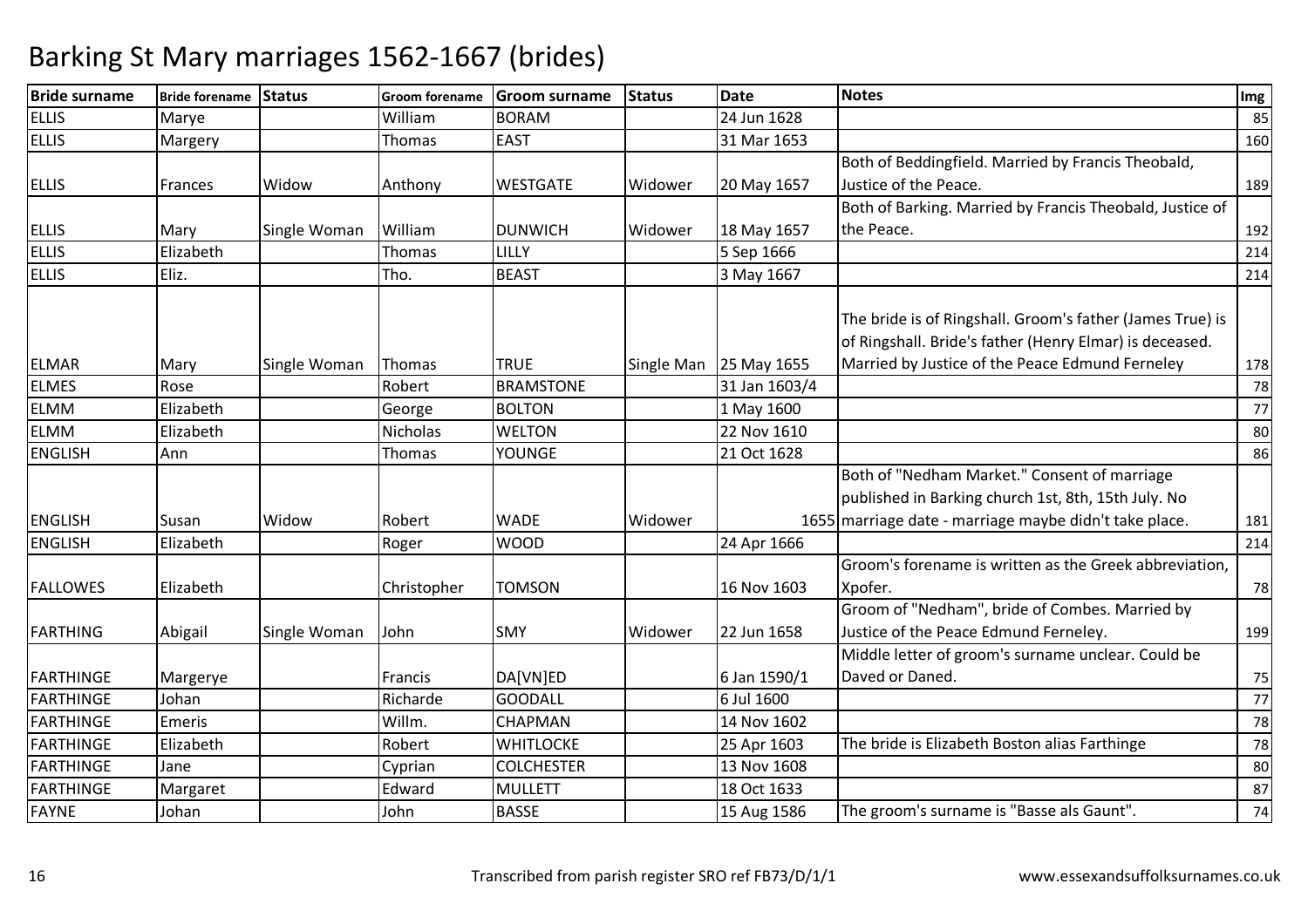| <b>Bride surname</b> | Bride forename Status |              | Groom forename | Groom surname    | <b>Status</b>         | <b>Date</b>   | <b>Notes</b>                                            | Img |
|----------------------|-----------------------|--------------|----------------|------------------|-----------------------|---------------|---------------------------------------------------------|-----|
| <b>FAYNE</b>         | Johan                 |              | John           | <b>GAUNT</b>     |                       | 15 Aug 1586   | The groom's surname is "Basse als Gaunt".               | 74  |
| <b>FEILDE</b>        | Susan                 |              | William        | ANDERSON         |                       | 3 Aug 1610    |                                                         | 80  |
| <b>FEILDE</b>        | An                    |              | Thomas         | <b>JESOP</b>     |                       | 5 Jun 1615    |                                                         | 82  |
| <b>FEILDE</b>        | Elizabeth             |              | Ritchard       | <b>BETTS</b>     |                       | 22 Dec 1623   |                                                         | 84  |
| <b>FELL</b>          | Mirable               |              | Richarde       | <b>BLOWER</b>    |                       | 4 Aug 1606    |                                                         | 79  |
| <b>FICAS</b>         | Elizabeth             |              | Willm.         | <b>ALDERTON</b>  |                       | 21 May 1605   |                                                         | 79  |
| <b>FITT</b>          | Mary                  |              | Thomas         | <b>SHEPHEARD</b> |                       | 23 Oct 1660   |                                                         | 203 |
| <b>FLEGGE</b>        | Johan                 |              | Thomas         | <b>FYCAS</b>     |                       | 23 Jan 1568/9 |                                                         | 71  |
| <b>FLETCHER</b>      | Elizab.               |              | John           | <b>KNAPP</b>     |                       | 19 May 1636   | The groom is John Knapp the younger.                    | 88  |
| <b>FLETCHER</b>      | Anthonina             |              | Edward         | <b>MELSOPP</b>   |                       | 19 Nov 1643   |                                                         | 158 |
|                      |                       |              |                |                  |                       |               | Both of Bayleham. Consent of marriage published on      |     |
|                      |                       |              |                |                  |                       |               | three market days in Needham Market 29 Aug, 5, 12       |     |
|                      |                       |              |                |                  |                       |               | Sep. No marriage date - marriage maybe didn't take      |     |
| <b>FLETCHER</b>      | Mary                  | Single Woman | John           | <b>HUNTT</b>     | Single Man            |               | 1655 place.                                             | 182 |
| <b>FLOWER</b>        | Eliz.                 |              | Thymothy       | <b>COCKERILL</b> |                       | 8 Nov 1666    |                                                         | 214 |
| <b>FOLKES</b>        | Alice                 |              | John           | <b>JACHAMIN</b>  |                       | 28 Aug 1597   |                                                         | 76  |
| <b>FOOKES</b>        | Margerye              |              | Willm.         | <b>MISHINGE</b>  |                       | 26 Sep 1574   |                                                         | 71  |
| <b>FOOKES</b>        | Martha                |              | Oswell         | <b>POOLE</b>     |                       | 21 May 1609   |                                                         | 80  |
| <b>FOORDE</b>        | Thomasin              |              | Henrye         | SAVADGE          |                       | 24 Jun 1611   |                                                         | 80  |
| <b>FOORDE</b>        | An                    |              | Paule          | <b>SMITH</b>     |                       | 26 Oct 1613   |                                                         | 81  |
| <b>FOORDE</b>        | Rose                  |              | Simon          | <b>WOODYE</b>    |                       | 2 Feb 1618/9  |                                                         | 82  |
| <b>FORDE</b>         | Margaret              | Widow        | Thomas         | <b>CRASKE</b>    |                       | 30 Nov 1569   |                                                         | 71  |
| <b>FORDE</b>         | Marye                 |              | Willm.         | <b>FYLDE</b>     |                       | 5 Oct 1578    |                                                         | 72  |
| <b>FORDE</b>         | Anne                  |              | Willm.         | <b>GODDARDE</b>  |                       | 1 May 1583    |                                                         | 73  |
| FORDE                | Judithe               |              | John           | <b>CHAPMAN</b>   |                       | 24 May 1603   |                                                         | 78  |
| <b>FORDE</b>         | Susan                 |              | Willm.         | <b>ANDERSON</b>  |                       | 3 May 1607    |                                                         | 79  |
| <b>FOWLER</b>        | Thamisin              |              | Robert         | <b>GRIME</b>     |                       | 8 Dec 1570    |                                                         | 71  |
|                      |                       |              |                |                  |                       |               | Both of Mildenhall. Married by Justice of the Peace     |     |
| <b>FOX</b>           | An                    | Single Woman | Thomas         | <b>THURSTON</b>  | Single Man 2 Jun 1656 |               | <b>Edmund Ferneley</b>                                  | 183 |
|                      |                       |              |                |                  |                       |               | Both of Barking. Bride's father (William Freeman) is of |     |
|                      |                       |              |                |                  |                       |               | Gislingham. Married by Justice of the Peace Edmund      |     |
| FREEMAN              | Martha                | Single Woman | James          | <b>HARLWIN</b>   | Single Man 8 Apr 1655 |               | Ferneley.                                               | 178 |
|                      |                       |              |                |                  |                       |               |                                                         |     |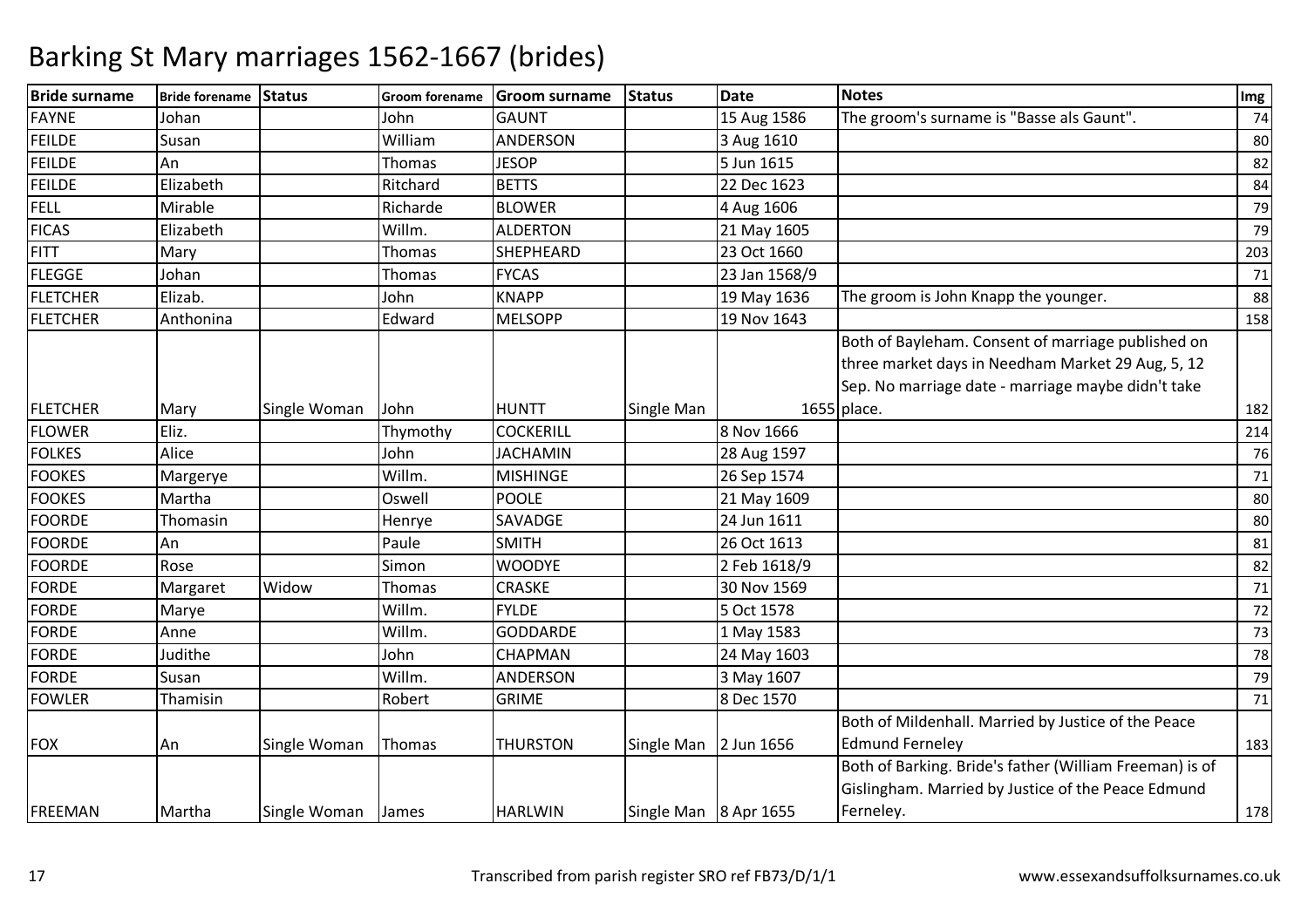| <b>MAYNER</b><br>13 Nov 1666<br>Mary<br>John<br>William<br>KINSE[G_][D_]<br>Susan<br>26 Sep 1620<br>Alice<br>Thomas<br><b>FRUAR</b><br>8 Jan 1587/8<br>Alice<br>Widow<br><b>HUBARD</b><br>Steven<br>12 May 1584<br><b>RICE</b><br>1 Oct 1590<br>Samuell<br>Marye<br>Simon<br><b>ROZIER</b><br><b>Bredgett</b><br>31 Jul 1604<br>Elizabeth<br>Thomas<br><b>BEASTE</b><br>23 Oct 1608<br><b>GAGES</b><br>Thomas<br>24 Sep 1629<br>Marye<br>Edmund<br><b>HUBBARD</b><br>Anne<br>19 Aug 1645<br><b>FARTHINGE</b><br>John<br>26 Jul 1652<br>Susan<br>Adam<br><b>TARVER</b><br>Johan<br>24 May 1584<br>Widow<br><b>MANNINGE</b><br>31 Oct 1579<br>John<br>Agnes<br>Simon<br><b>BENNET</b><br>13 Oct 1588<br>Margaret<br>Anne<br>Emanuell<br><b>HAGAR</b><br>29 Aug 1591<br>Alice<br>Charles<br><b>GOODALL</b><br>13 Oct 1594<br><b>ASHEHILL</b><br>10 Feb 1563/4<br>John<br>Margery<br>John<br>Elizabeth<br><b>FORDE</b><br>4 May 1600<br>William<br><b>GORDDALL</b><br>26 Jul 1641<br>Elizabeth<br>Edithe<br>Willm.<br><b>GOSTLINGE</b><br>13 Nov 1590<br><b>FRWAR</b><br>7 Dec 1601<br>Edmunde<br><b>Bridget</b><br>Both of Bramford. With the consent of the bride's father<br>(John Garrad). Consent of marriage published in<br>Needham Market on market days 27th June, 4th, 11th<br>July. "Objected by Benjamin Catlin upon the last market<br>day upon pretence that the said John Elsden was<br>apprentice to the said Benjamin Catlin." Marriage<br>1655 presumably didn't take place.<br><b>GARRAD</b><br>Catherine<br>John<br><b>ELSDEN</b><br>Single Woman<br>Single Man<br>Anne<br>Richard<br><b>BOSTON</b><br>19 Oct 1596<br><b>GARTHE</b><br>Willm.<br><b>BEAMISHE</b><br>16 Jun 1608<br>Anne<br>SPAROWE<br>9 Oct 1599<br>Johan<br>Thomas<br>$\ast$<br>Philipe<br><b>TYLER</b><br>10 Jun 1567<br>Bride's forename not in register. | <b>Bride surname</b> | Bride forename Status |  | Groom forename Groom surname | Status | <b>Date</b> | <b>Notes</b> | Img |
|----------------------------------------------------------------------------------------------------------------------------------------------------------------------------------------------------------------------------------------------------------------------------------------------------------------------------------------------------------------------------------------------------------------------------------------------------------------------------------------------------------------------------------------------------------------------------------------------------------------------------------------------------------------------------------------------------------------------------------------------------------------------------------------------------------------------------------------------------------------------------------------------------------------------------------------------------------------------------------------------------------------------------------------------------------------------------------------------------------------------------------------------------------------------------------------------------------------------------------------------------------------------------------------------------------------------------------------------------------------------------------------------------------------------------------------------------------------------------------------------------------------------------------------------------------------------------------------------------------------------------------------------------------------------------------------------------------------------------------------------------------------------------------------------------------------------------------------------|----------------------|-----------------------|--|------------------------------|--------|-------------|--------------|-----|
| 83<br>74<br>73<br>75<br>78<br>79<br>86<br>159<br>159<br>73<br>72<br>74<br>75<br>76<br>70<br>77<br>157<br>75<br>77<br>179<br>76<br>79<br>77<br>70                                                                                                                                                                                                                                                                                                                                                                                                                                                                                                                                                                                                                                                                                                                                                                                                                                                                                                                                                                                                                                                                                                                                                                                                                                                                                                                                                                                                                                                                                                                                                                                                                                                                                             | <b>FRENCH</b>        |                       |  |                              |        |             |              | 214 |
|                                                                                                                                                                                                                                                                                                                                                                                                                                                                                                                                                                                                                                                                                                                                                                                                                                                                                                                                                                                                                                                                                                                                                                                                                                                                                                                                                                                                                                                                                                                                                                                                                                                                                                                                                                                                                                              | <b>FRENCH</b>        |                       |  |                              |        |             |              |     |
|                                                                                                                                                                                                                                                                                                                                                                                                                                                                                                                                                                                                                                                                                                                                                                                                                                                                                                                                                                                                                                                                                                                                                                                                                                                                                                                                                                                                                                                                                                                                                                                                                                                                                                                                                                                                                                              | <b>FRENCHE</b>       |                       |  |                              |        |             |              |     |
|                                                                                                                                                                                                                                                                                                                                                                                                                                                                                                                                                                                                                                                                                                                                                                                                                                                                                                                                                                                                                                                                                                                                                                                                                                                                                                                                                                                                                                                                                                                                                                                                                                                                                                                                                                                                                                              | FRUAR                |                       |  |                              |        |             |              |     |
|                                                                                                                                                                                                                                                                                                                                                                                                                                                                                                                                                                                                                                                                                                                                                                                                                                                                                                                                                                                                                                                                                                                                                                                                                                                                                                                                                                                                                                                                                                                                                                                                                                                                                                                                                                                                                                              | <b>FRUAR</b>         |                       |  |                              |        |             |              |     |
|                                                                                                                                                                                                                                                                                                                                                                                                                                                                                                                                                                                                                                                                                                                                                                                                                                                                                                                                                                                                                                                                                                                                                                                                                                                                                                                                                                                                                                                                                                                                                                                                                                                                                                                                                                                                                                              | FRUAR                |                       |  |                              |        |             |              |     |
|                                                                                                                                                                                                                                                                                                                                                                                                                                                                                                                                                                                                                                                                                                                                                                                                                                                                                                                                                                                                                                                                                                                                                                                                                                                                                                                                                                                                                                                                                                                                                                                                                                                                                                                                                                                                                                              | <b>FRUAR</b>         |                       |  |                              |        |             |              |     |
|                                                                                                                                                                                                                                                                                                                                                                                                                                                                                                                                                                                                                                                                                                                                                                                                                                                                                                                                                                                                                                                                                                                                                                                                                                                                                                                                                                                                                                                                                                                                                                                                                                                                                                                                                                                                                                              | <b>FRUAR</b>         |                       |  |                              |        |             |              |     |
|                                                                                                                                                                                                                                                                                                                                                                                                                                                                                                                                                                                                                                                                                                                                                                                                                                                                                                                                                                                                                                                                                                                                                                                                                                                                                                                                                                                                                                                                                                                                                                                                                                                                                                                                                                                                                                              | <b>FRUAR</b>         |                       |  |                              |        |             |              |     |
|                                                                                                                                                                                                                                                                                                                                                                                                                                                                                                                                                                                                                                                                                                                                                                                                                                                                                                                                                                                                                                                                                                                                                                                                                                                                                                                                                                                                                                                                                                                                                                                                                                                                                                                                                                                                                                              | FRUAR                |                       |  |                              |        |             |              |     |
|                                                                                                                                                                                                                                                                                                                                                                                                                                                                                                                                                                                                                                                                                                                                                                                                                                                                                                                                                                                                                                                                                                                                                                                                                                                                                                                                                                                                                                                                                                                                                                                                                                                                                                                                                                                                                                              | <b>FRWAR</b>         |                       |  |                              |        |             |              |     |
|                                                                                                                                                                                                                                                                                                                                                                                                                                                                                                                                                                                                                                                                                                                                                                                                                                                                                                                                                                                                                                                                                                                                                                                                                                                                                                                                                                                                                                                                                                                                                                                                                                                                                                                                                                                                                                              | <b>FYLDE</b>         |                       |  |                              |        |             |              |     |
|                                                                                                                                                                                                                                                                                                                                                                                                                                                                                                                                                                                                                                                                                                                                                                                                                                                                                                                                                                                                                                                                                                                                                                                                                                                                                                                                                                                                                                                                                                                                                                                                                                                                                                                                                                                                                                              | <b>FYLDE</b>         |                       |  |                              |        |             |              |     |
|                                                                                                                                                                                                                                                                                                                                                                                                                                                                                                                                                                                                                                                                                                                                                                                                                                                                                                                                                                                                                                                                                                                                                                                                                                                                                                                                                                                                                                                                                                                                                                                                                                                                                                                                                                                                                                              | <b>FYLDE</b>         |                       |  |                              |        |             |              |     |
|                                                                                                                                                                                                                                                                                                                                                                                                                                                                                                                                                                                                                                                                                                                                                                                                                                                                                                                                                                                                                                                                                                                                                                                                                                                                                                                                                                                                                                                                                                                                                                                                                                                                                                                                                                                                                                              | <b>FYLDE</b>         |                       |  |                              |        |             |              |     |
|                                                                                                                                                                                                                                                                                                                                                                                                                                                                                                                                                                                                                                                                                                                                                                                                                                                                                                                                                                                                                                                                                                                                                                                                                                                                                                                                                                                                                                                                                                                                                                                                                                                                                                                                                                                                                                              | <b>GAMAGE</b>        |                       |  |                              |        |             |              |     |
|                                                                                                                                                                                                                                                                                                                                                                                                                                                                                                                                                                                                                                                                                                                                                                                                                                                                                                                                                                                                                                                                                                                                                                                                                                                                                                                                                                                                                                                                                                                                                                                                                                                                                                                                                                                                                                              | <b>GAME</b>          |                       |  |                              |        |             |              |     |
|                                                                                                                                                                                                                                                                                                                                                                                                                                                                                                                                                                                                                                                                                                                                                                                                                                                                                                                                                                                                                                                                                                                                                                                                                                                                                                                                                                                                                                                                                                                                                                                                                                                                                                                                                                                                                                              | <b>GANT</b>          |                       |  |                              |        |             |              |     |
|                                                                                                                                                                                                                                                                                                                                                                                                                                                                                                                                                                                                                                                                                                                                                                                                                                                                                                                                                                                                                                                                                                                                                                                                                                                                                                                                                                                                                                                                                                                                                                                                                                                                                                                                                                                                                                              | <b>GARNAM</b>        |                       |  |                              |        |             |              |     |
|                                                                                                                                                                                                                                                                                                                                                                                                                                                                                                                                                                                                                                                                                                                                                                                                                                                                                                                                                                                                                                                                                                                                                                                                                                                                                                                                                                                                                                                                                                                                                                                                                                                                                                                                                                                                                                              | <b>GARNHAM</b>       |                       |  |                              |        |             |              |     |
|                                                                                                                                                                                                                                                                                                                                                                                                                                                                                                                                                                                                                                                                                                                                                                                                                                                                                                                                                                                                                                                                                                                                                                                                                                                                                                                                                                                                                                                                                                                                                                                                                                                                                                                                                                                                                                              |                      |                       |  |                              |        |             |              |     |
|                                                                                                                                                                                                                                                                                                                                                                                                                                                                                                                                                                                                                                                                                                                                                                                                                                                                                                                                                                                                                                                                                                                                                                                                                                                                                                                                                                                                                                                                                                                                                                                                                                                                                                                                                                                                                                              |                      |                       |  |                              |        |             |              |     |
|                                                                                                                                                                                                                                                                                                                                                                                                                                                                                                                                                                                                                                                                                                                                                                                                                                                                                                                                                                                                                                                                                                                                                                                                                                                                                                                                                                                                                                                                                                                                                                                                                                                                                                                                                                                                                                              | GARRARDE             |                       |  |                              |        |             |              |     |
|                                                                                                                                                                                                                                                                                                                                                                                                                                                                                                                                                                                                                                                                                                                                                                                                                                                                                                                                                                                                                                                                                                                                                                                                                                                                                                                                                                                                                                                                                                                                                                                                                                                                                                                                                                                                                                              |                      |                       |  |                              |        |             |              |     |
|                                                                                                                                                                                                                                                                                                                                                                                                                                                                                                                                                                                                                                                                                                                                                                                                                                                                                                                                                                                                                                                                                                                                                                                                                                                                                                                                                                                                                                                                                                                                                                                                                                                                                                                                                                                                                                              | <b>GAUNT</b>         |                       |  |                              |        |             |              |     |
|                                                                                                                                                                                                                                                                                                                                                                                                                                                                                                                                                                                                                                                                                                                                                                                                                                                                                                                                                                                                                                                                                                                                                                                                                                                                                                                                                                                                                                                                                                                                                                                                                                                                                                                                                                                                                                              | <b>GERDELER</b>      |                       |  |                              |        |             |              |     |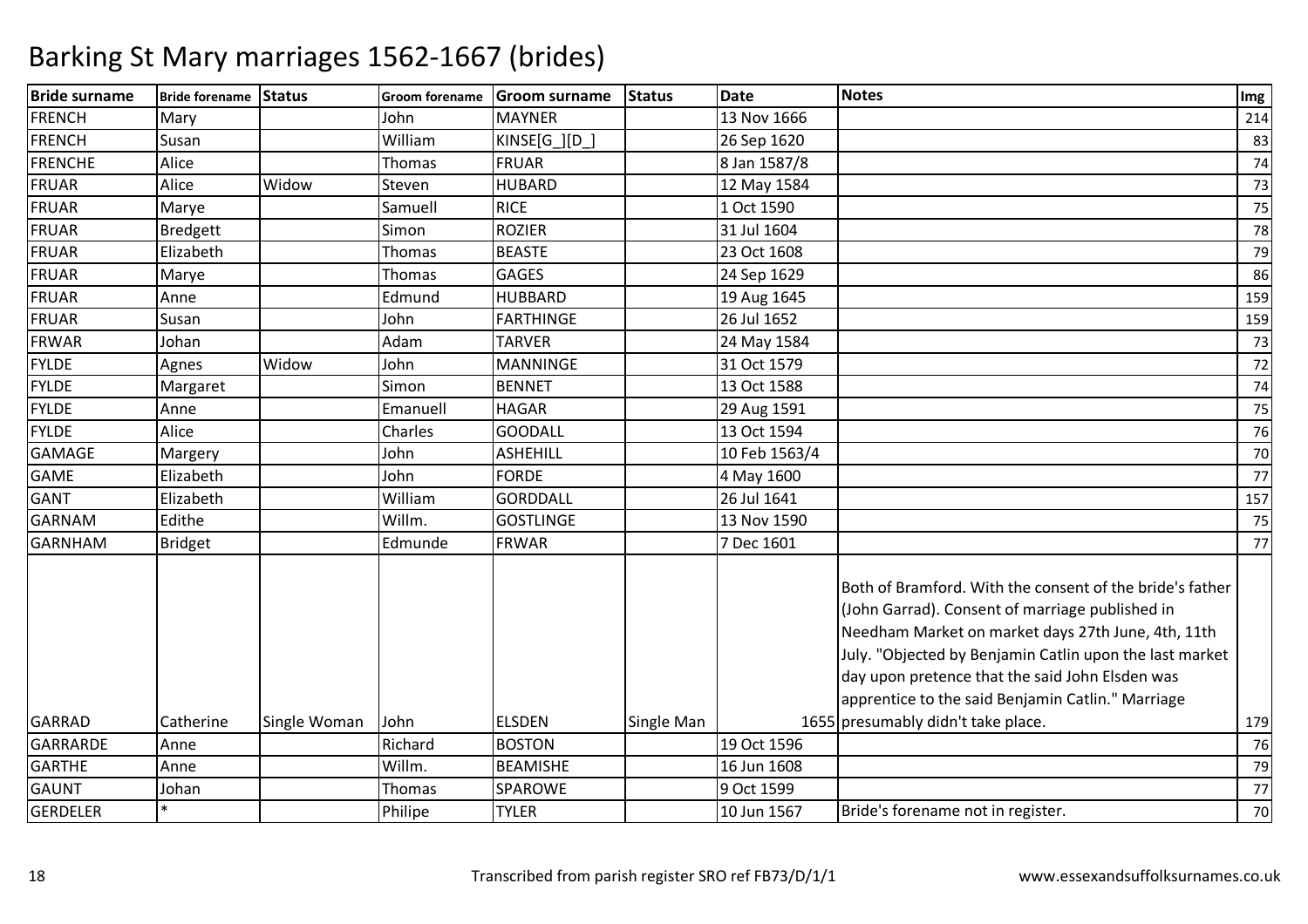| <b>Bride surname</b> | Bride forename Status |              |         | Groom forename Groom surname | <b>Status</b> | <b>Date</b>              | <b>Notes</b>                                               | Img |
|----------------------|-----------------------|--------------|---------|------------------------------|---------------|--------------------------|------------------------------------------------------------|-----|
| <b>GIGGES</b>        | Marye                 |              | Henry   | <b>MUDD</b>                  |               | 4 Jun 1593               |                                                            | 75  |
|                      |                       |              |         |                              |               |                          | The groom's father (Robert Brown) is of Creting Maries     |     |
|                      |                       |              |         |                              |               |                          | [Creeting St Mary]. The bride's mother (Grace              |     |
|                      |                       |              |         |                              |               |                          | Gildersleeve) is of "Crowfeild". Married by Justice of the |     |
| <b>GILDERSLEEVE</b>  | Alice                 |              | Robert  | <b>BROWN</b>                 |               | Single Man   11 Dec 1654 | Peace Edmund Ferneley.                                     | 176 |
|                      |                       |              |         |                              |               |                          | Both of Great Bricett. Groom's father is Edmond Kindley.   |     |
|                      |                       |              |         |                              |               |                          | Consent of marriage published 29 Oct, 5, 12 Nov in         |     |
|                      |                       |              |         |                              |               |                          | Needham Market, but no marriage date in register.          |     |
| <b>GILDERSLEEVE</b>  | Margaret              | Widow        | James   | <b>KINDLEY</b>               | Single Man    |                          | 1656 Unclear if marriage took place.                       | 188 |
| <b>GISLINGHAM</b>    | Mary                  |              | Thomas  | <b>JACOB</b>                 |               | 18 Sep 1627              |                                                            | 85  |
| <b>GISLINGHAM</b>    | Rose                  |              | John    | <b>JARVIS</b>                |               | 17 Jan 1636/7            |                                                            | 88  |
|                      |                       |              |         |                              |               |                          | Both of Barking. Married by Francis Theobald, Justice of   |     |
| <b>GISLINGHAM</b>    | Sarah                 | Single Woman | John    | <b>KEDGELL</b>               | Widower       | 15 Sep 1656              | the Peace.                                                 | 185 |
| <b>GLADDING</b>      | Sarah                 |              | Anthony | <b>GLOZER</b>                |               | 2 Mar 1658/9             | Married at Nedham chappell by Mr James.                    | 203 |
| <b>GLOOVER</b>       | Margarett             |              | John    | <b>COATES</b>                |               | 8 Aug 1643               |                                                            | 158 |
| <b>GLOSIER</b>       | Alice                 |              | Moyses  | <b>RAYNER</b>                |               | 15 May 1604              |                                                            | 78  |
| <b>GLOZYER</b>       | Susan                 |              | Robert  | <b>WESTONE</b>               |               | 5 Aug 1611               |                                                            | 80  |
| <b>GODARD</b>        | Susan                 |              | William | <b>DUNNEDGE</b>              |               | 23 Sep 1634              |                                                            | 87  |
|                      |                       |              |         |                              |               |                          | Both of Wickham Skeith. Consent of marriage published      |     |
|                      |                       |              |         |                              |               |                          | in Needham Market 27 May, 3, 10 June. Marriage date        |     |
| <b>GODBULL</b>       | Margaret              | Single Woman | George  | <b>BLINDES</b>               | Single Man    |                          | 1657 not in entry. Unclear if marriage took place.         | 192 |
| <b>GOFF</b>          | Banya?                |              | Henrye  | <b>YOUNGES</b>               |               | 30 Apr 1615              | Bride's forename difficult to decipher.                    | 81  |
| <b>GOFFE</b>         | Faith                 |              | Willm.  | <b>COULCHESTER</b>           |               | 19 Oct 1567              |                                                            | 70  |
| <b>GOFFE</b>         | Anne                  |              | Robert  | <b>POSFORD</b>               |               | 20 Nov 1598              | The groom is Robert Posford the elder.                     | 76  |
| <b>GOLDINGE</b>      | Johan                 |              | Robert  | <b>WHIT</b>                  |               | 17 Feb 1567/8            |                                                            | 71  |
|                      |                       |              |         |                              |               |                          | Both of Barking. Consent of marriage published in          |     |
|                      |                       |              |         |                              |               |                          | Barking church 23, 30 Aug, 6 Sep. No marriage date - not   |     |
| <b>GOOD</b>          | Mary                  | Single Woman | John    | <b>BRAME</b>                 | Single Man    |                          | 1657 clear if marriage took place.                         | 191 |
| GOODALL              | An                    |              | Thomas  | COLEMAN                      |               | 20 Jun 1614              |                                                            | 81  |
| <b>GOODALL</b>       | Mary                  | Widow        | Samuel  | <b>BUNTINGE</b>              |               | 18 Aug 1653              |                                                            | 160 |
| <b>GOODE</b>         | Margaret              |              | John    | <b>BRAMSTONE</b>             |               | 26 Apr 1565              |                                                            | 70  |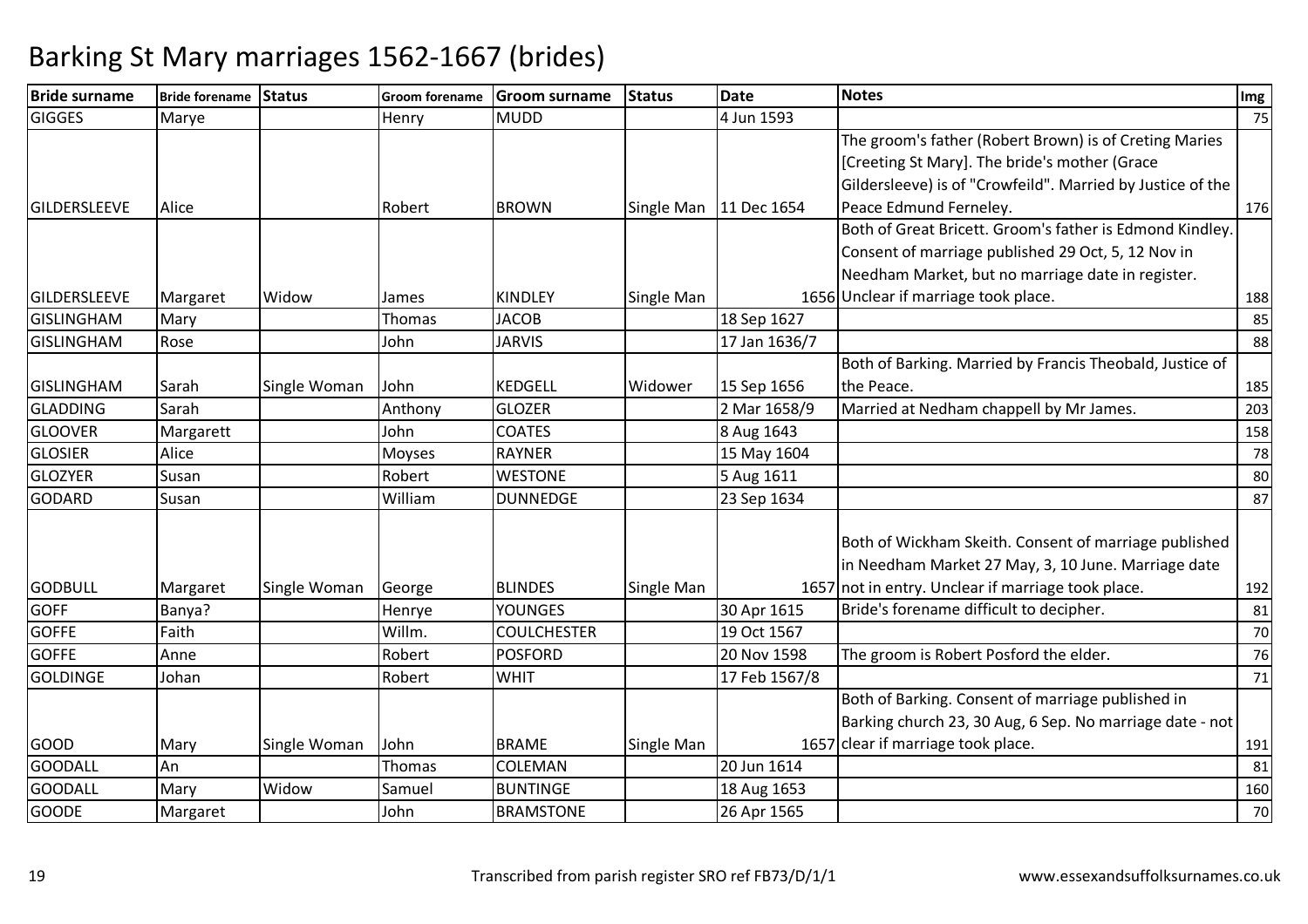| <b>Bride surname</b> | Bride forename Status | <b>Groom forename</b> | <b>Groom surname</b> | <b>Status</b> | <b>Date</b>    | <b>Notes</b>                                                                                                                                                                                                             | Img |
|----------------------|-----------------------|-----------------------|----------------------|---------------|----------------|--------------------------------------------------------------------------------------------------------------------------------------------------------------------------------------------------------------------------|-----|
| <b>GOODE</b>         | Elizab.               | John                  | <b>COATES</b>        |               | 5 Apr 1613     |                                                                                                                                                                                                                          | 81  |
| <b>GOODING</b>       | An                    | John                  | <b>CARTER</b>        |               | Apr 1664       | Day of month too faded to read.                                                                                                                                                                                          | 214 |
|                      |                       |                       |                      |               |                | Groom's surname either Kephar or Kepnar - the fourth                                                                                                                                                                     |     |
| <b>GOODSONNE</b>     | Jone                  | Giles                 | KEP[HN]AR            |               | 15 Oct 1629    | letter is difficult to distinguish.                                                                                                                                                                                      | 86  |
| <b>GOODWIN</b>       | Susan                 | Richard               | <b>LUCE</b>          |               | 15 Oct 1666    |                                                                                                                                                                                                                          | 214 |
| <b>GOODWIN</b>       | Mary                  | Will.                 | <b>BROWN</b>         |               | 15 Nov 1666    |                                                                                                                                                                                                                          | 214 |
| <b>GOSLIN</b>        | Elizabeth             | John                  | CAGE                 |               | 28 May 1622    |                                                                                                                                                                                                                          | 83  |
| <b>GOSLIN</b>        | Mirabell              | Frauncis              | <b>COURTOPP</b>      |               | 17 Jun 1624    |                                                                                                                                                                                                                          | 84  |
| <b>GOSNALL</b>       | Grace                 | John                  | <b>BUGG</b>          |               | 22 Jun 1562    |                                                                                                                                                                                                                          | 70  |
| <b>GOSSE</b>         | Jone                  | Robert                | <b>SMYTH</b>         |               | 25 Nov 1641    |                                                                                                                                                                                                                          | 157 |
| <b>GRAUNGE</b>       | Susan                 | Thomas                | <b>SIMONS</b>        |               | 1 May 1633     |                                                                                                                                                                                                                          | 87  |
| <b>GRAUNGE</b>       | Marye                 | Edmund                | <b>WARDEN</b>        |               | 20 Jan 1640/1  |                                                                                                                                                                                                                          | 157 |
| <b>GREENE</b>        | Margaret              | Allane                | <b>MARCHE</b>        |               | 24 Mar 1568/9  |                                                                                                                                                                                                                          | 71  |
| <b>GREENE</b>        | Marye                 | <b>Thomas</b>         | <b>PULFORDE</b>      |               | 12 Jun 1627    |                                                                                                                                                                                                                          | 85  |
|                      |                       |                       |                      |               |                | After the groom's name, it seems to say sen or jun                                                                                                                                                                       |     |
| <b>GREENE</b>        | Elizabethe            | John                  | <b>COATES</b>        |               | 15 Sep 1639    | (senior or junior) but it's faded and unclear.                                                                                                                                                                           | 89  |
| <b>GRIFFIN</b>       | Ann                   | Anthonye              | <b>ALDERTON</b>      |               | 25 Jan 1640/1  | The bride's surname is Robertes alias Griffin                                                                                                                                                                            | 157 |
| <b>GRIME</b>         | Eliz.                 | George                | <b>BUTLER</b>        |               | 15 Jan 1621/2  |                                                                                                                                                                                                                          | 83  |
| <b>GRIME</b>         | Anne                  | Samuel                | FRUAR                |               | 30 May 1633    |                                                                                                                                                                                                                          | 87  |
| <b>GRIMWOOD</b>      | Sarah                 | John                  | <b>ROE</b>           |               | Jul 1652       | Day of month not given.                                                                                                                                                                                                  | 159 |
| <b>GROOME</b>        | Margaret              | Roger                 | <b>JACKSON</b>       |               | 5 Oct 1585     |                                                                                                                                                                                                                          | 74  |
| <b>GULSON</b>        | Ellen                 | John                  | <b>ELLIS</b>         |               | 13 Feb 1619/20 |                                                                                                                                                                                                                          | 83  |
| <b>GUYLE</b>         | Sarah                 | <b>Thomas</b>         | <b>WATKIN</b>        |               | 10 Feb 1623/4  |                                                                                                                                                                                                                          | 84  |
| <b>GYLE</b>          | Marye                 | Edmunde               | <b>BAKER</b>         |               | 2 Apr 1581     |                                                                                                                                                                                                                          | 73  |
|                      |                       |                       |                      |               |                | Groom's father is Isaac Fairweather. Bride's father<br>(Thomas Haggar) is of Battisford. Consent of marriage<br>published in Needham Market 25 Feb, 4, 11 March<br>1656/7 but no marriage date in register. Not clear if |     |
| <b>HAGGAR</b>        | An                    | John                  | FAIRWEATHER          |               | 1656/7         | marriage took place.                                                                                                                                                                                                     | 189 |
| <b>HAGGE</b>         | Alice                 | Roger                 | <b>SPAN</b>          |               | 3 Feb 1563/4   |                                                                                                                                                                                                                          | 70  |
| <b>HAGGTREE</b>      | Elizabeth             | Thomas                | PUNCHYARD            |               | 19 Jan 1625/6  |                                                                                                                                                                                                                          | 84  |
| <b>HAGTREE</b>       | Anne                  | Thomas                | <b>CLARKE</b>        |               | 20 Oct 1629    |                                                                                                                                                                                                                          | 86  |
|                      |                       |                       |                      |               |                |                                                                                                                                                                                                                          |     |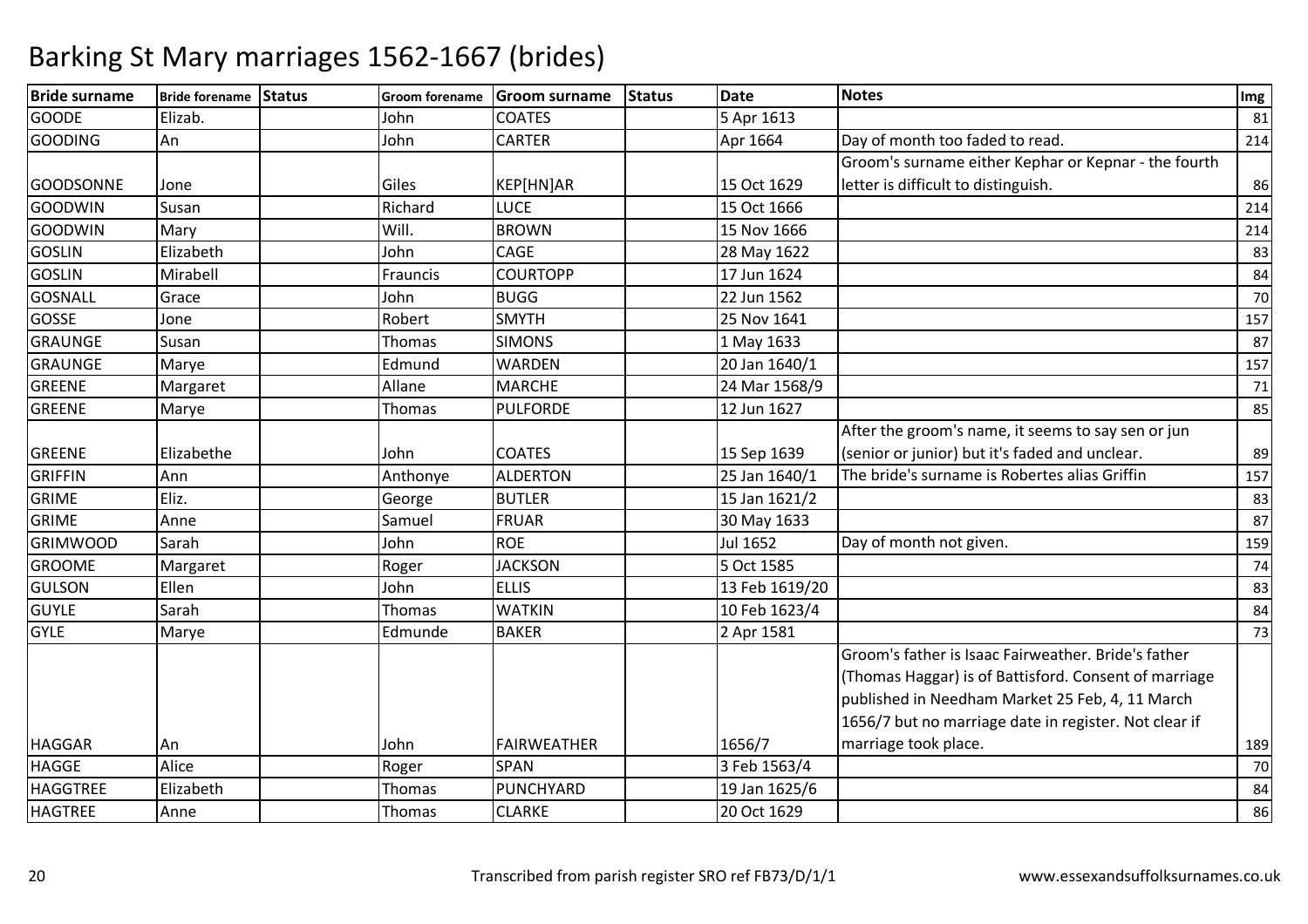| <b>Bride surname</b> | Bride forename Status |              | <b>Groom forename</b> | <b>Groom surname</b> | <b>Status</b> | <b>Date</b>              | <b>Notes</b>                                            | Img |
|----------------------|-----------------------|--------------|-----------------------|----------------------|---------------|--------------------------|---------------------------------------------------------|-----|
| <b>HALL</b>          | Alice                 |              | Thomas                | <b>GOODDIN</b>       |               | 2 Feb 1631/2             |                                                         | 86  |
| <b>HALSTONE</b>      | Margaret              |              | George                | <b>BALDREY</b>       |               | 4 Aug 1575               |                                                         | 72  |
| <b>HARDYE</b>        | Johan                 | Widow        | Peter                 | <b>YONGES</b>        |               | 17 Jan 1593/4            |                                                         | 75  |
| <b>HARLANDE</b>      | Elizabeth             |              | John                  | <b>BRUSE</b>         |               | 20 Nov 1588              |                                                         | 75  |
| <b>HARLEWIN</b>      | Elizabeth             |              | Adrian                | ALDRIDGE             |               | 12 Dec 1626              |                                                         | 85  |
|                      |                       |              |                       |                      |               |                          | Groom is of barking. Both fathers are of Barking.       |     |
|                      |                       |              |                       |                      |               |                          | Groom's father is John Wily. Bride's father (James      |     |
|                      |                       |              |                       |                      |               |                          | Harlwin) is deceased. Married by Justice of the Peace   |     |
| <b>HARLWIN</b>       | Elisabeth             |              | Richard               | <b>WILY</b>          |               | Single Man   14 Apr 1655 | Edmund Ferneley.                                        | 178 |
| <b>HAROLDE</b>       | Alice                 |              | Thomas                | PUNCHARD             |               | 29 Sep 1591              |                                                         | 75  |
| <b>HAROLDE</b>       | Agnes                 |              | Willm.                | <b>FYLDE</b>         |               | 20 Jan 1595/6            |                                                         | 76  |
| <b>HARROLD</b>       | Elizabeth             |              | William               | <b>FARTHING</b>      |               | 11 Oct 1660              |                                                         | 203 |
| <b>HART</b>          | Agnes                 |              | John                  | <b>KEMPSTER</b>      |               | 9 Dec 1583               |                                                         | 73  |
| <b>HART</b>          | Marye                 |              | Thomas                | <b>CLERKE</b>        |               | 26 Aug 1593              |                                                         | 75  |
| <b>HART</b>          | Roose                 | Widow        | Ambrose               | <b>JACHAMIN</b>      |               | 17 Aug 1595              |                                                         | 76  |
| <b>HART</b>          | Dorithe               |              | John                  | <b>HUNT</b>          |               | 5 Jan 1608/9             |                                                         | 80  |
|                      |                       |              |                       |                      |               |                          | Groom is of Hitcham. Groom's father (Richard Squirrell) |     |
|                      |                       |              |                       |                      |               |                          | is also of Hitcham, bride's father (James Hart) is of   |     |
|                      |                       |              |                       |                      |               |                          | Wattesfield. Couple married by Willm. Blomfeild of      |     |
| <b>HART</b>          | Elisabeth             |              | Richard               | SQUIRRELL            |               | Single Man 27 Oct 1656   | Bildston, Justice of the Peace.                         | 187 |
| <b>HARTE</b>         | Sara                  |              | Robert                | <b>WARDE</b>         |               | 24 Aug 1613              |                                                         | 81  |
| <b>HARTE</b>         | Susan                 |              | Richard               | <b>COCKEREL</b>      |               | 25 Apr 1615              |                                                         | 81  |
| <b>HARTE</b>         | Thomasin              |              | John                  | <b>WADE</b>          |               | 5 Feb 1626/7             |                                                         | 85  |
| <b>HARTE</b>         | Dorothye              |              | Robert                | <b>SMYTH</b>         |               | 22 Feb 1641/2            |                                                         | 157 |
| <b>HARVEY</b>        | Margaret              |              | Thomas                | <b>BAKER</b>         |               | 10 Oct 1580              |                                                         | 72  |
| <b>HARVEY</b>        | Roose                 |              | Robert                | PRATT                |               | 15 May 1581              |                                                         | 73  |
| <b>HARVEY</b>        | Chatherine            |              | Robert                | <b>NEWTON</b>        |               | 27 Dec 1608              |                                                         | 80  |
|                      |                       |              |                       |                      |               |                          | Both of Somersham. Day of month not given. Bride's      |     |
| <b>HARVY</b>         | Thomasin              | Single Woman | William               | <b>SIMPLE</b>        | Widower       | Feb 1655/6               | father (Edward Harvy) is deceased.                      | 183 |
| <b>HATCH</b>         | Grace                 |              | Edmund                | <b>SMYE</b>          |               | 25 Apr 1621              | The groom is Edmund Smye the younger.                   | 83  |
| <b>HATFILDE</b>      | Judithe               |              | Willm.                | <b>MOSSE</b>         |               | 4 Nov 1600               |                                                         | 77  |
| <b>HAVELL</b>        | Elizabeth             |              | Henrye                | <b>BOSTON</b>        |               | 5 Oct 1595               |                                                         | 76  |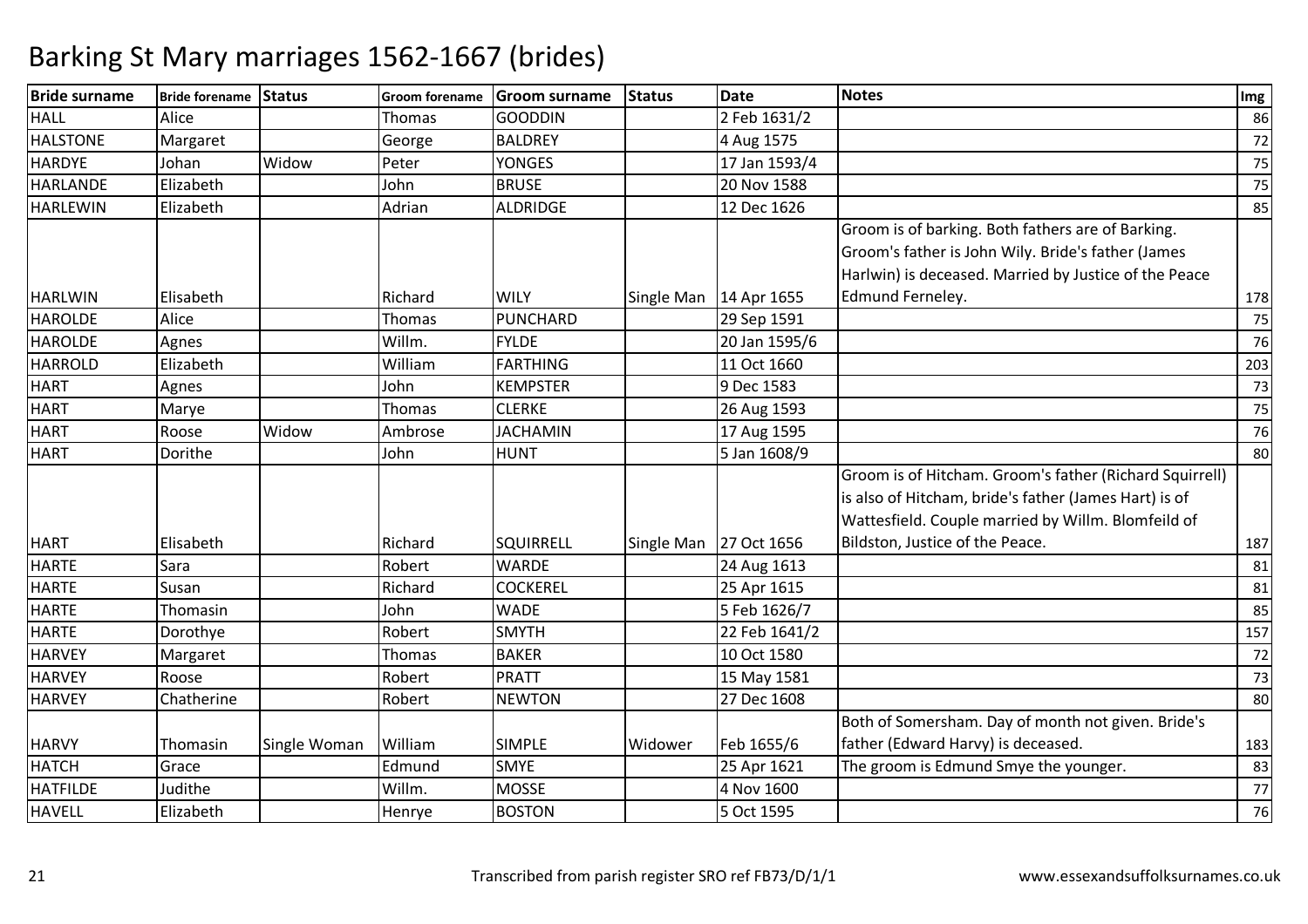| <b>Bride surname</b> | <b>Bride forename</b> | Status       | <b>Groom forename</b> | <b>Groom surname</b> | <b>Status</b> | <b>Date</b>            | <b>Notes</b>                                                                                                                                                                                                                                                                          | Img |
|----------------------|-----------------------|--------------|-----------------------|----------------------|---------------|------------------------|---------------------------------------------------------------------------------------------------------------------------------------------------------------------------------------------------------------------------------------------------------------------------------------|-----|
| <b>HAVELL</b>        | Alece                 | Widow        | Robert                | <b>OCKLEY</b>        |               | 4 Aug 1601             |                                                                                                                                                                                                                                                                                       | 77  |
| <b>HAVIL</b>         | Sarah                 |              | William               | <b>DUNNIDGE</b>      |               | 12 Sep 1622            |                                                                                                                                                                                                                                                                                       | 83  |
| <b>HAVIL</b>         | Elizabeth             |              | Thomas                | <b>WOODWARD</b>      |               | 19 Nov 1629            |                                                                                                                                                                                                                                                                                       | 86  |
| <b>HAVIL</b>         | Elizabeth             |              | Henrye                | <b>HATCH</b>         |               | 2 Feb 1629/30          |                                                                                                                                                                                                                                                                                       | 86  |
| <b>HAVILL</b>        | Lucye                 |              | Robert                | <b>GISLINGHAM</b>    |               | 25 Jul 1628            |                                                                                                                                                                                                                                                                                       | 86  |
| <b>HAWARDE</b>       | Sarah                 |              | <b>Thomas</b>         | <b>TANSLEY</b>       |               | 10 Sep 1639            |                                                                                                                                                                                                                                                                                       | 89  |
| <b>HAWKINS</b>       | Sara                  |              | Henrye                | <b>BRANSONNE</b>     |               | 26 Jan 1614/5          |                                                                                                                                                                                                                                                                                       | 81  |
| <b>HAYWARD</b>       | Sarah                 |              | John                  | <b>NEAVE</b>         | Single Man    |                        | Groom is of Barking, bride is of East Bergholt. Groom's<br>father (John Neave) of Ipswich. Bride's father (Rhodes<br>Hayward) of East Bergholt. Consent of marriage<br>published in Barking church 6, 13, 20 July. No marriage<br>1656 date - perhaps the marriage didn't take place. | 185 |
| <b>HAYWARDE</b>      | Elizabeth             |              | Edmund                | <b>JENNINGES</b>     |               | 20 Nov 1617            |                                                                                                                                                                                                                                                                                       | 82  |
| <b>HEARD</b>         | Sarah                 | Single Woman | Christopher           | <b>TOLSON</b>        | Single Man    |                        | Groom of Stowmarket, bride of "Stonham Aspole".<br>Consent of marriage published three market days 25<br>Aug, 1, 8 Sep. Entry says "married by" but marriage date<br>1658 not in register.                                                                                            | 199 |
| <b>HEART</b>         | Ann                   |              | Henrye                | <b>TRUE</b>          |               | 26 Oct 1641            |                                                                                                                                                                                                                                                                                       | 157 |
| <b>HEMING</b>        | Anne                  |              | Thomas                | <b>REWSE</b>         | Single Man    |                        | Groom is o Coddenham. Bride's father (John Heming,<br>clerk) of Flempton. Consent of marriage published in<br>Needham Market on market days 11, 18 and 25 April.<br>1655 No marriage date - unclear if the marriage took place.                                                       | 179 |
|                      |                       |              |                       |                      |               |                        | Groom of Gislingham, bride of "Nedham". Married by                                                                                                                                                                                                                                    |     |
| <b>HERN</b>          | Sarah                 | Widow        | Jeremy                | PEIRSON              | Widower       |                        | Mr Fairfax. Marriage date not in entry. Consent to marry<br>1658 published 8, 15, 22 Aug.                                                                                                                                                                                             | 199 |
| <b>HERRINGTON</b>    | Dorcas                | Single Woman | William               | <b>HAYWARD</b>       |               | Single Man 26 Sep 1655 | Groom of Barking, bride of Whersted. Bride's father<br>(Richard Herrington) also of Whersted, deceased.<br>Married by Francis Theobald, Justice of the Peace.                                                                                                                         | 182 |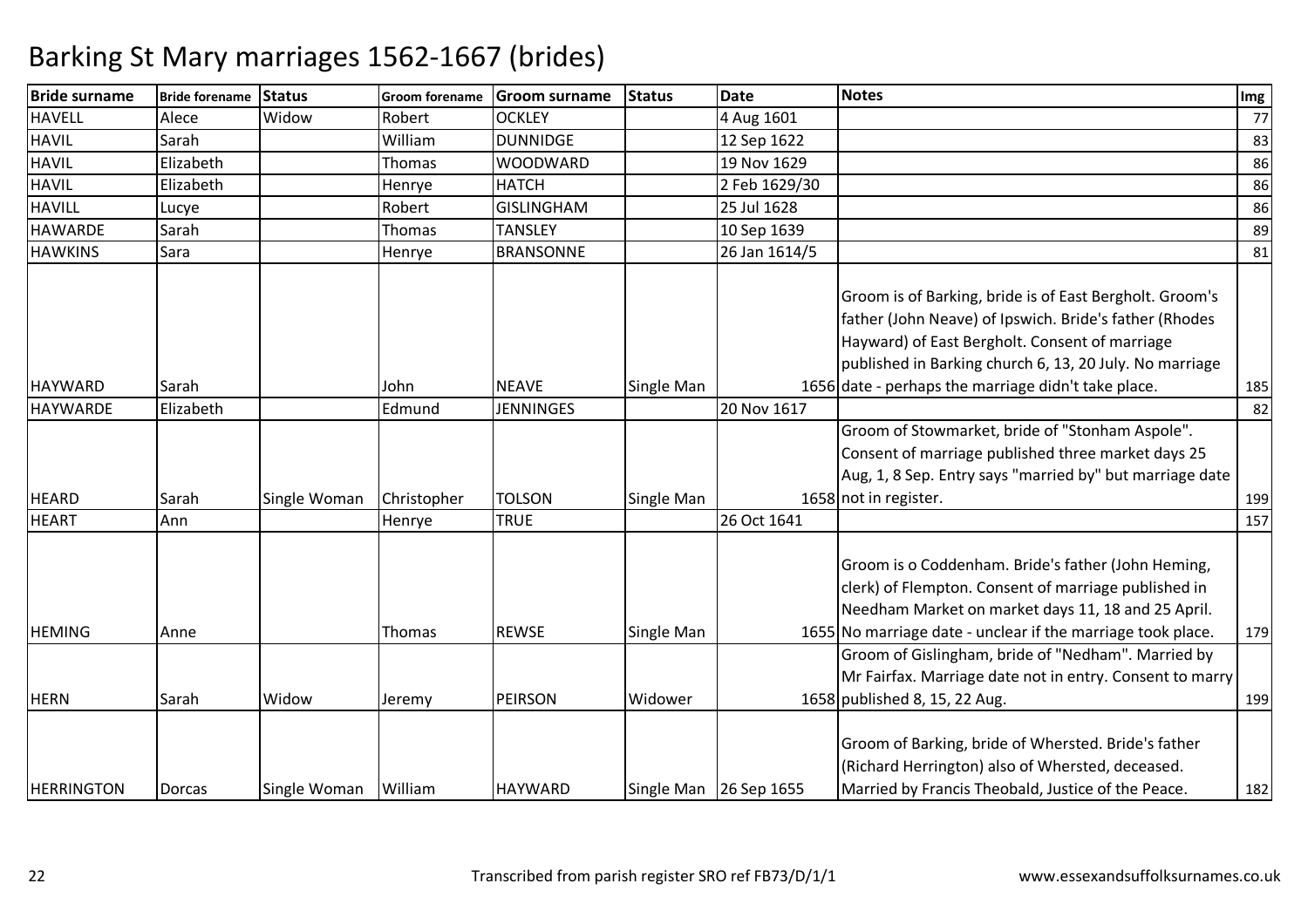| <b>Bride surname</b> | Bride forename Status |              | <b>Groom forename</b> | <b>Groom surname</b> | <b>Status</b> | Date                   | <b>Notes</b>                                             | Img |
|----------------------|-----------------------|--------------|-----------------------|----------------------|---------------|------------------------|----------------------------------------------------------|-----|
|                      |                       |              |                       |                      |               |                        | Groom of Battisford. The bride's mother is a widow, of   |     |
|                      |                       |              |                       |                      |               |                        | Mendlesham. Her forename isn't given. Married by         |     |
| <b>HERSHAM</b>       | Dorothy               | Single Woman | Daniel                | <b>PRICK</b>         |               | Single Man 29 May 1656 | Justice of the Peace Edmund Ferneley                     | 184 |
| <b>HILL</b>          | Elizabeth             |              | Thomas                | <b>BUGGE</b>         |               | 8 Apr 1583             |                                                          | 73  |
| <b>HILL</b>          | An                    |              | William               | <b>CAMPLIN</b>       |               | 24 Jun 1613            |                                                          | 81  |
| <b>HILL</b>          | Mary                  |              | William               | <b>TURNER</b>        |               | 21 Sep 1632            |                                                          | 87  |
| <b>HITCHAM</b>       | Johan                 | Widow        | Nicholas              | <b>MERIT</b>         |               | 26 Apr 1585            |                                                          | 73  |
| <b>HITCHAM</b>       | Johan                 |              | Anthonye              | <b>JESOPE</b>        |               | 22 May 1586            |                                                          | 74  |
| <b>HODDY</b>         | Mary                  |              | Willm.                | <b>WORTS</b>         |               | 2 Oct 1666             |                                                          | 214 |
| <b>HODDYE</b>        | Jone                  |              | Samuel                | <b>FRUAR</b>         |               | 6 Feb 1626/7           | Groom's surname very faded.                              | 85  |
|                      |                       |              |                       |                      |               |                        |                                                          |     |
|                      |                       |              |                       |                      |               |                        | Groom of "Creating St Maries", bride of Leadenhall       |     |
|                      |                       |              |                       |                      |               |                        | Street, London. Married at London. Date of marriage not  |     |
|                      |                       |              |                       |                      |               |                        | in this register. Consent of marriage published on three |     |
| <b>HOGG</b>          | Margarett             |              | Robt.                 | <b>JACOB</b>         | Single Man    |                        | 1658 market days across June.                            | 199 |
| <b>HOLT</b>          | Susan                 |              | Henrye                | <b>BENINGFYLDE</b>   |               | 27 May 1605            |                                                          | 79  |
| <b>HORN</b>          | Ellen                 |              | Roger                 | <b>GLOZIER</b>       |               | 4 May 1665             |                                                          | 214 |
| <b>HORRALDE</b>      | Jane                  |              | Roger                 | <b>WARDE</b>         |               | 14 Oct 1600            | The groom is Roger Warde alias Driver.                   | 77  |
| <b>HORRALDE</b>      | Jane                  |              | Roger                 | <b>DRIVER</b>        |               | 14 Oct 1600            | The groom is Roger Warde alias Driver.                   | 77  |
| <b>HOWARD</b>        | Sara                  |              | Thomas                | CHANDELER            |               | 5 Nov 1605             |                                                          | 79  |
| <b>HUDSON</b>        | Martha                |              | Willm.                | <b>BRAMSON</b>       |               | 13 Apr 1600            |                                                          | 77  |
|                      |                       |              |                       |                      |               |                        | Groom of Somersham, bride of Ipswich. Consent of         |     |
|                      |                       |              |                       |                      |               |                        | marriage published in Needham Market 7, 14, 21 Oct.      |     |
|                      |                       |              |                       |                      |               |                        | Entry says "And they married" but the marriage date      |     |
| <b>HUDSON</b>        | Mary                  | Widow        | John                  | <b>BOGGAS</b>        | Widower       |                        | 1657 isn't in the entry.                                 | 191 |
| <b>HUNT</b>          | Janne                 |              | Peter                 | <b>WOODYE</b>        |               | 18 Oct 1567            |                                                          | 70  |
| <b>HUNT</b>          | Alyce                 |              | Henrye                | <b>TRWE</b>          |               | 17 Sep 1576            |                                                          | 72  |
| <b>HUNT</b>          | Judith                |              | Thomas                | <b>KEBELL</b>        |               | 8 Nov 1603             |                                                          | 78  |
| <b>HUNT</b>          | Marye                 |              | Edmunde               | SALMON               |               | 16 Feb 1606/7          |                                                          | 79  |
| <b>HUNT</b>          | <b>Bridget</b>        |              | John                  | <b>CUTTING</b>       |               | 12 Feb 1666/7          |                                                          | 214 |
| <b>HUNTE</b>         | An                    |              | John                  | <b>GRIME</b>         |               | 10 Jun 1613            |                                                          | 81  |
| <b>HUNTE</b>         | Marye                 |              | Peter                 | <b>ROE</b>           |               | 22 Jun 1613            |                                                          | 81  |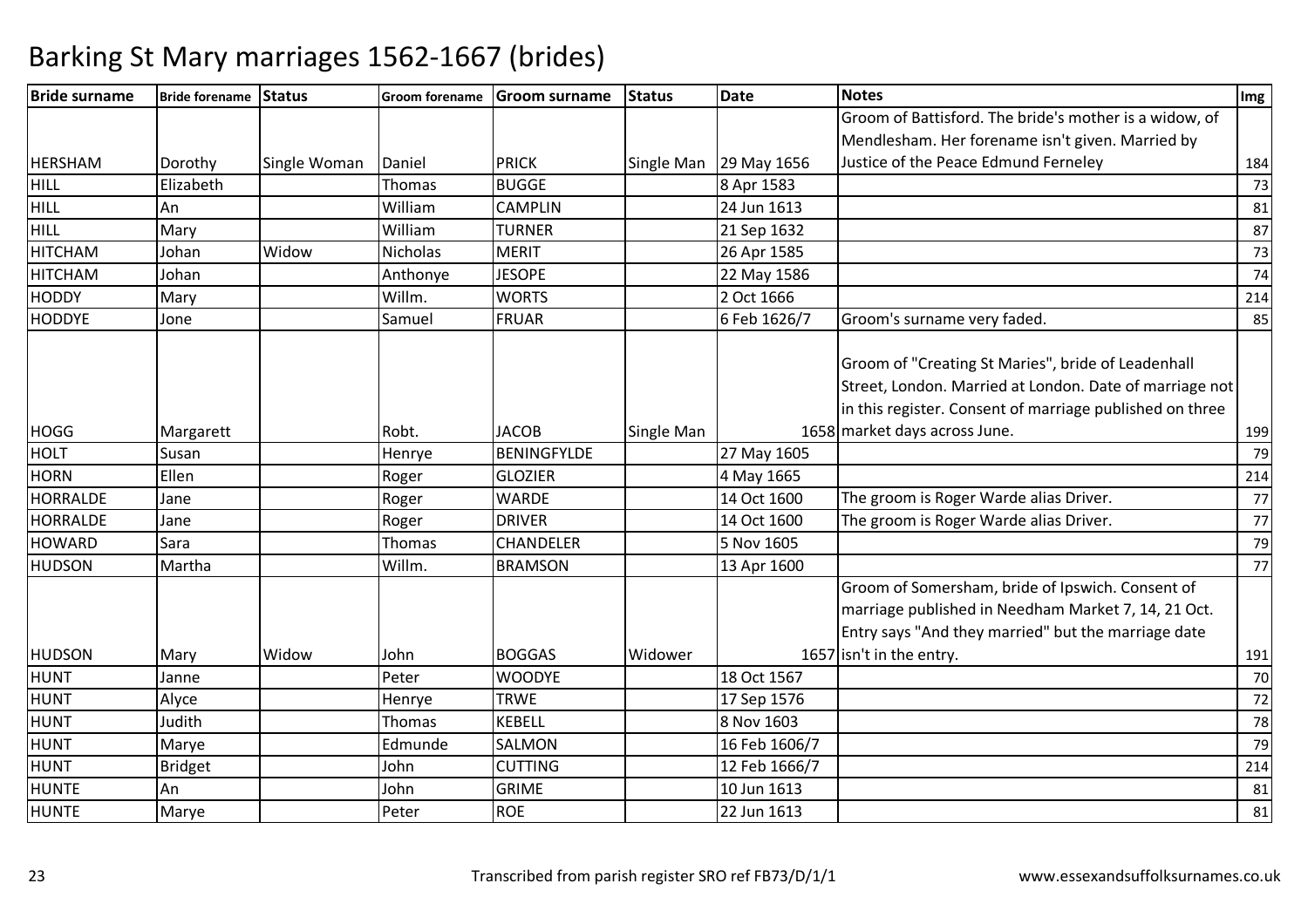| <b>Bride surname</b> | Bride forename Status |              | <b>Groom forename</b> | <b>Groom surname</b> | Status  | <b>Date</b>              | <b>Notes</b>                                                                                                                                            | Img |
|----------------------|-----------------------|--------------|-----------------------|----------------------|---------|--------------------------|---------------------------------------------------------------------------------------------------------------------------------------------------------|-----|
| <b>HUNTE</b>         | Elizab.               |              | John                  | <b>HARWOOD</b>       |         | 21 Apr 1635              |                                                                                                                                                         | 87  |
| <b>INGLISH</b>       | Alice                 |              | John                  | <b>PLUMMER</b>       |         | 24 Jun 1634              |                                                                                                                                                         | 87  |
| <b>INOLS</b>         | Susan                 |              | Edward                | <b>GOFFE</b>         |         | 2 Jan 1604/5             |                                                                                                                                                         | 78  |
| <b>JACHAMIN</b>      | Elizabeth             |              | Michaell              | <b>NUTT</b>          |         | 23 May 1586              |                                                                                                                                                         | 74  |
| <b>JACOB</b>         | Susan                 |              | James                 | <b>SMITHE</b>        |         | 5 May 1588               |                                                                                                                                                         | 74  |
| <b>JACOB</b>         | An                    |              | George                | <b>POSFORD</b>       |         | 29 Sep 1630              |                                                                                                                                                         | 86  |
| <b>JACOB</b>         | Judith                |              | Nicolas               | <b>BRAME</b>         |         | 16 Apr 1640              |                                                                                                                                                         | 157 |
| <b>JANINGES</b>      | Julian                |              | Thomas                | <b>PULFORDE</b>      |         | 12 Nov 1581              |                                                                                                                                                         | 73  |
| <b>JANINGES</b>      | Marye                 |              | Edmunde               | <b>COUPER</b>        |         | 1 Oct 1587               | Groom's surname abbreviated to "Coup."                                                                                                                  | 74  |
|                      |                       |              |                       |                      |         |                          | Month too faded to read. Entered between marriages in                                                                                                   |     |
| <b>JANKIN</b>        | Margret               |              | Thomas                | <b>PULFORD</b>       |         | $7 * 1609$               | July and October.                                                                                                                                       | 80  |
| <b>JANNINGES</b>     | Marye                 |              | Ritchard              | <b>WEDLOCK</b>       |         | 1 May 1620               |                                                                                                                                                         | 83  |
| <b>JANNINGES</b>     | Avis                  |              | Edmund                | <b>KNAPP</b>         |         | 28 Oct 1643              |                                                                                                                                                         | 158 |
| <b>JARVIS</b>        | Ann                   |              | George                | <b>NEWPORT</b>       |         | 9 Feb 1645/6             |                                                                                                                                                         | 159 |
| <b>JESOP</b>         | Jone                  |              | George                | <b>BOWSER</b>        |         | 12 Oct 1613              |                                                                                                                                                         | 81  |
| <b>JESOP</b>         | Jone                  |              | Ritchard              | <b>THORPE</b>        |         | 18 Nov 1623              |                                                                                                                                                         | 84  |
| <b>JESOP</b>         | <b>Bridgett</b>       |              | Thomas                | LEE                  |         | 28 Jan 1633/4            |                                                                                                                                                         | 87  |
| <b>JOHNSON</b>       | Ann                   |              | John                  | ANDERSON             |         | 9 Jun 1642               |                                                                                                                                                         | 158 |
| <b>JOHNSON</b>       | Phillip               | Single Woman | John                  | <b>ASHLEY</b>        | Widower | 1 Jun 1655               | Groom is of Barham. Bride is of "Ashfield wit Thorp".<br>Bride's father (Thomas Johnson) deceased. Married by<br>Edmund Ferneley, Justice of the Peace. | 179 |
| <b>JOLLYE</b>        | Rose                  |              | Henrye                | <b>BOSTONE</b>       |         | 19 Oct 1619              |                                                                                                                                                         | 83  |
| <b>JOURDEN</b>       | Elizab.               |              | Thomas                | <b>ALDEN</b>         |         | Nov 1627                 | Day of month faded.                                                                                                                                     | 85  |
| <b>JOWER</b>         | Agnes                 |              | John                  | <b>FISHER</b>        |         | 15 Oct 1564              |                                                                                                                                                         | 70  |
|                      |                       |              |                       |                      |         |                          | Both of Barking. Married by Justice of the Peace Edmund                                                                                                 |     |
| <b>JUBY</b>          | Mary                  | Single Woman | Thomas                | <b>FARDING</b>       |         | Single Man 21 Sep 1654   | Ferneley                                                                                                                                                | 175 |
| <b>KEABLE</b>        | Judith                |              | John                  | WELLS                |         | May 1628                 | Day of month faded.                                                                                                                                     | 85  |
|                      |                       |              |                       |                      |         |                          | Both of Barking. Bride's father (Robert Kedgell) is                                                                                                     |     |
|                      |                       |              |                       |                      |         |                          | deceased. Married by Justice of the Peace Edmund                                                                                                        |     |
| <b>KEDGELL</b>       | Elisabeth             | Single Woman | John                  | <b>ELLIS</b>         |         | Single Man   13 Sep 1655 | Ferneley                                                                                                                                                | 181 |
| KEGELL               | Johan                 |              | Thomas                | <b>NELSON</b>        |         | 29 May 1598              |                                                                                                                                                         | 76  |
|                      |                       |              |                       |                      |         |                          |                                                                                                                                                         |     |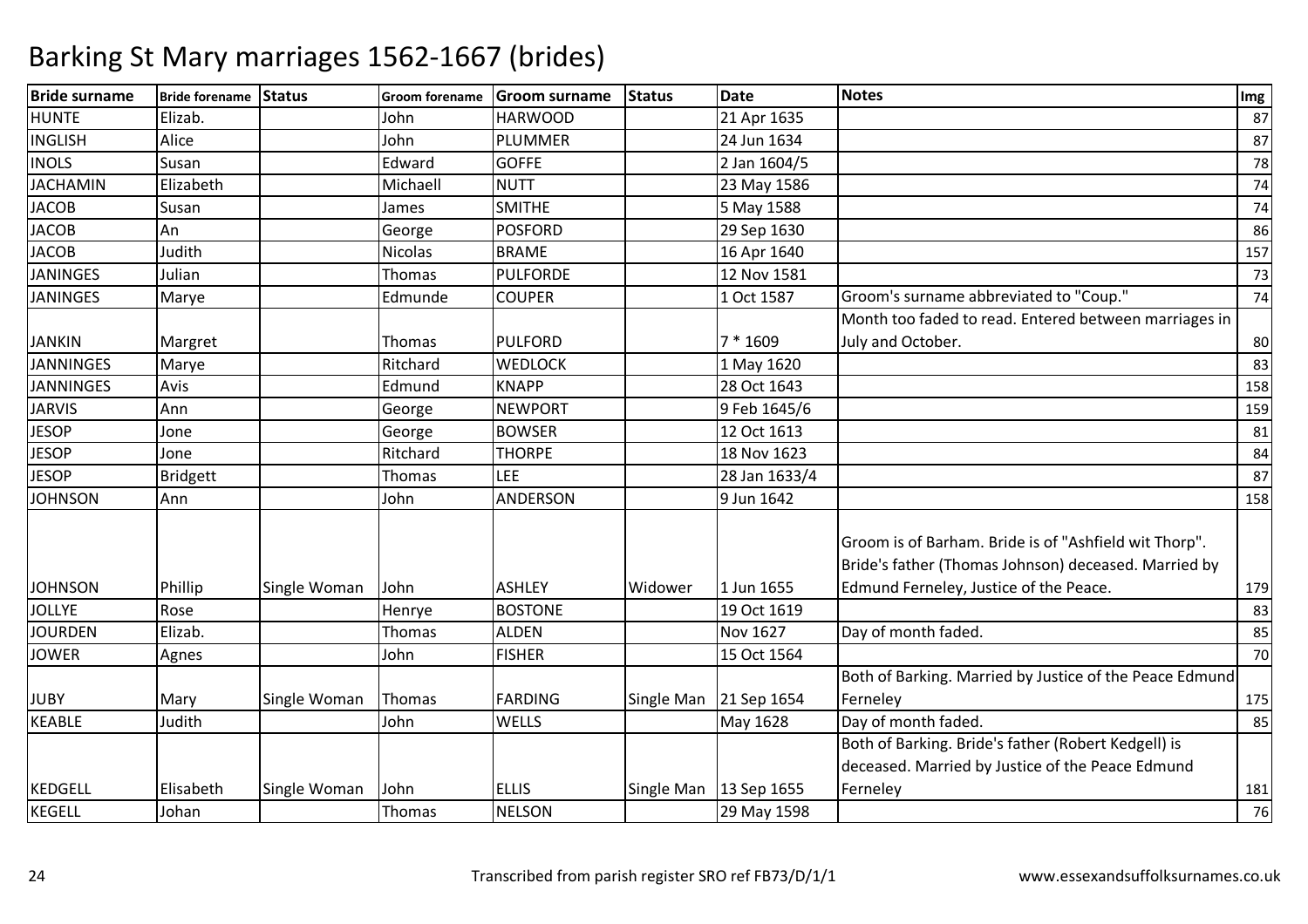| <b>Bride surname</b> | Bride forename Status |              | <b>Groom forename</b> | Groom surname    | Status     | Date          | <b>Notes</b>                                                   | Img |
|----------------------|-----------------------|--------------|-----------------------|------------------|------------|---------------|----------------------------------------------------------------|-----|
|                      |                       |              |                       |                  |            |               |                                                                |     |
|                      |                       |              |                       |                  |            |               | Groom is of Hitcham. Groom's father is Thomas Stanton.         |     |
|                      |                       |              |                       |                  |            |               | Bride's father (Thomas Kemball) is also of Hitcham.            |     |
|                      |                       |              |                       |                  |            |               | Consent of marriage published 19, 26 Nov, 3 Dec, but no        |     |
| <b>KEMBALL</b>       | Hellen                |              | John                  | <b>STANTON</b>   | Single Man |               | 1656 mariage date in register. Unclear if marriage took place. | 189 |
|                      |                       |              |                       |                  |            |               | Both of Barking. Married by Justice of the Peace Edmund        |     |
| <b>KEMBOLL</b>       | Jane                  | Widow        | Isaac                 | <b>FRENCH</b>    | Widower    | 3 May 1657    | Ferneley                                                       | 189 |
| <b>KEMPSTER</b>      | Christian             |              | Thomas                | <b>NOBBES</b>    |            | 16 Jan 1567/8 |                                                                | 71  |
| <b>KEMPSTER</b>      | Johan                 |              | Willm.                | <b>BENSTALL</b>  |            | 31 Jan 1573/4 |                                                                | 71  |
| <b>KEMPSTER</b>      | Rachell               |              | John                  | <b>BOREHAM</b>   |            | 22 Dec 1575   |                                                                | 72  |
| <b>KEMPSTER</b>      | Anne                  |              | Henry                 | <b>BETTES</b>    |            | 9 Jun 1579    |                                                                | 72  |
| <b>KEMPSTER</b>      | <b>Bridget</b>        |              | Robert                | <b>SOLESBYE</b>  |            | 7 Oct 1588    |                                                                | 74  |
| <b>KEMPSTER</b>      | Roose                 |              | Robert                | <b>FICAS</b>     |            | 6 Aug 1592    |                                                                | 75  |
|                      |                       |              |                       |                  |            |               | Groom of Barking, bride is of "Baileham". Married by           |     |
| <b>KETTLE</b>        | Frances               | Widow        | William               | <b>WOOD</b>      | Widower    | 17 Oct 1655   | Francis Bacon esq Justice of the Peace                         | 182 |
| <b>KINGE</b>         | Margaret              |              | Salamon               | <b>WOODY</b>     |            | 19 Jul 1562   |                                                                | 70  |
| <b>KINGE</b>         | Ann                   |              | Nicolas               | <b>FULCHER</b>   |            | 3 Jul 1638    |                                                                | 88  |
| <b>KINGE</b>         | Susan                 |              | John                  | <b>INGLISH</b>   |            | 25 Apr 1643   |                                                                | 158 |
| <b>KIRKE</b>         | Johan                 |              | Edmunde               | <b>FOXE</b>      |            | 1 Oct 1592    |                                                                | 75  |
| <b>KIRKE</b>         | Francis               |              | Edward                | <b>KNAPP</b>     |            | 15 Sep 1631   |                                                                | 86  |
| <b>KNAP</b>          | Elizabeth             |              | William               | <b>SMITH</b>     |            | 5 Oct 1613    |                                                                | 81  |
|                      |                       |              |                       |                  |            |               | Both of Barking. Married by Francis Theobald, Justice of       |     |
| <b>KNAP</b>          | Grace                 | Single Woman | John                  | <b>BRANDSTON</b> | Single Man | 29 Nov 1655   | the Peace.                                                     | 182 |
| <b>KNAPP</b>         | Susan                 |              | Thomas                | LEWES            |            | 3 Oct 1574    |                                                                | 71  |
| <b>KNAPP</b>         | Johan                 |              | Thomas                | <b>WARD</b>      |            | 13 Feb 1581/2 |                                                                | 73  |
| <b>KNAPP</b>         | Johan                 |              | Willm.                | <b>SHARPE</b>    |            | 28 Oct 1602   |                                                                | 78  |
| <b>KNAPP</b>         | Emm                   |              | Francis               | <b>KNAPP</b>     |            | 27 Dec 1624   |                                                                | 84  |
| <b>KNAPP</b>         | Marye                 |              | William               | <b>WOOD</b>      |            | 11 Jul 1626   |                                                                | 85  |
| <b>KNAPP</b>         | Susan                 |              | Samuel                | <b>WITEMAN</b>   |            | 26 Jun 1632   |                                                                | 87  |
| <b>KNAPP</b>         | Elizab.               |              | Thomas                | <b>ROE</b>       |            | 2 May 1648    |                                                                | 159 |
| <b>KNAPPE</b>        | Sara                  |              | Willm.                | <b>NEAVE</b>     |            | 8 Feb 1602/3  |                                                                | 78  |
| <b>KNAPPE</b>        | Marie                 |              | William               | <b>GROOME</b>    |            | Jul 1653      | Day of month not given.                                        | 160 |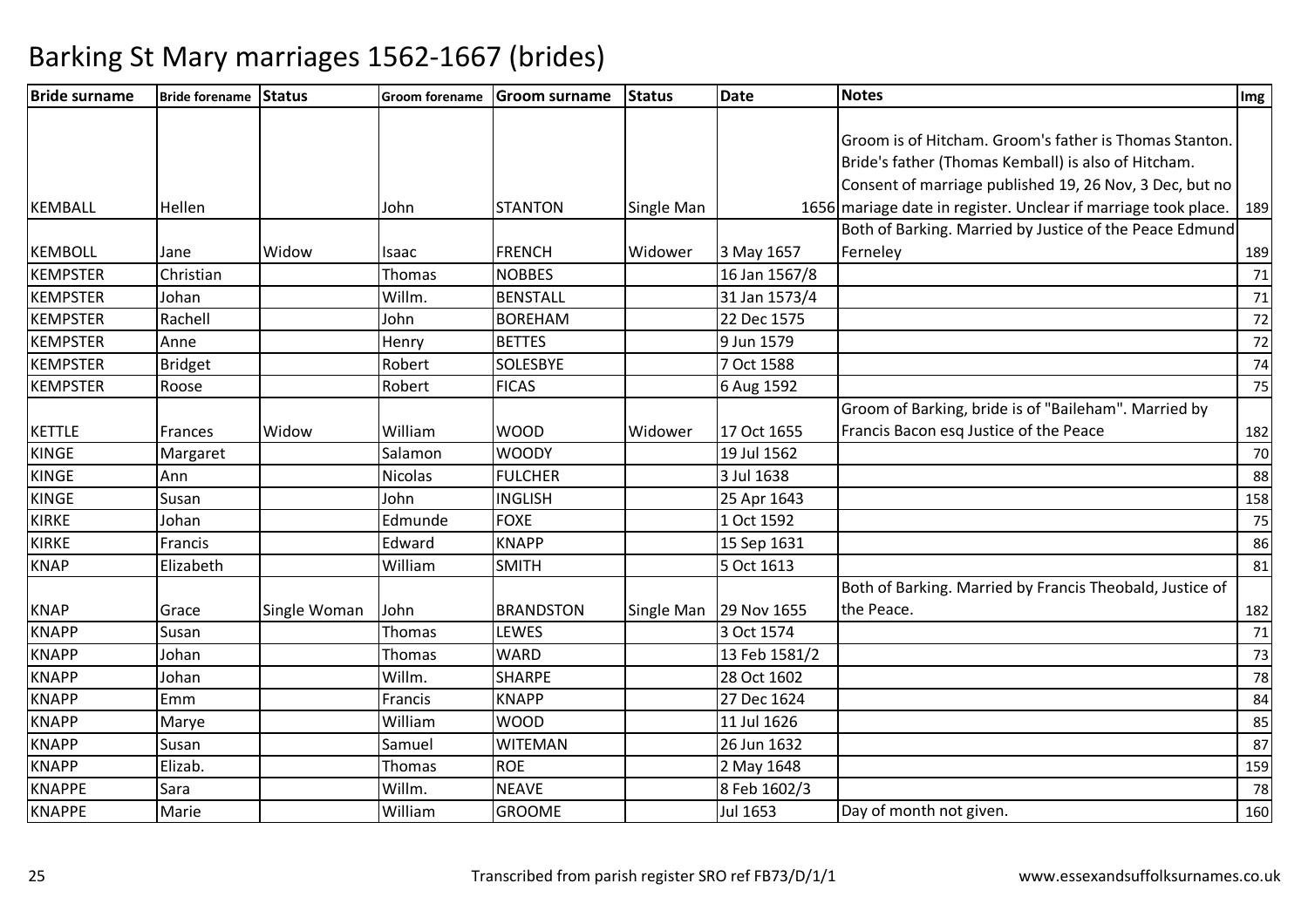| <b>Bride surname</b> | Bride forename Status |              | <b>Groom forename</b> | <b>Groom surname</b> | <b>Status</b>           | <b>Date</b> | <b>Notes</b>                                                                                                                                                                                                                                                                                                                                                                             | Img |
|----------------------|-----------------------|--------------|-----------------------|----------------------|-------------------------|-------------|------------------------------------------------------------------------------------------------------------------------------------------------------------------------------------------------------------------------------------------------------------------------------------------------------------------------------------------------------------------------------------------|-----|
| <b>KNIGHTES</b>      | Ann                   |              | Robert                | <b>RICE</b>          |                         |             | 1647 Full date not given, year only.                                                                                                                                                                                                                                                                                                                                                     | 159 |
| <b>LACEY</b>         | Chatherine            |              | Thomas                | <b>COOTES</b>        |                         | 10 Aug 1579 |                                                                                                                                                                                                                                                                                                                                                                                          | 72  |
| LACYE                | Ceciley               |              | Edmunde               | <b>SMYE</b>          |                         | 17 Apr 1593 |                                                                                                                                                                                                                                                                                                                                                                                          | 75  |
| <b>LAMBERT</b>       | Marian                |              | Everett               | <b>SAUNDERS</b>      |                         | 11 Nov 1641 |                                                                                                                                                                                                                                                                                                                                                                                          | 157 |
| <b>LANDYE</b>        | Elizabeth             |              | Lawrence              | <b>FOSTER</b>        |                         | 20 Oct 1573 |                                                                                                                                                                                                                                                                                                                                                                                          | 71  |
| LANSDALL             | Mary                  |              | Daniel                | <b>HAWSTED</b>       |                         | 6 Aug 1621  |                                                                                                                                                                                                                                                                                                                                                                                          | 83  |
| LAWRENCE             | Alice                 |              | Willm.                | <b>FISHER</b>        |                         | 24 May 1568 |                                                                                                                                                                                                                                                                                                                                                                                          | 71  |
| LAWRENCE             | Elizabeth             |              | Willm.                | <b>COOTES</b>        |                         | 24 Oct 1586 |                                                                                                                                                                                                                                                                                                                                                                                          | 74  |
| <b>LEACHE</b>        | Alice                 |              | Simon                 | <b>WADE</b>          |                         | 8 May 1593  |                                                                                                                                                                                                                                                                                                                                                                                          | 75  |
| LEAH                 | Alice                 |              | Joseph                | <b>NEAVE</b>         |                         | 14 Aug 1627 |                                                                                                                                                                                                                                                                                                                                                                                          | 85  |
| LEVEL                | Margarett             |              | Robert                | <b>ROWLAND</b>       |                         | 30 Apr 1615 |                                                                                                                                                                                                                                                                                                                                                                                          | 81  |
| <b>LEVILL</b>        | Anne                  |              | Thomas                | <b>FORDE</b>         |                         | 6 Sep 1571  |                                                                                                                                                                                                                                                                                                                                                                                          | 71  |
| <b>LEVILL</b>        | Susan                 |              | William               | <b>HARVY</b>         |                         | 1 May 1638  |                                                                                                                                                                                                                                                                                                                                                                                          | 88  |
|                      |                       |              |                       |                      |                         |             |                                                                                                                                                                                                                                                                                                                                                                                          |     |
| <b>LEVILL</b>        | Susan                 | Widow        | William               | <b>ELLIS</b>         | Widower                 | 19 Sep 1654 | Both of Barking. The groom is William Ellis the elder.                                                                                                                                                                                                                                                                                                                                   | 175 |
|                      |                       |              |                       |                      |                         |             | Groom is of Barking. Groom's father (John Hendrick) is                                                                                                                                                                                                                                                                                                                                   |     |
|                      |                       |              |                       |                      |                         |             | of Bury St Edmunds. Bride's father (John Levill) was of                                                                                                                                                                                                                                                                                                                                  |     |
|                      |                       |              |                       |                      |                         |             | Barking, deceased. Married by Justice of the Peace                                                                                                                                                                                                                                                                                                                                       |     |
| <b>LEVILL</b>        | Susan                 | Single Woman | John                  | <b>HENDRICK</b>      | Single Man   1 Jul 1656 |             | <b>Edmund Ferneley</b>                                                                                                                                                                                                                                                                                                                                                                   | 184 |
| <b>LEWES</b>         | Anne                  |              | Robert                | <b>COLCHESTER</b>    |                         | 27 Sep 1590 |                                                                                                                                                                                                                                                                                                                                                                                          | 75  |
| LORDE                | Marye                 |              | Edwarde               | <b>COOKE</b>         |                         | 16 Sep 1589 |                                                                                                                                                                                                                                                                                                                                                                                          | 75  |
| LOVE                 | Elisabeth             |              | Stephen               | <b>PLANTINE</b>      | Single Man              |             | Groom is of "Baileham". Groom's father is Mathew<br>Plantine the elder of Ofton. Bride's mother (Mary<br>Boughton) is of Newton. Consent of marriage published<br>22, 29 Oct, 5 Nov in Needham Market. Entry says "And<br>they were married November â€, byâ€," but the date<br>and the person who married them hasn't been added,<br>1656 so it's not clear if the marriage took place. | 187 |
|                      |                       |              |                       |                      |                         |             | The groom is of Bayleham, bride is of Blakenham on the                                                                                                                                                                                                                                                                                                                                   |     |
|                      |                       |              |                       |                      |                         |             | Water. The bride's father (Robert Lowe) is of Ipswich,                                                                                                                                                                                                                                                                                                                                   |     |
| LOWE                 | Susan                 |              | Edward                | <b>BOGGAS</b>        | Single Man 5 Sep 1655   |             | deceased.                                                                                                                                                                                                                                                                                                                                                                                | 181 |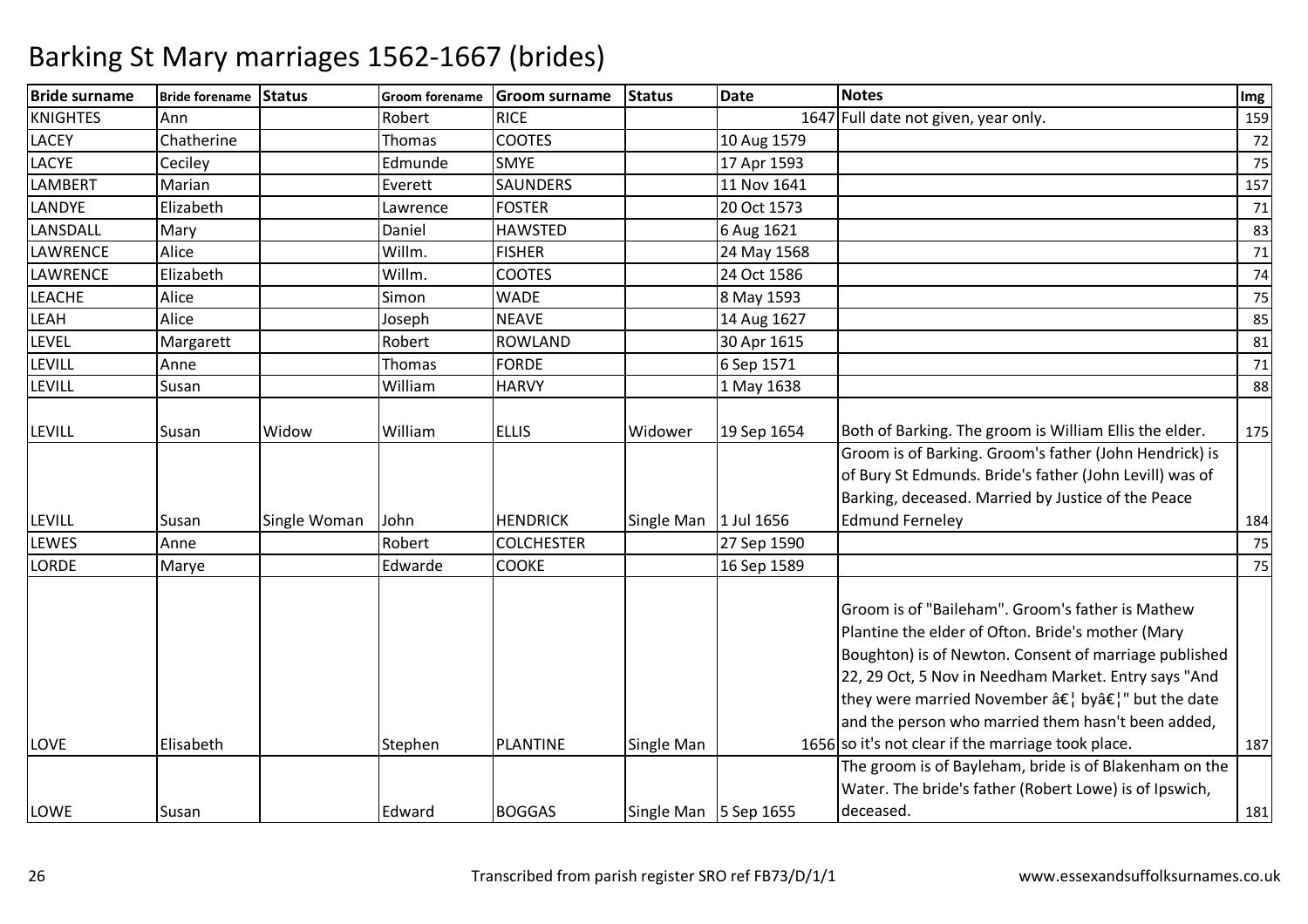| <b>Bride surname</b> | Bride forename Status |       |               | Groom forename Groom surname | <b>Status</b> | <b>Date</b>   | <b>Notes</b>                                                                                                                                                                                                               | Img |
|----------------------|-----------------------|-------|---------------|------------------------------|---------------|---------------|----------------------------------------------------------------------------------------------------------------------------------------------------------------------------------------------------------------------------|-----|
| <b>LUCAS</b>         | Joice                 |       | Robert        | <b>LOCKE</b>                 |               | 13 Feb 1568/9 |                                                                                                                                                                                                                            | 71  |
| <b>LUCAS</b>         | Margerye              |       | Steven        | <b>CLEMENT</b>               |               | 12 Nov 1583   |                                                                                                                                                                                                                            | 73  |
| <b>LUCAS</b>         | Susan                 |       | Nathaniel     | <b>HARDYE</b>                |               | 21 Sep 1613   |                                                                                                                                                                                                                            | 81  |
| <b>LUCAS</b>         | Marye                 |       | Ritchard      | <b>FOX</b>                   |               | 11 May 1626   |                                                                                                                                                                                                                            | 85  |
| <b>LUCAS</b>         | Susan                 |       | Robert        | <b>COOTES</b>                |               | 15 Sep 1626   |                                                                                                                                                                                                                            | 85  |
| <b>LUCAS</b>         | Marye                 |       | William       | <b>ROWTE</b>                 |               | 1 Nov 1632    |                                                                                                                                                                                                                            | 87  |
| <b>LUCAS</b>         | Mirable               |       | <b>Tobias</b> | <b>AGER</b>                  |               | 30 Jan 1632/3 |                                                                                                                                                                                                                            | 87  |
| <b>LUCAS</b>         | Thomasin              |       | William       | <b>COWLCHESTER</b>           |               | 11 Feb 1635/6 | The groom is William Colchester the younger.                                                                                                                                                                               | 88  |
| <b>LYNGE</b>         | Margaret              |       | Henrye        | <b>PONDER</b>                |               | 16 Sep 1599   |                                                                                                                                                                                                                            | 77  |
| <b>LYVELL</b>        | Margaret              |       | Robert        | <b>WOODYE</b>                |               | 15 Nov 1562   |                                                                                                                                                                                                                            | 70  |
| <b>LYVELL</b>        | Chatherine            |       | Edmunde       | <b>GOODALL</b>               |               | 16 Dec 1573   |                                                                                                                                                                                                                            | 71  |
| <b>LYVELL</b>        | Marye                 |       | Thomas        | <b>GOODE</b>                 |               | 3 Dec 1577    |                                                                                                                                                                                                                            | 72  |
| LYVELL               | Alice                 |       | Richard       | <b>DYXE</b>                  |               | 3 Jan 1580/1  |                                                                                                                                                                                                                            | 72  |
| <b>LYVELL</b>        | Luce                  |       | Willm.        | RANDALL                      |               | 20 May 1583   |                                                                                                                                                                                                                            | 73  |
| <b>MAN</b>           | Alice                 | Widow | Edmund        | <b>STUDD</b>                 |               | 29 Jun 1595   |                                                                                                                                                                                                                            | 76  |
| <b>MANFEILDE</b>     | Rose                  |       | John          | LUNGELEY                     |               | 1 Oct 1629    |                                                                                                                                                                                                                            | 86  |
| <b>MANFYLDE</b>      | Elizabeth             |       | Willm.        | <b>PARKER</b>                |               | 21 Feb 1603/4 |                                                                                                                                                                                                                            | 78  |
|                      |                       |       |               |                              |               |               | The groom is of Ringshall. The groom's father (John<br>Skirrel, hoopmaker) is of "Watsham", and the bride's<br>father (Richard Manning, carpenter) is of "Little<br>Finborow". Married by Edmund Fernly esq Justice of the |     |
| <b>MANNING</b>       | <b>Bridget</b>        |       | Richard       | <b>SKIRREL</b>               | Single Man    | 20 Jul 1654   | Peace                                                                                                                                                                                                                      | 174 |
| <b>MANNINGE</b>      | Elizabeth             |       | Robert        | <b>KEDGILL</b>               |               | 24 Nov 1625   |                                                                                                                                                                                                                            | 84  |
| MANNINGE             | Elizab.               |       | William       | <b>WEBSTER</b>               |               | 20 Dec 1632   |                                                                                                                                                                                                                            | 87  |
| <b>MARCHELL</b>      | Rebecha               |       | George        | <b>BEALE</b>                 |               | 11 Oct 1603   |                                                                                                                                                                                                                            | 78  |
| <b>MARSHALL</b>      | Elizabeth             |       | William       | <b>COATES</b>                |               | 6 Jul 1620    |                                                                                                                                                                                                                            | 83  |
|                      |                       |       |               |                              |               |               | Groom is a butcher. Both of Battisford. Married by                                                                                                                                                                         |     |
| <b>MARTEN</b>        | Dorothy               | Widow | Robert        | <b>HAGGAR</b>                | Widower       | 22 Dec 1653   | Edmund Fernly esq Justice of the Peace                                                                                                                                                                                     | 171 |
| <b>MARTHAM</b>       | Susan                 |       | Robert        | <b>LOCKE</b>                 |               | 29 Apr 1604   |                                                                                                                                                                                                                            | 78  |
| <b>MASON</b>         | Ann                   |       | Thomas        | <b>NEWTON</b>                |               | 8 Feb 1639/40 |                                                                                                                                                                                                                            | 89  |
| <b>MASON</b>         | Judith                |       | John          | <b>STRUTT</b>                |               | 8 Jul 1662    |                                                                                                                                                                                                                            | 203 |
| MATHAM               | Grace                 |       | Giles         | <b>WRINTCH</b>               |               | 20 Sep 1643   |                                                                                                                                                                                                                            | 158 |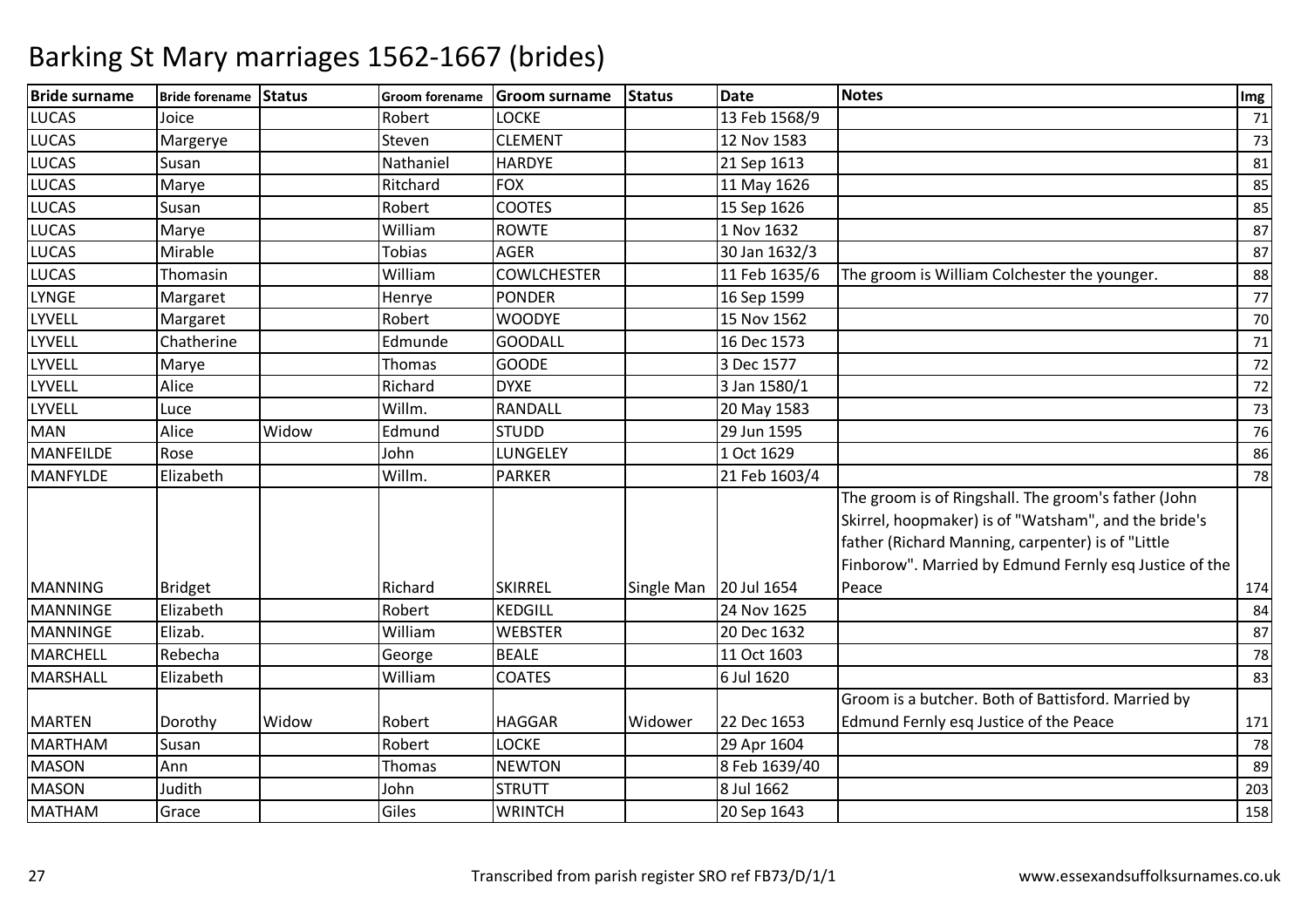| <b>Bride surname</b> | Bride forename Status |              |          | Groom forename Groom surname | Status     | Date          | <b>Notes</b>                                            | Img    |
|----------------------|-----------------------|--------------|----------|------------------------------|------------|---------------|---------------------------------------------------------|--------|
|                      |                       |              |          |                              |            |               | Abodes presumbly Earl Stonham (written as "Ashole       |        |
|                      |                       |              |          |                              |            |               | Stonham"). Married by Justice of the Peace Edmund       |        |
| <b>MAY</b>           | Mary                  | Widow        | Samuel   | <b>TAILOR</b>                | Widower    | 8 Aug 1655    | Ferneley                                                | 181    |
|                      |                       |              |          |                              |            |               | Both of Ipswich. Married by Justice of the Peace Edmund |        |
| <b>MAYNARD</b>       | Elizabeth             | Single Woman | Henry    | <b>BIRD</b>                  | Widower    | 14 Feb 1655/6 | Ferneley                                                | 183    |
| <b>MEADOWES</b>      | Anne                  |              | John     | <b>MAYOR</b>                 |            | 24 Mar 1652/3 |                                                         | 160    |
| <b>MEE</b>           | Elizabeth             |              | Edmund   | <b>TILLET</b>                |            | 7 Jan 1650/1  |                                                         | 159    |
| <b>MELSOPP</b>       | Francis               |              | Thomas   | <b>STOKES</b>                |            | 11 Aug 1629   |                                                         | 86     |
| <b>MERCHAUNT</b>     | Elizabeth             |              | Willm.   | <b>STANDLEY</b>              |            | 27 May 1588   |                                                         | 74     |
|                      |                       |              |          |                              |            |               | Groom of "Nedham", bride of Somersham. Married by       |        |
|                      |                       |              |          |                              |            |               | Mr Michell, minister at Somersham. Day of month not in  |        |
| <b>MICHELL</b>       | Thomasin              | Single Woman | John     | <b>KNAP</b>                  | Widower    | Jul 1658      | register.                                               | 199    |
| <b>MIDDLETON</b>     | An                    |              | Ritchard | <b>SPEED</b>                 |            | 3 Sep 1639    |                                                         | 89     |
| <b>MILES</b>         | Rose                  |              | Gregorye | COLEMAN                      |            | 19 Nov 1623   |                                                         | 84     |
| <b>MILES</b>         | Margarett             |              | Ritchard | <b>ELLIS</b>                 |            | 17 Nov 1625   |                                                         | 84     |
|                      |                       |              |          |                              |            |               | Groom is of Barking. Married at chappell by Mr James    |        |
| <b>MILES</b>         | An                    | Single Woman | Thomas   | <b>WELTON</b>                | Single Man | 2 Feb 1657/8  | lecturer there.                                         | 194    |
| <b>MILES</b>         | Eliz.                 |              | Jeremiah | <b>GARRAD</b>                |            | 19 Feb 1666/7 |                                                         | 214    |
| <b>MILKESOPP</b>     | Martha                |              | Michael  | <b>PALMER</b>                |            | 2 Feb 1631/2  |                                                         | 86     |
| <b>MILLS</b>         | Eliz.                 |              | John     | <b>SMYE</b>                  |            | 18 Jul 1622   |                                                         | 83     |
|                      |                       |              |          |                              |            |               |                                                         |        |
|                      |                       |              |          |                              |            |               | Groom is of "Burge". Married of Justice of the Peace    |        |
|                      |                       |              |          |                              |            |               | Edmund Ferneley. Groom's father (Edmond Edgar) is of    |        |
| <b>MILLS</b>         | Susan                 | Single Woman | Richard  | <b>EDGAR</b>                 | Single Man | 17 Oct 1654   | Combs, bride's father (Thomas Mills) is of Westthorp.   | 175    |
| <b>MINNE</b>         | Ann                   |              | Roger    | <b>WOOD</b>                  |            | 28 Oct 1639   |                                                         | 89     |
| <b>MISSINGE</b>      | Martha                |              | John     | <b>BROWNE</b>                |            | 14 Sep 1579   |                                                         | 72     |
|                      |                       |              |          |                              |            |               |                                                         |        |
| <b>MISSINGE</b>      | Dorithe               |              | Charles  | <b>YEALOP</b>                |            | 25 May 1607   | First letter of groom's surname difficult to decipher.  | 79     |
| <b>MOORE</b>         | Thomisin              |              | Robert   | <b>BUGG</b>                  |            | 23 Aug 1562   |                                                         | $70\,$ |
| <b>MORRICE</b>       | Elizab.               |              | Edward   | <b>HAVIL</b>                 |            | 24 Nov 1636   |                                                         | 88     |
| <b>MORTIMER</b>      | Elizabeth             |              | Henrye   | <b>WHISTLECROFT</b>          |            | 15 Jul 1619   |                                                         | 82     |
| <b>MORTIMER</b>      | Sarah                 |              | Anthonye | <b>BUNN</b>                  |            | 24 Jun 1630   |                                                         | 86     |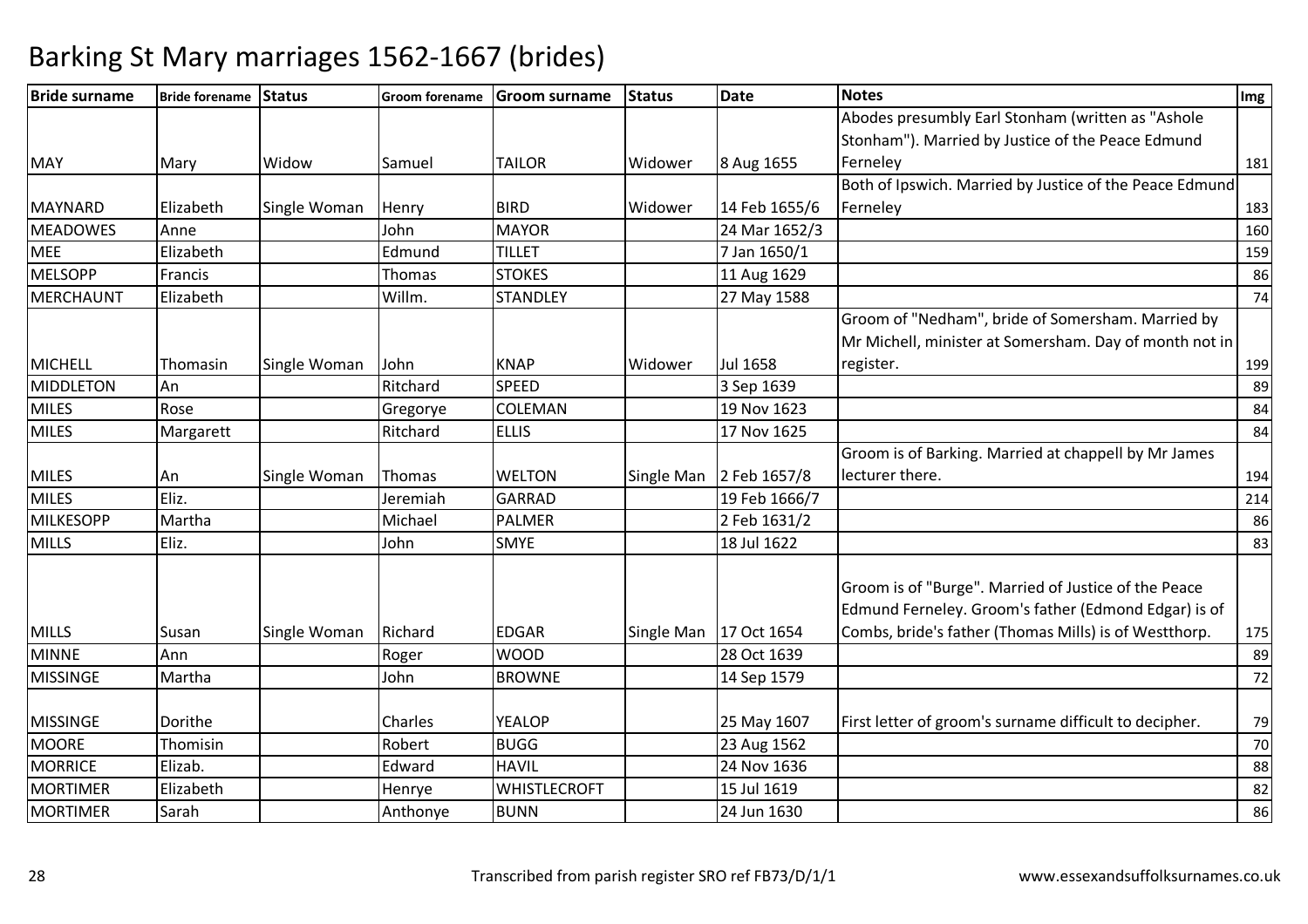| <b>Bride surname</b> | Bride forename Status |              | Groom forename | <b>Groom surname</b> | <b>Status</b> | <b>Date</b>                                          | <b>Notes</b>                                                                                                                                                  | Img |
|----------------------|-----------------------|--------------|----------------|----------------------|---------------|------------------------------------------------------|---------------------------------------------------------------------------------------------------------------------------------------------------------------|-----|
| <b>MOSSE</b>         | Anne                  |              | Francis        | <b>ELON</b>          |               | 19 Jul 1586                                          |                                                                                                                                                               | 74  |
| <b>MOUSE</b>         | Elizabeth             |              | Paule          | <b>BANINGE</b>       |               | 17 Nov 1574                                          |                                                                                                                                                               | 71  |
| <b>MOUSE</b>         | Catherine             |              | Steven         | WOLWARDE             |               | 2 Mar 1589/90                                        |                                                                                                                                                               | 75  |
| <b>MOUSE</b>         | Diana                 |              | John           | <b>WARDEN</b>        |               | 29 Mar 1619                                          |                                                                                                                                                               | 82  |
| <b>MOUSSE</b>        | Anne                  |              | Humfry         | <b>PLOMER</b>        |               | 5 Oct 1600                                           |                                                                                                                                                               | 77  |
|                      |                       |              |                |                      |               |                                                      | Both of Framsden. Married by Justice of the Peace                                                                                                             |     |
| <b>MUD</b>           | An                    | Widow        | Humfry         | <b>HOWARD</b>        |               | Single Man   13 Feb 1655/6                           | <b>Edmund Ferneley</b>                                                                                                                                        | 183 |
| <b>MUDD</b>          | Marye                 | Widow        | Henrye         | LUNGLEY              |               | 27 Feb 1594/5                                        |                                                                                                                                                               | 76  |
| <b>MUDD</b>          | Anne                  |              | John           | <b>BASTICK</b>       |               | 15 Oct 1635                                          |                                                                                                                                                               | 88  |
| <b>MUDDE</b>         | Elizabeth             |              | Willm.         | <b>GIMER</b>         |               | 10 Feb 1604/5                                        |                                                                                                                                                               | 78  |
| <b>MULLETT</b>       | Phoebe                |              | Robert         | <b>BAALLS</b>        |               | 21 Jul 1624                                          |                                                                                                                                                               | 84  |
| MULLETT              | Marye                 |              | Thomas         | <b>GOODDIN</b>       |               | May 1628                                             | Day of month faded.                                                                                                                                           | 85  |
| <b>MUTTET</b>        | Elizab.               |              | Henrye         | LUNGLYE              |               | 12 Jul 1631                                          |                                                                                                                                                               | 86  |
| <b>MUTTET</b>        | Marye                 |              | John           | <b>ROE</b>           |               | 19 Oct 1643                                          |                                                                                                                                                               | 158 |
| <b>NAZY</b>          | Elsabeth              | Single Woman | Sam.           | SHELDRAKE            |               | Single Man $\left  \frac{19}{10} \right $ Jan 1653/4 | Groom is of Little Stonham, bride is of Earl Stonham. The<br>bride's father (Junior Nazy) is of "Whait". Married by<br>Edmund Fernly esq Justice of the Peace | 171 |
| <b>NEAVE</b>         | Elizabeth             |              | Abraham        | <b>HELIN</b>         |               | 28 Mar 1608                                          |                                                                                                                                                               | 79  |
| <b>NEAVE</b>         | Eliz.                 |              | Thomas         | <b>PULFORDE</b>      |               | 25 May 1618                                          |                                                                                                                                                               | 82  |
| <b>NEAVE</b>         | Anne                  |              | Jeames         | <b>HAYWARD</b>       |               | 25 Sep 1634                                          |                                                                                                                                                               | 87  |
| <b>NEAVE</b>         | Elizabeth             |              | John           | <b>MANNINGE</b>      |               | 11 Apr 1642                                          |                                                                                                                                                               | 157 |
| <b>NEAVE</b>         | Elizab.               |              | Theophilus     | <b>GLANVILE</b>      |               | 3 Oct 1643                                           |                                                                                                                                                               | 158 |
| NEEDEHAM             | Elizab.               |              | Phillip        | <b>TILNEYE</b>       |               | 13 Oct 1618                                          | Mr Phillip Tilneye and Mrs Elizab. Needeham                                                                                                                   | 82  |
| NEEDHAM              | Rebeca                |              | Samuel         | HENSHAWE             |               | 29 Dec 1617                                          | Mr Samuel Henshawe & Mrs Rebeca Needham                                                                                                                       | 82  |
| <b>NEVELL</b>        | Heline                | Widow        | John           | PEXALL               |               | 5 Dec 1596                                           |                                                                                                                                                               | 76  |
| <b>NEVELL</b>        | Elizabeth             |              | Willm.         | <b>TURNER</b>        |               | 20 Sep 1604                                          |                                                                                                                                                               | 78  |
| <b>NEVILL</b>        | Susan                 |              | Willm.         | <b>ROBINSON</b>      |               | 24 Jun 1652                                          |                                                                                                                                                               | 159 |
| <b>NEWTON</b>        | Anne                  |              | John           | <b>BULL</b>          |               | 20 Aug 1592                                          |                                                                                                                                                               | 75  |
| <b>NEWTON</b>        | Grace                 |              | John           | CAMPE                |               | 2 Apr 1643                                           |                                                                                                                                                               | 158 |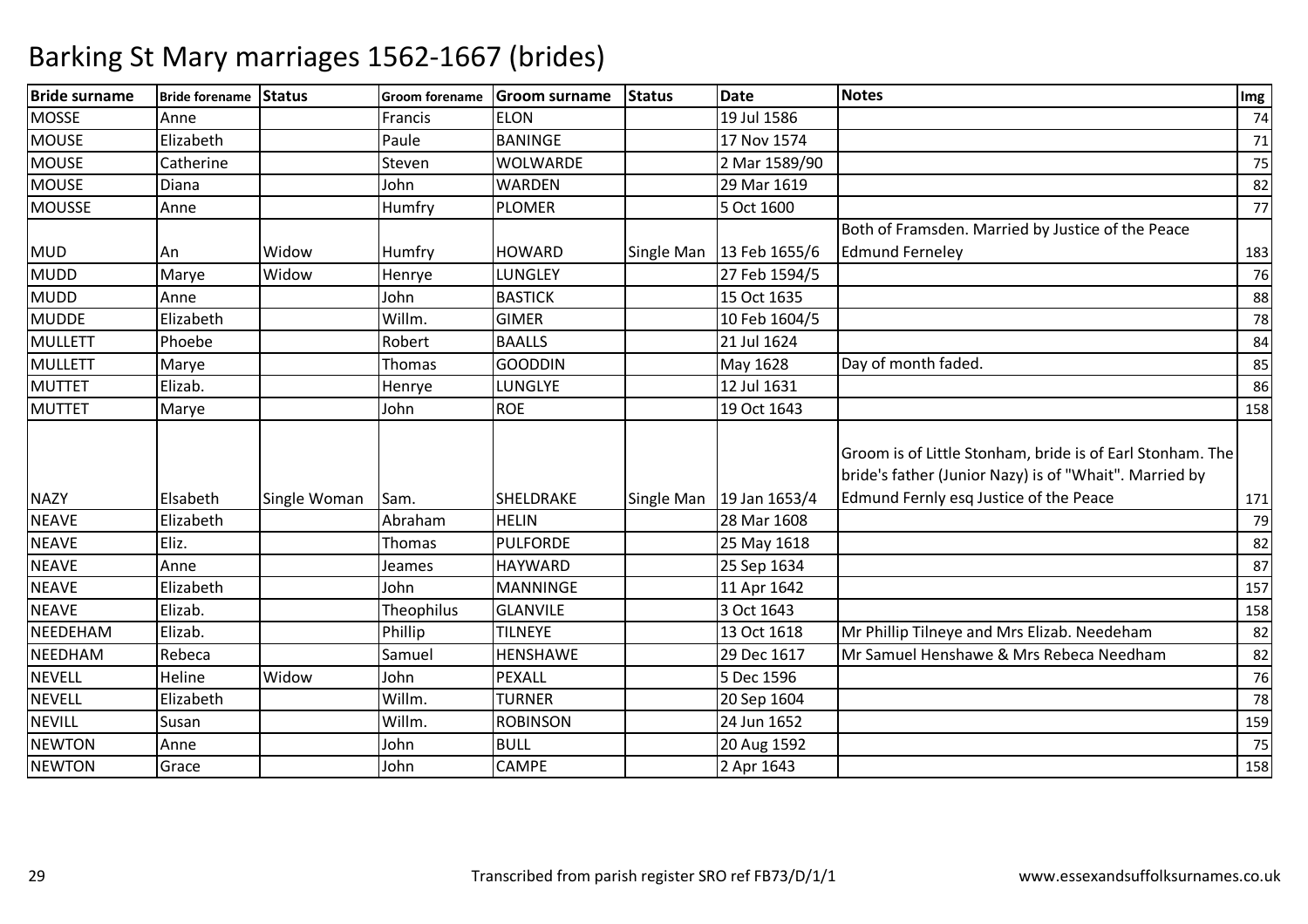| <b>Bride surname</b> | Bride forename Status |              | <b>Groom forename</b> | Groom surname     | <b>Status</b> | <b>Date</b>                | <b>Notes</b>                                             | Img |
|----------------------|-----------------------|--------------|-----------------------|-------------------|---------------|----------------------------|----------------------------------------------------------|-----|
|                      |                       |              |                       |                   |               |                            | Both of Barking. Bride's mother (Grace Newton) is a      |     |
|                      |                       |              |                       |                   |               |                            | widow, also of Barking. Married by Justice of the Peace  |     |
| <b>NEWTON</b>        | Sarah                 | Single Woman | John                  | FREEMAN           |               | Single Man   28 Feb 1655/6 | <b>Edmund Fernelev</b>                                   | 183 |
|                      |                       |              |                       |                   |               |                            | Groom's father is Thomas Simonds, bride's father is      |     |
|                      |                       |              |                       |                   |               |                            | Richard Newton. Both fathers are of Barking. Married by  |     |
| <b>NEWTON</b>        | Mary                  |              | <b>Thomas</b>         | <b>SIMONDS</b>    |               | Single Man 27 May 1656     | Francis Theobald, Justice of the Peace.                  | 184 |
| <b>NOBBES</b>        | Martha                |              | Isaac                 | <b>FRENCHE</b>    |               | 13 Oct 1605                |                                                          | 79  |
| <b>NORMAN</b>        | Eliz.                 |              | Joseph                | <b>ESTICK</b>     |               | 11 Dec 1666                |                                                          | 214 |
|                      |                       |              |                       |                   |               |                            | Groom of Stowmarket, bride of Little Bricet. Bride's     |     |
|                      |                       |              |                       |                   |               |                            | father (forename not in register) was a clerk, deceased. |     |
|                      |                       |              |                       |                   |               |                            | Married by Mr Blomefeild of Bildston, Justice of the     |     |
| <b>NORTON</b>        | Elizabeth             | Single Woman | Peregrine             | <b>DARKIN</b>     |               | Single Man 27 Feb 1656/7   | Peace.                                                   | 189 |
| <b>NUN</b>           | Elizabeth             |              | Thomas                | <b>GODDARDE</b>   |               | 12 Oct 1592                |                                                          | 75  |
| <b>NUNN</b>          | Elizabeth             |              | William               | <b>BALDRYE</b>    |               | 30 Oct 1603                |                                                          | 78  |
| <b>NUNN</b>          | Rose                  |              | William               | MULLETT           |               | Nov 1627                   | Day of month faded.                                      | 85  |
| <b>NUNNE</b>         | Susan                 |              | James                 | <b>MARSHALL</b>   |               | 15 Sep 1605                |                                                          | 79  |
| <b>NUTT</b>          | Marye                 |              | Henrye                | <b>LUCAS</b>      |               | 22 Jun 1641                |                                                          | 157 |
| <b>OCKELEY</b>       | Elizabeth             |              | Thomas                | <b>CHILDE</b>     |               | 6 Oct 1577                 |                                                          | 72  |
| <b>OCKELEY</b>       | Marye                 |              | Robert                | <b>SMITHE</b>     |               | 10 Feb 1588/9              |                                                          | 75  |
|                      |                       |              |                       |                   |               |                            | The bride is of "Debnam". Not clear if the groom is also |     |
| <b>OKES</b>          | Marye                 |              | <b>Nicolas</b>        | <b>COBBE</b>      |               | 25 Feb 1619/20             | of "Debnam".                                             | 83  |
| <b>OLIVER</b>        | Christian             |              | Willm.                | RANDALL           |               | 25 Apr 1596                |                                                          | 76  |
| <b>ORAMS</b>         | Ann                   |              | Robert                | <b>BLOSSE</b>     |               | 25 May 1618                | At Needham.                                              | 82  |
| <b>OSBURN</b>        | Amye                  |              | John                  | <b>CHILDE</b>     |               | 1 May 1599                 |                                                          | 77  |
| <b>OSBYN</b>         | Thamisin              |              | Robert                | <b>HAVELL</b>     |               | 26 Sep 1563                |                                                          | 70  |
|                      |                       |              |                       |                   |               |                            | Second and third letters faded - Pulford or Posford,     |     |
| <b>FORD</b><br>P     | Elizabeth             |              | William               | <b>WILLET</b>     |               | 8 Nov 1636                 | perhaps? Unclear.                                        | 88  |
| <b>PAGE</b>          | Rachel                |              | William               | <b>PACK</b>       |               | 23 Oct 1632                |                                                          | 87  |
| <b>PAGE</b>          | Ann                   |              | John?                 | JARVIS?           |               | 12 Apr 1642                | The groom's name is very faded.                          | 157 |
| <b>PAGE</b>          | Susan                 |              | John                  | <b>WADE</b>       |               | 10 Jun 1666                |                                                          | 214 |
| <b>PAINTON</b>       | Elizabeth             |              | Thomas                | <b>MUDD</b>       |               | 6 Jan 1658/9               | Married at Badly by Mr Norton                            | 203 |
| <b>PALMER</b>        | Elizabeth             |              | Willm.                | <b>COLCHESTER</b> |               | 19 Jul 1607                |                                                          | 79  |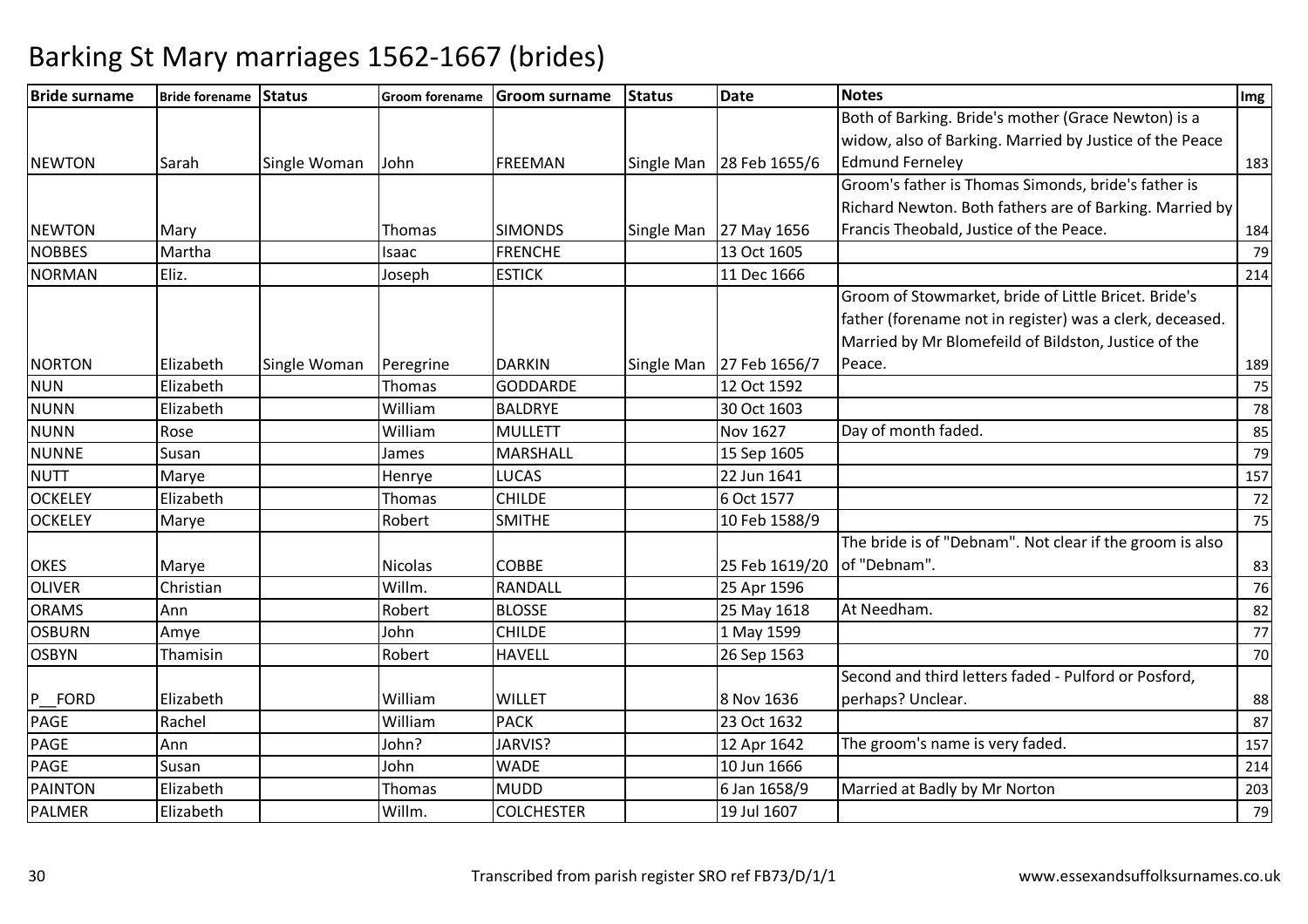| <b>Bride surname</b> | Bride forename Status |       | <b>Groom forename</b> | <b>Groom surname</b> | <b>Status</b> | <b>Date</b>            | <b>Notes</b>                                                                                                                                                                                                    | Img |
|----------------------|-----------------------|-------|-----------------------|----------------------|---------------|------------------------|-----------------------------------------------------------------------------------------------------------------------------------------------------------------------------------------------------------------|-----|
| <b>PALMER</b>        | Sara                  |       | John                  | <b>WHITING</b>       |               | Apr 1610               | Day of month too faded to read.                                                                                                                                                                                 | 80  |
| <b>PALMER</b>        | Susan                 |       | Robert                | <b>TIFFIN</b>        |               | 4 Apr 1645             |                                                                                                                                                                                                                 | 158 |
|                      |                       |       |                       |                      |               |                        | Both of Barking. Married by Justice of the Peace Edmund                                                                                                                                                         |     |
| <b>PALMER</b>        | Susan                 | Widow | Edmond                | <b>NEAVE</b>         | Widower       | 9 Oct 1656             | Ferneley                                                                                                                                                                                                        | 187 |
| <b>PARKER</b>        | Rose                  | Widow | Robt.                 | <b>DENNY</b>         | Single Man    | 24 Aug 1658            | Groom of Stowmarket, bride of Ipswich.                                                                                                                                                                          | 199 |
| <b>PARKER</b>        | Ann                   |       | Thomas                | WELHAM               |               | 10 Jul 1666            |                                                                                                                                                                                                                 | 214 |
| <b>PATERNOSTER</b>   | Agnes                 |       | Raphe                 | <b>SOMERTON</b>      |               | 2 Jan 1580/1           |                                                                                                                                                                                                                 | 72  |
| <b>PAYNE</b>         | Elizabeth             |       | John                  | <b>HARVYE</b>        |               | 5 Oct 1584             |                                                                                                                                                                                                                 | 73  |
| PE[G]                | Elizabeth             |       | James                 | <b>DAMET</b>         |               | 17 Sep 1581            |                                                                                                                                                                                                                 | 73  |
| <b>PEGG</b>          | Priscilla             | Widow | Edward                | <b>SPEER</b>         | Widower       |                        | Both of Wetherden. Consent of marriage published on<br>three market days: 24, 31 March, 7 April. Marriage date<br>1658 not given - unclear if marriage took place.                                              | 194 |
| <b>PENNY</b>         | Mary                  |       | <b>Thomas</b>         | <b>BUMSTEED</b>      |               | Single Man 25 Jun 1656 | Both of Ofton. Groom's father (William Bumsteed) is of<br>Nawton. Bride's father is Robert Penny. Consent of<br>marriage published 25 Jun, 2, 9 July. No marriage date -<br>perhaps marriage didn't take place. | 184 |
| <b>PERSON</b>        | Sara                  |       | Thomas                | <b>EAST</b>          |               | 11 Sep 1666            |                                                                                                                                                                                                                 | 214 |
| <b>PETTIT</b>        | Mary                  | Widow | John                  | <b>THURWOOD</b>      | Single Man    |                        | Both of Combs. Consent of marriage published in<br>Needham Market 7, 14, 21 Oct. Entry says "Married by<br>1657 Mr Colson" but the marriage date isn't the entry.                                               | 191 |
| PHA[G_]E             | Anne                  |       | Robt.                 | <b>NEVILL</b>        |               | 15 Apr 1652            |                                                                                                                                                                                                                 | 159 |
| <b>PICHARDE</b>      | Isabell               |       | Robert                | <b>HART</b>          |               | 19 Jun 1582            |                                                                                                                                                                                                                 | 73  |
|                      |                       |       |                       |                      |               |                        | Both of Somersham. The bride's father (Solomon Pigget)<br>is of Elmset. Married by Edmund Fernly esq Justice of                                                                                                 |     |
| <b>PIGGET</b>        | Sara                  |       | Henry                 | <b>SNELLING</b>      |               | Single Man 21 Dec 1653 | the Peace                                                                                                                                                                                                       | 171 |
| PILBARROW            | Margaret              |       | Nicholas              | <b>SCRUTTINGE</b>    |               | 29 Jun 1603            |                                                                                                                                                                                                                 | 78  |
| PILGRIM              | Marye                 |       | <b>Nicolas</b>        | <b>BUGGE</b>         |               | 2 Jun 1612             |                                                                                                                                                                                                                 | 81  |
| PILGRIME             | Grace                 |       | Niclus.               | <b>COBB</b>          |               | 27 Nov 1605            |                                                                                                                                                                                                                 | 79  |
| PILGRYME             | Margaret              | Widow | Thomas                | ANDERSON             |               | 9 Jun 1589             |                                                                                                                                                                                                                 | 75  |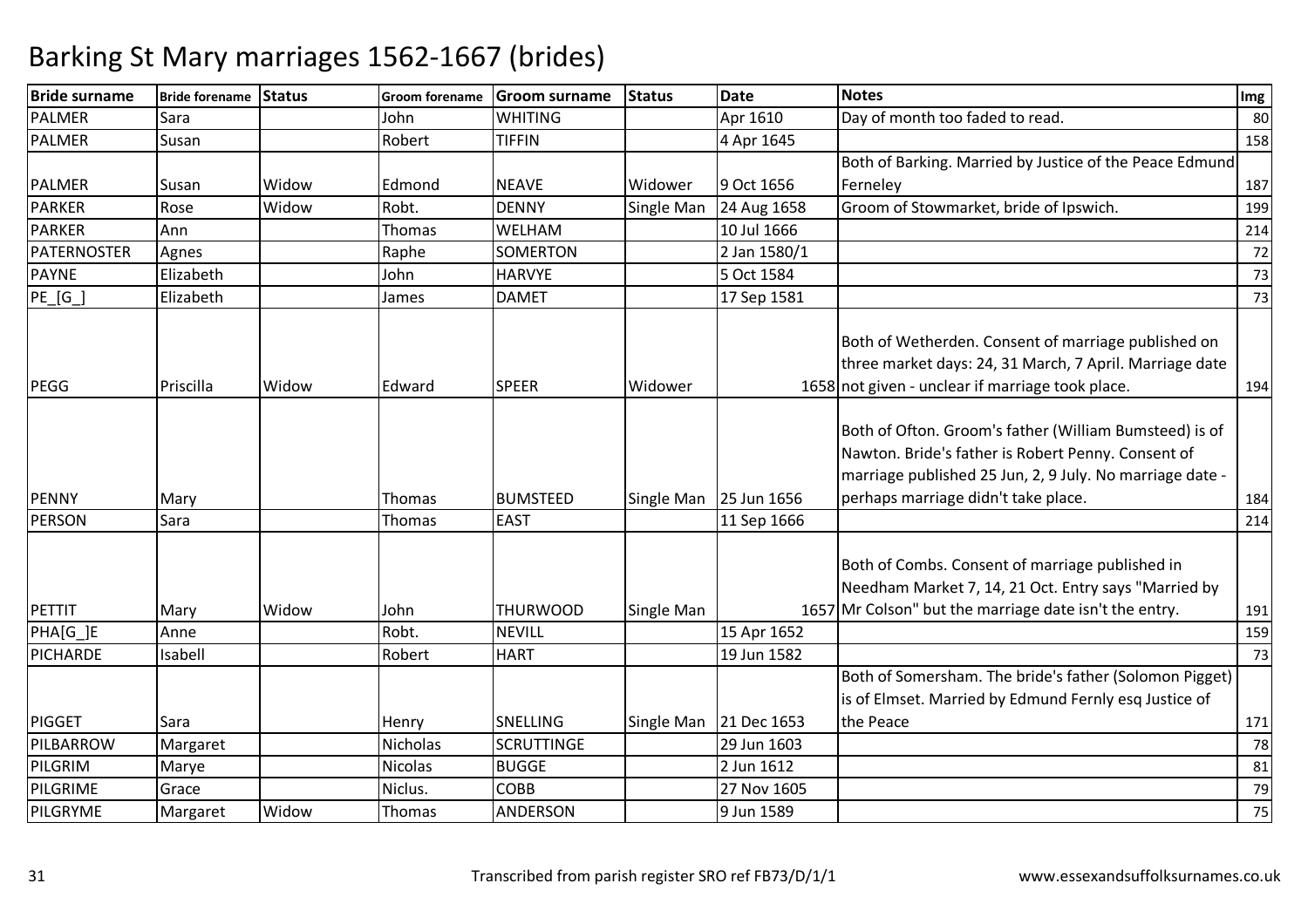| <b>Bride surname</b> | Bride forename Status |              |          | Groom forename Groom surname | Status | Date          | <b>Notes</b>                                                                                                                                                             | Img |
|----------------------|-----------------------|--------------|----------|------------------------------|--------|---------------|--------------------------------------------------------------------------------------------------------------------------------------------------------------------------|-----|
| <b>PISEY</b>         | Mirable               |              | Edmunde  | <b>HAROLDE</b>               |        | 30 Jan 1563/4 |                                                                                                                                                                          | 70  |
| <b>PISSEYE</b>       | Marye                 |              | John     | <b>SHEPPERD</b>              |        | 8 Dec 1567    |                                                                                                                                                                          | 70  |
| PITCHER              | Marye                 |              | Barnabye | <b>HARDIMAN</b>              |        | 6 Oct 1629    |                                                                                                                                                                          | 86  |
|                      |                       |              |          |                              |        |               | Groom is of Barking. Groom's father (Richard Frewar) is<br>deceased. Bride's father (Nicholas Pizzie) is of Little<br>Finborough. Married by Justice of the Peace Edmund |     |
| PIZZIE               | Elisabeth             |              | Edmond   | <b>FREWAR</b>                |        | 10 Oct 1655   | Ferneley                                                                                                                                                                 | 182 |
| <b>PLOMMER</b>       | Marye                 |              | Roger    | <b>PICHAR</b>                |        | 9 Jun 1589    |                                                                                                                                                                          | 75  |
| <b>PLUMMER</b>       | Ann                   |              | Edmund   | <b>WARDEN</b>                |        | 10 Jun 1622   |                                                                                                                                                                          | 83  |
| PLUMMER              | Catharine             |              | Thomas   | <b>ALDERTON</b>              |        | 20 Sep 1639   |                                                                                                                                                                          | 89  |
| <b>POOLE</b>         | Roose                 |              | Thomas   | <b>WARDE</b>                 |        | 16 May 1568   |                                                                                                                                                                          | 71  |
| <b>POOLE</b>         | Marye                 |              | Edmunde  | <b>KNAPP</b>                 |        | 25 May 1578   |                                                                                                                                                                          | 72  |
| <b>POOLE</b>         | Marye                 |              | Edmund   | <b>FRWAR</b>                 |        | 24 Apr 1599   |                                                                                                                                                                          | 77  |
| <b>POOLE</b>         | Grace                 |              | Daniell  | COLMAN                       |        | 27 Aug 1608   |                                                                                                                                                                          | 79  |
| <b>PORTER</b>        | Susan                 | Single Woman | Thomas   | <b>TAILOR</b>                |        | 24 Jun 1654   | The groom is a labourer, of "Little Finborow". The bride's<br>father (Thomas Porter) is of "Great Finborow". Married<br>by Edmund Fernly esq Justice of the Peace        | 174 |
| <b>POSFORD</b>       | Marye                 |              | Robert   | <b>ALDEN</b>                 |        | 13 Oct 1629   |                                                                                                                                                                          | 86  |
| <b>POSFORD</b>       | Elizab.               | Widow        | Clement  | <b>HAWKINS</b>               |        | 14 Nov 1597   |                                                                                                                                                                          | 76  |
| <b>POSFORDE</b>      | Elizabeth             |              | John     | <b>BYLES</b>                 |        | 16 Jun 1588   |                                                                                                                                                                          | 74  |
| <b>POSFORDE</b>      | Alice                 |              | Richarde | CANE                         |        | 6 Nov 1597    |                                                                                                                                                                          | 76  |
| <b>POSFORDE</b>      | Susan                 |              | Samuell  | <b>SMITHE</b>                |        | 12 Oct 1603   |                                                                                                                                                                          | 78  |
| <b>POSFORDE</b>      | An                    |              | Robert   | <b>ATKIN</b>                 |        | 18 Jul 1611   |                                                                                                                                                                          | 80  |
| <b>POSFORDE</b>      | Sarah                 |              | Thomas   | <b>FRAUNCIS</b>              |        | 10 Nov 1618   |                                                                                                                                                                          | 82  |
| <b>POSFORDE</b>      | Eliz.                 |              | Henry    | <b>TRUE</b>                  |        | 9 Feb 1618/9  |                                                                                                                                                                          | 82  |
| <b>POULE</b>         | Margaret              |              | Roger    | <b>YONGES</b>                |        | 24 May 1562   |                                                                                                                                                                          | 69  |
| <b>PRATT</b>         | Ursula                |              | John     | <b>STRUT</b>                 |        | 21 Jun 1607   |                                                                                                                                                                          | 79  |
| <b>PROWE</b>         | Jane                  |              | John     | <b>GODSALE</b>               |        | 2 Sep 1619    | The groom is of "Ipswitch"                                                                                                                                               | 82  |
| <b>PULFORD</b>       | Helenor               |              | Edward   | <b>GILE</b>                  |        | 26 Jul 1579   |                                                                                                                                                                          | 72  |
| <b>PULFORD</b>       | Thomasin              |              | Matthewe | <b>BETTS</b>                 |        | 21 Sep 1640   |                                                                                                                                                                          | 157 |
| <b>PULFORD</b>       | Ann                   |              | Edward   | <b>BATTLE</b>                |        | 19 May 1642   |                                                                                                                                                                          | 158 |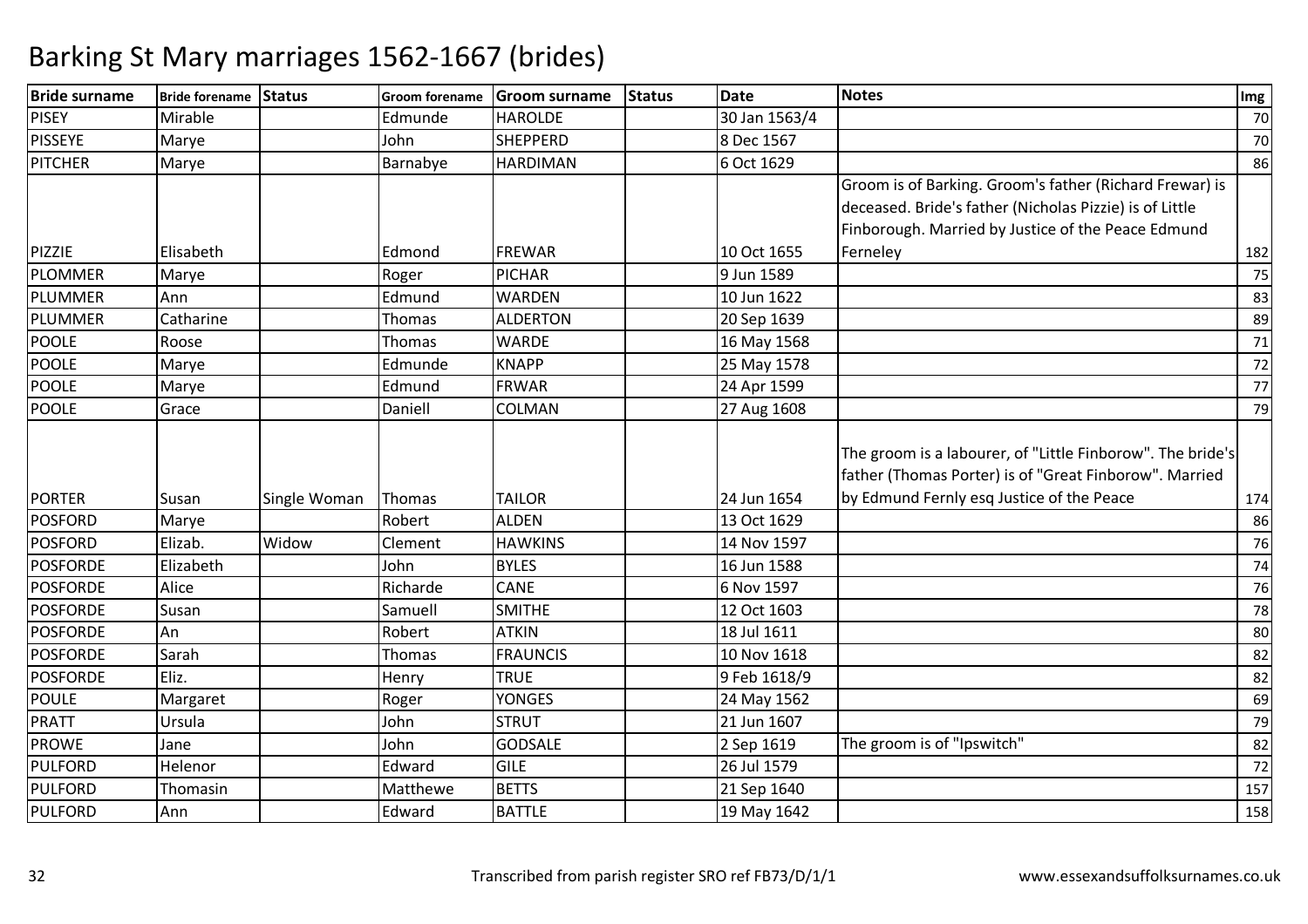| <b>Bride surname</b> | <b>Bride forename Status</b> |       |          | Groom forename Groom surname | Status            | Date           | <b>Notes</b>                                                                                                                                                                                                                                                                                                                                                                                                                                                                 | Img |
|----------------------|------------------------------|-------|----------|------------------------------|-------------------|----------------|------------------------------------------------------------------------------------------------------------------------------------------------------------------------------------------------------------------------------------------------------------------------------------------------------------------------------------------------------------------------------------------------------------------------------------------------------------------------------|-----|
| <b>PULFORD</b>       | Ann                          |       | John     | <b>FRUAR</b>                 |                   | 19 Oct 1643    |                                                                                                                                                                                                                                                                                                                                                                                                                                                                              | 158 |
| <b>PULFORD</b>       | Thomasin                     |       | Robert   | <b>THORN</b>                 | <b>Single Man</b> |                | The groom's father's forename ([G $\cdot$ ][r $\cdot$ )*) is too faded<br>to read. He was of Capell. The bride's father (Richard<br>Pulford, carpenter) was of Bramford. Note that there is<br>no marriage date in the register, only the dates on which<br>the consent of marriag was published. "Consent of<br>marriage puiblished in the market on 23rd Aug & the<br>Aug lastly on the 6 Sep." It's not clear from this entry if<br>1654 or when the marriage took place. | 174 |
|                      |                              |       |          |                              |                   |                |                                                                                                                                                                                                                                                                                                                                                                                                                                                                              |     |
|                      |                              |       |          |                              |                   |                | Both fathers are of Battisford. Groom's father is Richard                                                                                                                                                                                                                                                                                                                                                                                                                    |     |
|                      |                              |       |          |                              |                   |                | Pulford. Bride's father (Daniel Pulford) is deceased.                                                                                                                                                                                                                                                                                                                                                                                                                        |     |
| <b>PULFORD</b>       | Sarah                        |       | Samuel   | <b>PULFORD</b>               |                   | 19 Apr 1655    | Married by Justice of the Peace Edmund Ferneley.                                                                                                                                                                                                                                                                                                                                                                                                                             | 178 |
| <b>PULFORD</b>       | Elizabeth                    |       | John     | <b>ROE</b>                   |                   | 9 Sep 1666     |                                                                                                                                                                                                                                                                                                                                                                                                                                                                              | 214 |
| <b>PULFORD</b>       | Margarett                    |       | Oswell   | <b>POOLE</b>                 |                   | 14 Jan 1639/40 |                                                                                                                                                                                                                                                                                                                                                                                                                                                                              | 89  |
| <b>PULFORDE</b>      | Rose                         |       | Anthonye | <b>INGLISH</b>               |                   | 26 Jun 1627    |                                                                                                                                                                                                                                                                                                                                                                                                                                                                              | 85  |
| PUNCHYARD            | Susan                        |       | Henrye   | <b>ELLIS</b>                 |                   | 12 May 1643    |                                                                                                                                                                                                                                                                                                                                                                                                                                                                              | 158 |
| PUNCHYARDE           | Elizabeth                    |       | Josias   | <b>TREWE</b>                 |                   | 22 Feb 1619/20 |                                                                                                                                                                                                                                                                                                                                                                                                                                                                              | 83  |
| PUNCHYARDE           | Ann                          |       | Thomas   | <b>JANNINGES</b>             |                   | 18 Oct 1625    |                                                                                                                                                                                                                                                                                                                                                                                                                                                                              | 84  |
| <b>PUSER</b>         | Alice                        |       | Thomas   | <b>GRYME</b>                 |                   | 12 Apr 1562    |                                                                                                                                                                                                                                                                                                                                                                                                                                                                              | 69  |
| RANDALL              | Susan                        |       | Robert   | <b>COXEDGE</b>               |                   | 19 Jun 1623    |                                                                                                                                                                                                                                                                                                                                                                                                                                                                              | 84  |
| RANDALL              | Alice                        |       | Thomas   | <b>MANNINGE</b>              |                   | 18 May 1624    |                                                                                                                                                                                                                                                                                                                                                                                                                                                                              | 84  |
| <b>RAYNARDE</b>      | Alice                        |       | Oliver   | <b>BOOTHE</b>                |                   | 19 Feb 1567/8  |                                                                                                                                                                                                                                                                                                                                                                                                                                                                              | 71  |
| <b>RAYNER</b>        | Alice                        |       | William  | <b>YONGES</b>                |                   | 4 Jul 1633     |                                                                                                                                                                                                                                                                                                                                                                                                                                                                              | 87  |
| <b>RAYNER</b>        | Elisabeth                    |       | Robert   | <b>YOUNG</b>                 |                   | 11 Oct 1655    | Groom of Barking. Groom's father is Thomas Young,<br>bride's is Richard Rayner. Both fathers are of Barking.<br>Married by Francis Theobald, Justice of the Peace.                                                                                                                                                                                                                                                                                                           | 182 |
| <b>READE</b>         | Em                           | Widow | John     | <b>TILLETT</b>               |                   | 21 Sep 1600    |                                                                                                                                                                                                                                                                                                                                                                                                                                                                              | 77  |
| <b>READE</b>         | Elizabethe                   |       | Josephe  | <b>ROOE</b>                  |                   | 27 Nov 1601    |                                                                                                                                                                                                                                                                                                                                                                                                                                                                              | 77  |
| REDGRAVE             | Emme                         |       | Robert   | <b>READE</b>                 |                   | 28 Sep 1589    |                                                                                                                                                                                                                                                                                                                                                                                                                                                                              | 75  |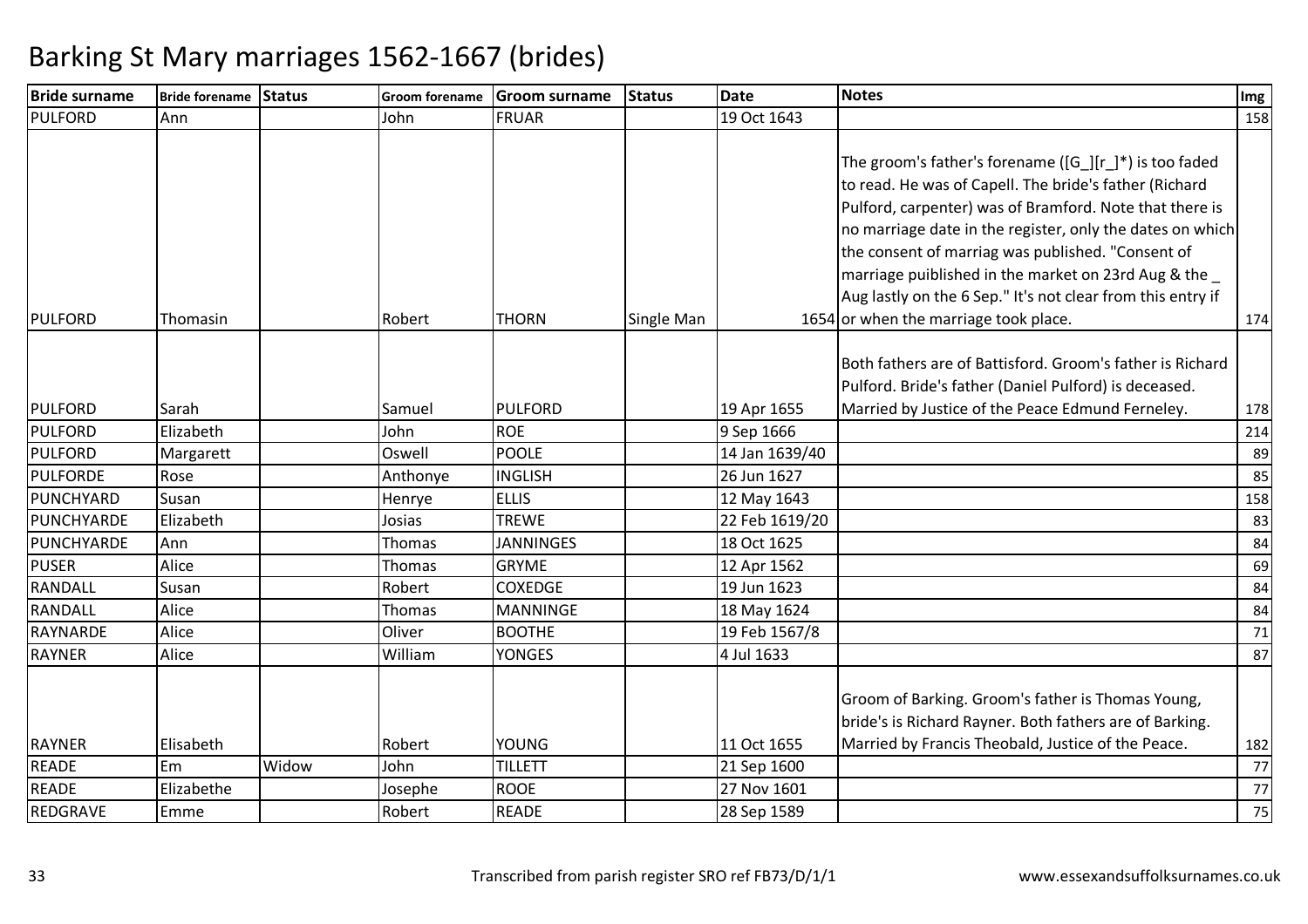| <b>Bride surname</b> | Bride forename Status |              | <b>Groom forename</b> | <b>Groom surname</b> | <b>Status</b> | <b>Date</b>                | <b>Notes</b>                                              | $Im$ g |
|----------------------|-----------------------|--------------|-----------------------|----------------------|---------------|----------------------------|-----------------------------------------------------------|--------|
|                      |                       |              |                       |                      |               |                            | Groom of Coddenham, bride of "Nedham". Married by         |        |
| <b>REEVE</b>         | Susan                 | Single Woman | Willm.                | <b>DUNWICH</b>       |               | Single Man 23 Feb 1657/8   | Mr Norton minister at Badly.                              | 194    |
| <b>REVEL</b>         | An                    |              | William               | <b>FEILDE</b>        |               | 11 May 1613                |                                                           | 81     |
| <b>REVELL</b>        | Marye                 |              | Roger                 | <b>HUNTE</b>         |               | 23 Sep 1574                |                                                           | 71     |
| <b>REVELL</b>        | Elizabeth             |              | John                  | <b>COODD</b>         |               | 5 Feb 1587/8               |                                                           | 74     |
| <b>REVELL</b>        | Francis               |              | Robert                | RENDELSHAM           |               | 5 Feb 1588/9               |                                                           | 75     |
|                      |                       |              |                       |                      |               |                            | Married by Mr Candler at Coddenham. Day of month          |        |
|                      |                       |              |                       |                      |               |                            | not in entry, but on the same day as Stephen Cotton and   |        |
| <b>REWSE</b>         | Rebecca               |              | John                  | <b>SHIP</b>          |               | Aug 1659                   | Frances Colchester.                                       | 203    |
| <b>RICE</b>          | Rebecha               |              | Erasmus               | <b>TILLET</b>        |               | 2 Jun 1601                 |                                                           | 77     |
| <b>RICE</b>          | Ann                   |              | Arthur                | <b>JINKES</b>        |               | 17 May 1624                |                                                           | 84     |
| <b>RICE</b>          | Elizabeth             |              | John                  | <b>FITT</b>          |               | 12 Jun 1632                |                                                           | 87     |
| <b>RICE</b>          | Grace                 |              | John                  | <b>FARTHINGE</b>     |               | 24 Jul 1638                |                                                           | 88     |
| <b>RICHARDSON</b>    | Marye                 |              | Robert                | <b>COOKE</b>         |               | 16 May 1608                |                                                           | 79     |
|                      |                       |              |                       |                      |               |                            | Groom of "Badly", bride of "Nedham." Married at           |        |
| <b>RICHERSON</b>     | Mary                  | Single Woman | Lionel                | <b>BUGBY</b>         |               | Single Man   11 Mar 1657/8 | Nedham chappell by Mr James.                              | 194    |
| RINGEBELL            | Susan                 |              | Richarde              | <b>PULFORDE</b>      |               | Oct 1609                   | Day of month too faded to read.                           | 80     |
| RINGEBELL            | Ann                   |              | John                  | <b>BARKER</b>        |               | 3 Feb 1623/4               |                                                           | 84     |
|                      |                       |              |                       |                      |               |                            | Bride is of "Darnsden". Not clear if they're both of      |        |
| <b>ROBBINSON</b>     | Ann                   |              | John                  | <b>GRANGE</b>        |               | 1 May 1634                 | "Darnsden" or only the bride.                             | 87     |
| <b>ROBERTES</b>      | Ann                   |              | Anthonye              | <b>ALDERTON</b>      |               | 25 Jan 1640/1              | The bride's surname is Robertes alias Griffin             | 157    |
|                      |                       |              |                       |                      |               |                            | Both of Great Bricet. Consent of marriage published 29    |        |
|                      |                       |              |                       |                      |               |                            | Oct, 5, 12 Nov, but no marriage date in register. Unclear |        |
| <b>ROBERTS</b>       | Margaret              | Widow        | John                  | <b>NUN</b>           | Widower       |                            | 1656 if marriage took place.                              | 187    |
| <b>ROBINSON</b>      | Anne                  |              | William               | <b>HARTE</b>         |               | 26 Jun 1634                |                                                           | 87     |
| <b>ROBSON</b>        | Margaret              | Widow        | Nicholas              | <b>SCRUTTINGE</b>    |               | 23 May 1594                |                                                           | 76     |
| <b>ROE</b>           | Sarah                 |              | Balwin                | <b>STAMAR</b>        |               | 6 Feb 1615/6               |                                                           | 82     |
| <b>ROE</b>           | Marye                 |              | John                  | <b>DENT</b>          |               | 20 Jun 1633                |                                                           | 87     |
| <b>ROE</b>           | Marye                 |              | Simon                 | <b>ALDERTON</b>      |               | 10 Aug 1646                |                                                           | 159    |
|                      |                       |              |                       |                      |               |                            | Groom is of Sudbury. Married by Justice of the Peace      |        |
| <b>ROE</b>           | Susan                 | Single Woman | Nathaniel             | <b>EAST</b>          | Widower       | 11 Apr 1655                | <b>Edmund Ferneley</b>                                    | 178    |
| <b>ROOSE</b>         | Alice                 |              | John                  | <b>EDGAR</b>         |               | 26 Sep 1596                |                                                           | 76     |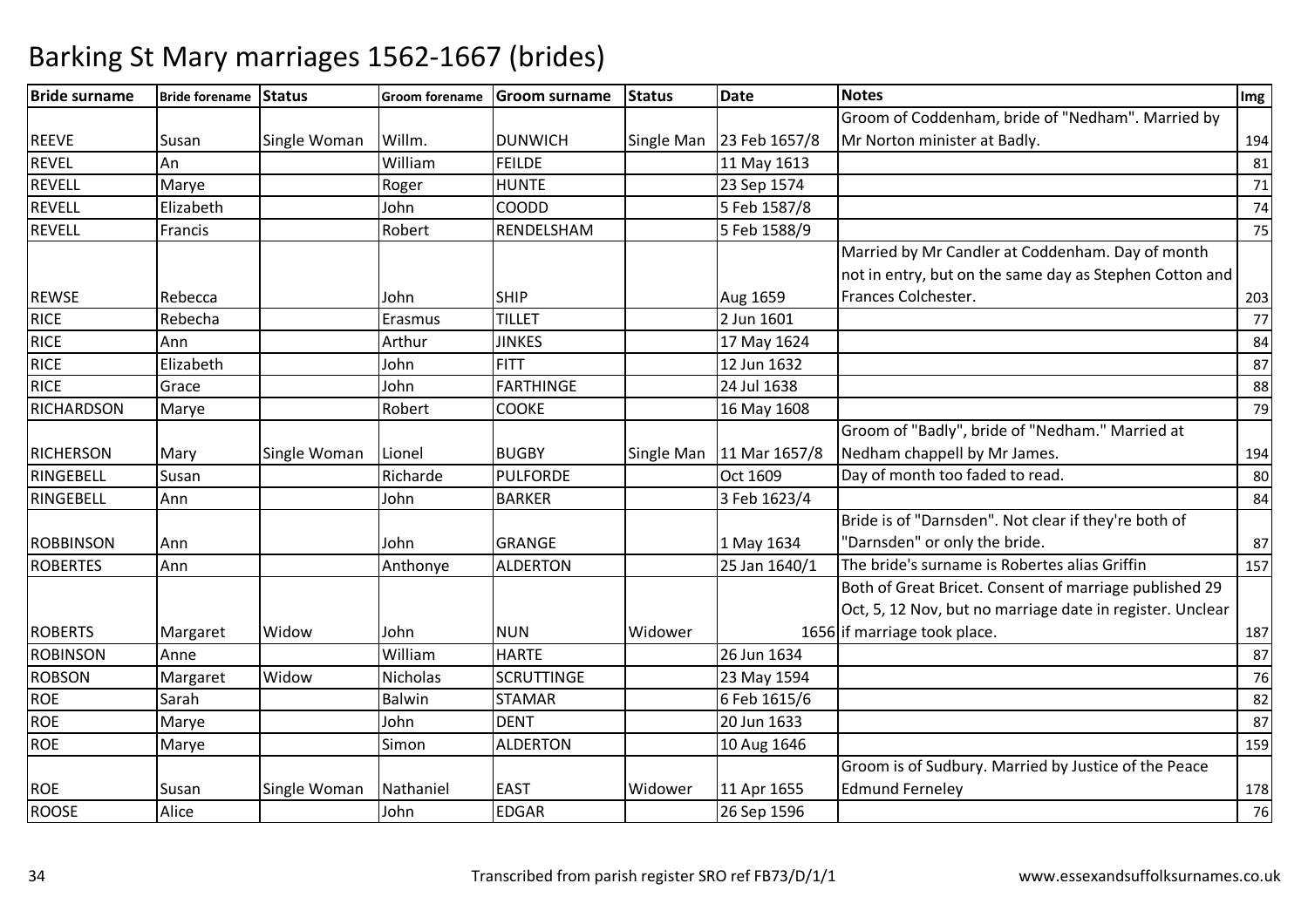| <b>Bride surname</b> | Bride forename Status |              | <b>Groom forename</b> | <b>Groom surname</b> | <b>Status</b> | <b>Date</b>   | <b>Notes</b>                                                                                                                                                      | Img |
|----------------------|-----------------------|--------------|-----------------------|----------------------|---------------|---------------|-------------------------------------------------------------------------------------------------------------------------------------------------------------------|-----|
| <b>ROWE</b>          | Jane                  |              | <b>Thomas</b>         | <b>TAYLER</b>        |               | 8 May 1592    |                                                                                                                                                                   | 75  |
| <b>ROWE</b>          | Johan                 |              | Henrye                | HILL                 |               | 3 Sep 1592    |                                                                                                                                                                   | 75  |
| <b>ROWLAND</b>       | Cecely                |              | Willm.                | <b>BLAYNE</b>        |               | 20 Oct 1601   |                                                                                                                                                                   | 77  |
| <b>ROWLAND</b>       | Susan                 |              | William               | <b>TYLETT</b>        |               | 10 Oct 1643   |                                                                                                                                                                   | 158 |
| <b>ROWLAND</b>       | Margaret              |              | John                  | <b>ENGLISHE</b>      |               | 22 May 1595   |                                                                                                                                                                   | 76  |
| <b>ROWLANDE</b>      | Margaret              |              | Robert                | <b>WRENCHE</b>       |               | 26 Jul 1584   |                                                                                                                                                                   | 73  |
| <b>ROWLANDE</b>      | Alice                 |              | Richard               | <b>DUBLE</b>         |               | 16 Nov 1600   |                                                                                                                                                                   | 77  |
| <b>ROZIER</b>        | Johan                 |              | Willm.                | <b>MUNNINGES</b>     |               | 8 Oct 1588    |                                                                                                                                                                   | 74  |
| <b>RUSSELL</b>       | Thomasin              |              | John                  | <b>LUCAS</b>         |               | 5 Feb 1626/7  |                                                                                                                                                                   | 85  |
| <b>RYCRAFT</b>       | Marye                 |              | Christopher           | <b>STEGOULDE</b>     |               | 1 May 1616    |                                                                                                                                                                   | 82  |
| SAGE                 | Elizabeth             | Single Woman | William               | <b>CROOKS</b>        | Single Man    |               | Groom of Barking, bride of Battisford. Consent of<br>marriage published 27 Sep, 4, 11 Oct. Marriage date not<br>1657 in register. Unclear if marriage took place. | 191 |
|                      |                       |              |                       |                      |               |               | Groom of "Nedham", bride of "Stonham Aspole".                                                                                                                     |     |
| <b>SALLOWES</b>      | Frances               | Single Woman | William               | <b>COLCHESTER</b>    | Widower       | 10 Feb 1656/7 | Married by Justice of the Peace Edmund Ferneley                                                                                                                   | 189 |
| <b>SALMON</b>        | Elizabeth             |              | Robert                | <b>WIGHTMAN</b>      |               | 21 Dec 1585   |                                                                                                                                                                   | 74  |
| <b>SALMON</b>        | Anne                  |              | Willm.                | <b>KNAPP</b>         |               | 18 Oct 1587   |                                                                                                                                                                   | 74  |
| <b>SALMON</b>        | Marye                 |              | Robert                | <b>WHITINGE</b>      |               | 25 Apr 1594   |                                                                                                                                                                   | 76  |
| <b>SAMFORDE</b>      | Elizab.               |              | Daniel                | <b>WOODCOCK</b>      |               | 14 Nov 1614   | The groom is of "Orforde"                                                                                                                                         | 81  |
| <b>SAMPSON</b>       | Mary                  |              | Joseph                | <b>MEE</b>           |               | 10 Feb 1661/2 |                                                                                                                                                                   | 203 |
| SANDON               | Johan                 |              | John                  | <b>BAKER</b>         |               | 27 Apr 1562   |                                                                                                                                                                   | 69  |
| <b>SAWER</b>         | Elizabeth             |              | Willm.                | <b>BUNALL</b>        |               | 19 May 1588   |                                                                                                                                                                   | 74  |
| <b>SCARFE</b>        | Jone                  |              | Ambrose               | <b>HODDYE</b>        |               | 30 May 1622   |                                                                                                                                                                   | 83  |
| <b>SCARFE</b>        | Aymye                 |              | William               | <b>BLYTHE</b>        |               | 28 Apr 1629   |                                                                                                                                                                   | 86  |
| <b>SCOPES</b>        | Fayth                 |              | Willm.                | SWA[I_]E             |               | 1 Dec 1600    |                                                                                                                                                                   | 77  |
| <b>SCOPES</b>        | Susan                 |              | Robert                | GARRARD              |               | 6 Dec 1606    |                                                                                                                                                                   | 79  |
| <b>SCOPES</b>        | Thomazin              |              | Willm.                | <b>TILLET</b>        |               | 8 Oct 1609    |                                                                                                                                                                   | 80  |
| <b>SCOTSON</b>       | Eliz.                 |              | Peeter                | <b>WARDEN</b>        |               | 9 Nov 1624    |                                                                                                                                                                   | 84  |
| <b>SCOTT</b>         | Susan                 | Single Woman | John                  | <b>LAMBERT</b>       | Widower       | 16 Jul 1655   | The groom is John Lambert alias Sweare of "Baileham".<br>Bride is of Barking. Married by Justice of the Peace<br><b>Edmund Ferneley</b>                           | 181 |
|                      |                       |              |                       |                      |               |               |                                                                                                                                                                   |     |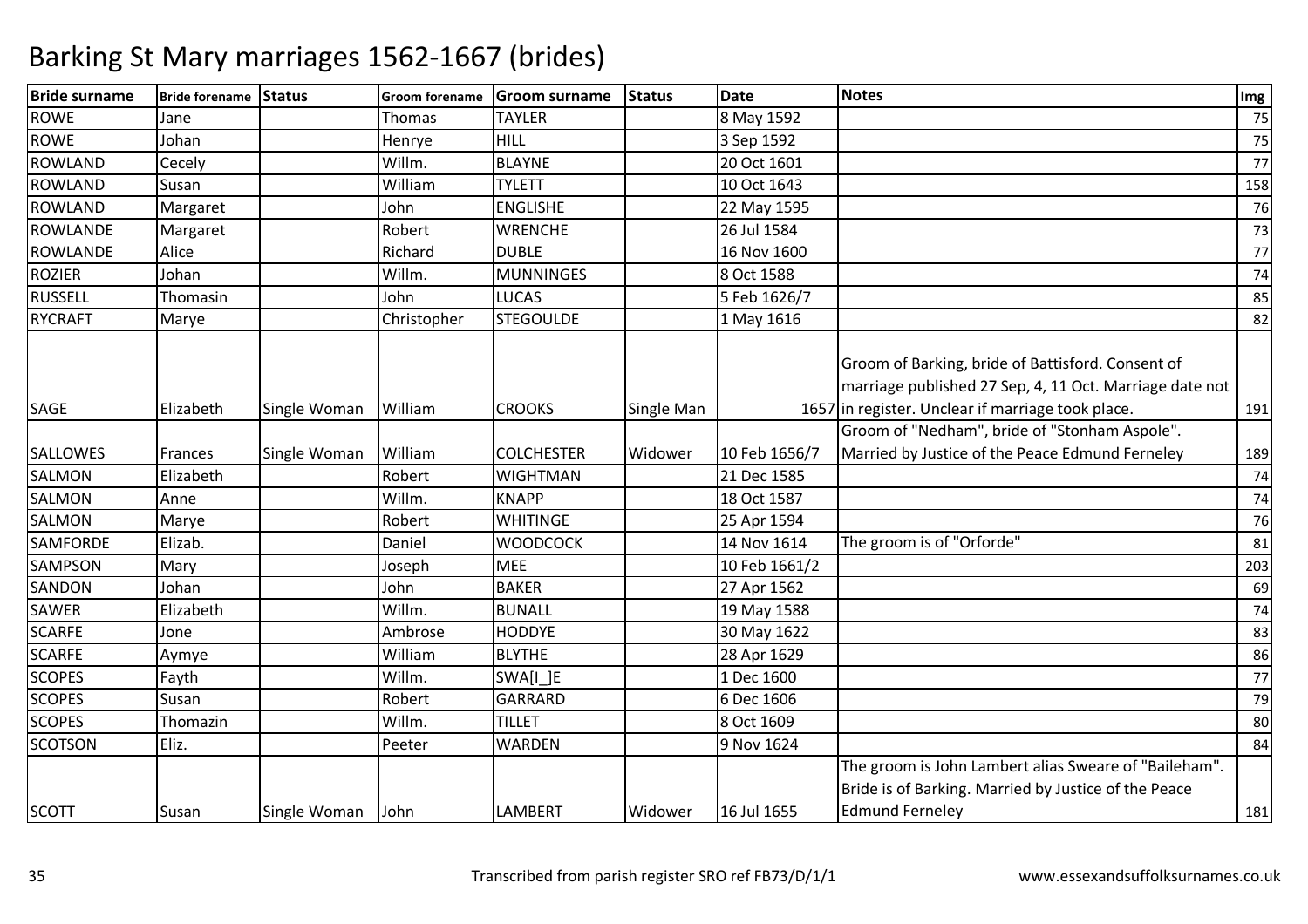| <b>Bride surname</b> | Bride forename Status |              | <b>Groom forename</b> | <b>Groom surname</b> | <b>Status</b>           | Date          | <b>Notes</b>                                                                                                                                                                                             | Img |
|----------------------|-----------------------|--------------|-----------------------|----------------------|-------------------------|---------------|----------------------------------------------------------------------------------------------------------------------------------------------------------------------------------------------------------|-----|
|                      |                       |              |                       |                      |                         |               | The groom is John Lambert alias Sweare of "Baileham".                                                                                                                                                    |     |
|                      |                       |              |                       |                      |                         |               | Bride is of Barking. Married by Justice of the Peace                                                                                                                                                     |     |
| <b>SCOTT</b>         | Susan                 | Single Woman | John                  | <b>SWEARE</b>        | Widower                 | 16 Jul 1655   | <b>Edmund Ferneley</b>                                                                                                                                                                                   | 181 |
| <b>SCRIVENER</b>     | Marian                |              | Robert                | <b>HART</b>          |                         | 20 Apr 1587   |                                                                                                                                                                                                          | 74  |
| <b>SEAVENICROFT</b>  | Marye                 |              | Nathaniel             | PYE                  |                         | 5 Oct 1617    |                                                                                                                                                                                                          | 82  |
| <b>SEMAN</b>         | Alice                 |              | John                  | <b>EDINGTON</b>      |                         | 10 Oct 1582   |                                                                                                                                                                                                          | 73  |
| <b>SEWELL</b>        | Margarett             |              | George                | <b>WOOD</b>          |                         | 2 Jul 1629    |                                                                                                                                                                                                          | 86  |
| <b>SHEAPHEARDE</b>   | Sarah                 |              | John                  | <b>JARVIS</b>        |                         | 25 Aug 1615   |                                                                                                                                                                                                          | 82  |
| <b>SHELL</b>         | Priscilla             |              | John                  | <b>DAVID</b>         |                         | 25 Oct 1638   |                                                                                                                                                                                                          | 88  |
|                      |                       |              |                       |                      |                         |               | Groom is of Somersham, bride is of Nettlestead.<br>Groom's father is George Raymond. Bride's mother<br>(Jone Sherwood) is a widow. Consent to marriage<br>published in Needham Market 13, 20, 27 Aug. No |     |
| <b>SHERWOOD</b>      | Mary                  |              | Edward                | <b>RAYMOND</b>       | Single Man              |               | 1656 marriage date - perhaps marriage didn't take place.                                                                                                                                                 | 185 |
|                      |                       |              |                       |                      |                         |               | Both of Stowmarket. Married by Francis Theobald,                                                                                                                                                         |     |
| <b>SHIMMONS</b>      | Sarah                 | Widow        | Ralph                 | <b>DALE</b>          | Single Man   1 Aug 1657 |               | Justice of the Peace.                                                                                                                                                                                    | 192 |
| SILLYBANCKE          | Sara                  |              | Willm.                | <b>HART</b>          |                         | 16 Apr 1581   |                                                                                                                                                                                                          | 73  |
| <b>SILVESTER</b>     | $\ast$                |              | Thomas                | <b>PLUMMER</b>       |                         | 10 Sep 1567   | Bride's forename not in register.                                                                                                                                                                        | 70  |
| <b>SILVESTER</b>     | Martha                |              | Augustine             | <b>TURNER</b>        |                         | 16 Jun 1640   | Appears on images 89 (at the end of 1570s burials) and<br>157.                                                                                                                                           | 89  |
| <b>SILVESTER</b>     | Rose                  |              | George?               | <b>MANNINGE</b>      |                         | 11 Nov 1645   | Groom's forename faded.                                                                                                                                                                                  | 159 |
| <b>SILVESTER</b>     | Joan                  |              | Richard               | WHITECAKE            |                         | 5 Apr 1659    |                                                                                                                                                                                                          | 203 |
| <b>SIMONS</b>        | Ann                   |              | Abraham               | LEWIS                |                         | 1 Nov 1631    |                                                                                                                                                                                                          | 86  |
| <b>SIMONS</b>        | Alice                 |              | Robert                | <b>MUDD</b>          |                         | 14 Feb 1632/3 |                                                                                                                                                                                                          | 87  |
| <b>SIMONS</b>        | Luce                  |              | Henrye                | <b>BOWLE</b>         |                         | 17 Jun 1634   |                                                                                                                                                                                                          | 87  |
| <b>SIMPSON</b>       | Anne                  |              | Edmund                | <b>GARRET</b>        |                         | 10 Sep 1621   | The groom is of "Ipswitch", the bride is of Barking.                                                                                                                                                     | 83  |
| <b>SIMPSON</b>       | Judith                |              | John                  | <b>BETTES</b>        |                         | 28 Nov 1633   |                                                                                                                                                                                                          | 87  |
| <b>SIMPSON</b>       | Rebecca               |              | Thomas                | <b>HUNT</b>          |                         | 15 Sep 1640   | Entered at the foot of the page of 1570s burials on<br>image 90. Squashed in and faded. Also appears on<br>image 157 where it's much clearer.                                                            | 90  |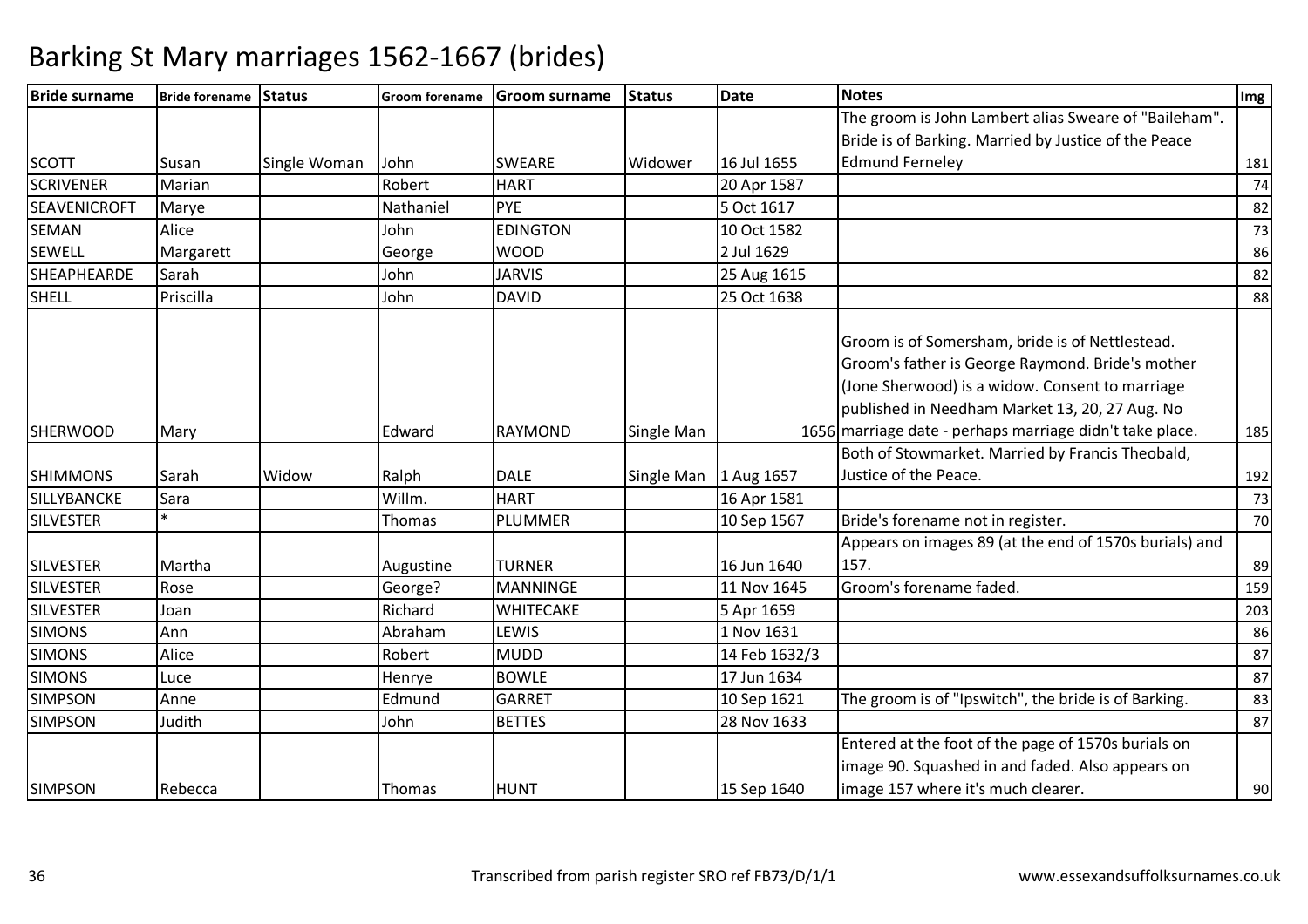| Groom is of Darmsden. Married by Edmund Fernly esq<br>Justice of the Peace<br><b>SMEE</b><br>Sarah<br><b>DICKENSON</b><br>3 Jan 1653/4<br>Single Woman<br>Thomas<br>SMITH<br>Judith<br><b>FORDE</b><br>Thomas<br>25 Mar 1600<br><b>SMITH</b><br><b>GILLYE</b><br>11 Jun 1622<br>Margarett<br>Samuel<br><b>SMITH</b><br>Elizabeth<br><b>BROWNE</b><br>28 Jul 1625<br>John<br>Both of Barking. Groom's father (Paul Smith) also of<br>Barking. Married by Justice of the Peace Edmund<br>Elisabeth<br>PERKING<br>2 Nov 1656<br><b>SMITH</b><br>Single Woman<br>John<br>Single Man<br>Ferneley | 171 |
|---------------------------------------------------------------------------------------------------------------------------------------------------------------------------------------------------------------------------------------------------------------------------------------------------------------------------------------------------------------------------------------------------------------------------------------------------------------------------------------------------------------------------------------------------------------------------------------------|-----|
|                                                                                                                                                                                                                                                                                                                                                                                                                                                                                                                                                                                             |     |
|                                                                                                                                                                                                                                                                                                                                                                                                                                                                                                                                                                                             | 77  |
|                                                                                                                                                                                                                                                                                                                                                                                                                                                                                                                                                                                             |     |
|                                                                                                                                                                                                                                                                                                                                                                                                                                                                                                                                                                                             | 83  |
|                                                                                                                                                                                                                                                                                                                                                                                                                                                                                                                                                                                             | 84  |
|                                                                                                                                                                                                                                                                                                                                                                                                                                                                                                                                                                                             |     |
|                                                                                                                                                                                                                                                                                                                                                                                                                                                                                                                                                                                             |     |
|                                                                                                                                                                                                                                                                                                                                                                                                                                                                                                                                                                                             | 187 |
| Groom is of Stowmarket, bride is of Combes. Bride's<br>father is Edmond Smith. Consent of marriage published<br>in Needham Market 3, 10, 17 June. Marriage date not in<br><b>MILLS</b><br>1657 entry. Unclear if marriage took place.<br><b>SMITH</b><br>Widower<br>Susan<br>Single Woman<br>John                                                                                                                                                                                                                                                                                           | 192 |
| Groom of Willisham, bride of Ofton. Consent of                                                                                                                                                                                                                                                                                                                                                                                                                                                                                                                                              |     |
| marriage published in Needham Market 29 July, 5, 12                                                                                                                                                                                                                                                                                                                                                                                                                                                                                                                                         |     |
| Aug. Marriage date not in entry. Unclear if marriage                                                                                                                                                                                                                                                                                                                                                                                                                                                                                                                                        |     |
| 1657 took place.<br><b>SMITH</b><br><b>SOWGATE</b><br>Sarah<br>Single Woman<br>John<br>Widower                                                                                                                                                                                                                                                                                                                                                                                                                                                                                              | 192 |
| Both of Barking. Married by Francis Theobald, Justice of                                                                                                                                                                                                                                                                                                                                                                                                                                                                                                                                    |     |
| the Peace.<br><b>SMITH</b><br>Single Woman<br>Thomas<br><b>BADCOCK</b><br>Widower<br>21 Jan 1657/8<br>Prudence                                                                                                                                                                                                                                                                                                                                                                                                                                                                              | 194 |
| Both of "Nedham." Married by Mr Fairfax. Day of                                                                                                                                                                                                                                                                                                                                                                                                                                                                                                                                             |     |
| marriage not in entry, month and year only.<br><b>SMITH</b><br>Elizabeth<br>Widow<br>Thomas<br><b>MOOTHAM</b><br>Mar 1657/8<br>Single Man                                                                                                                                                                                                                                                                                                                                                                                                                                                   | 194 |
| <b>SMITH</b><br><b>COATS</b><br>13 Nov 1666<br>Mary<br>John                                                                                                                                                                                                                                                                                                                                                                                                                                                                                                                                 | 214 |
| <b>SMITH</b><br>Willm.<br><b>MARTIN</b><br>Margaret<br>25 May 1567                                                                                                                                                                                                                                                                                                                                                                                                                                                                                                                          | 70  |
| Groom's forename spelt "Xpofer", the Greek                                                                                                                                                                                                                                                                                                                                                                                                                                                                                                                                                  |     |
| <b>SMITHE</b><br><b>KEMPSTER</b><br>abbreviation of Christopher.<br>Christian<br>Christopher<br>16 Aug 1562                                                                                                                                                                                                                                                                                                                                                                                                                                                                                 | 70  |
| <b>SMITHE</b><br><b>BUGGE</b><br>Willm.<br>1 Oct 1581<br>Johan                                                                                                                                                                                                                                                                                                                                                                                                                                                                                                                              | 73  |
| <b>SMITHE</b><br><b>LUCAS</b><br>3 Jul 1586<br>John<br>Margaret                                                                                                                                                                                                                                                                                                                                                                                                                                                                                                                             | 74  |
| <b>GOFFE</b><br><b>SMITHE</b><br>Johan<br>6 Jun 1587<br>Roger                                                                                                                                                                                                                                                                                                                                                                                                                                                                                                                               | 74  |
| <b>SMITHE</b><br><b>LUCAS</b><br>Willm.<br>6 Oct 1591<br>Marye                                                                                                                                                                                                                                                                                                                                                                                                                                                                                                                              | 75  |
| <b>SMITHE</b><br><b>BETTES</b><br>10 Oct 1596<br>Anne<br>Steven                                                                                                                                                                                                                                                                                                                                                                                                                                                                                                                             | 76  |
| <b>SMITHE</b><br>Elizabeth<br><b>SMYE</b><br>18 Nov 1599<br>Willm.                                                                                                                                                                                                                                                                                                                                                                                                                                                                                                                          | 77  |
| <b>SMITHE</b><br><b>HILL</b><br>Marye<br>John<br>1 May 1601                                                                                                                                                                                                                                                                                                                                                                                                                                                                                                                                 | 77  |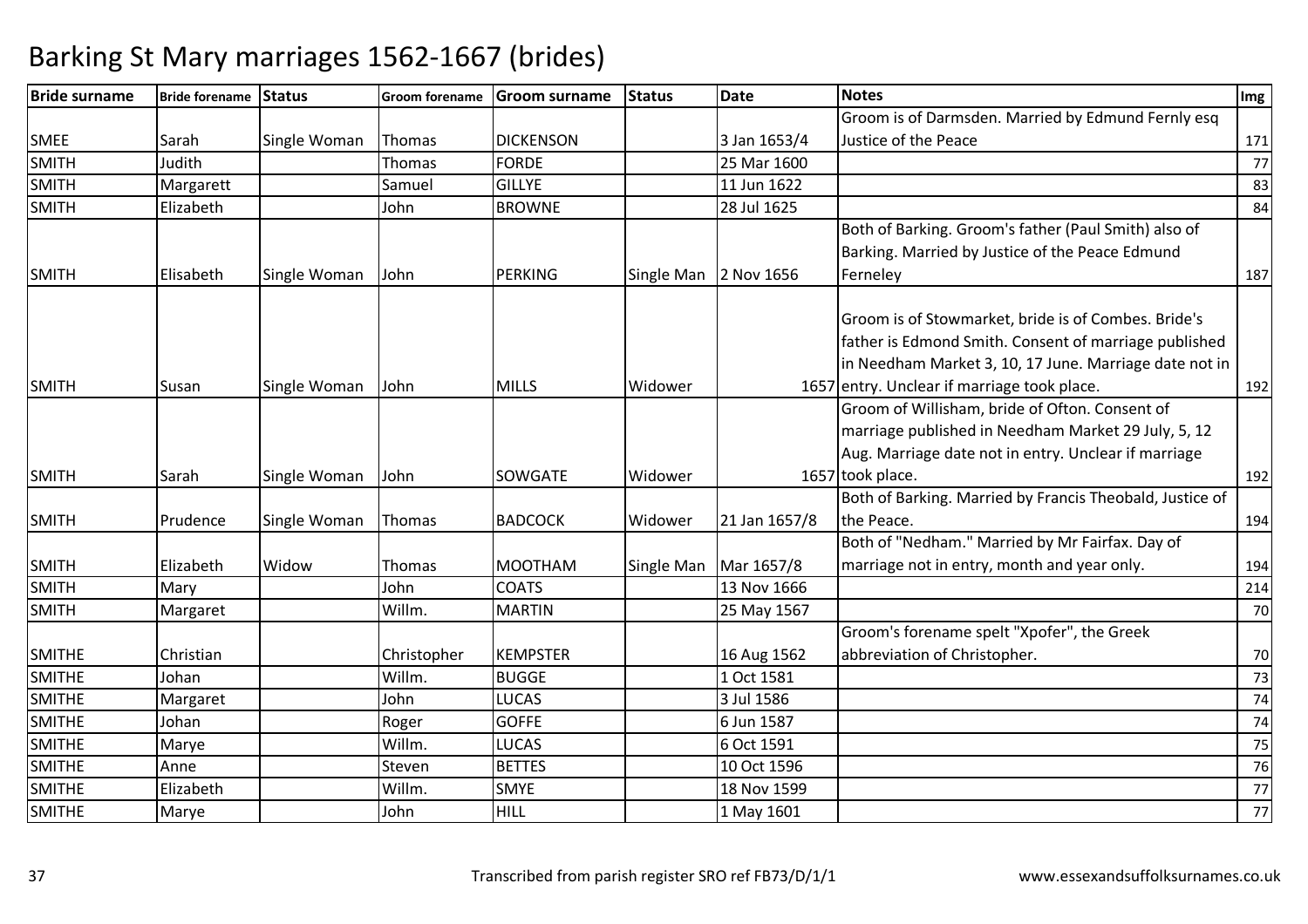| <b>HART</b><br>7 Apr 1607<br>79<br>Susane<br>John<br>Elizabeth<br><b>NEAVE</b><br>21 Feb 1608/9<br>John<br>80<br><b>GENIS</b><br>4 Apr 1586<br>John<br>Margarett<br>74<br><b>HODDYE</b><br>24 Jun 1595<br>Ambrose<br>Agnes<br>76<br>Anne<br><b>GLOSIER</b><br>15 Oct 1600<br>Roger<br>77<br>Groom's forename is written as the Greek abbreviation,<br>Xpofer.<br><b>LAMBERT</b><br>12 Feb 1604/5<br>Christopher<br>Marye<br>78<br><b>BETTS</b><br>Elizabeth<br>19 Feb 1627/8<br>Steephen<br>85<br>John<br><b>ALDERTON</b><br>Sarah<br>26 May 1636<br>88<br>Elizabeth<br>Nicolas<br><b>BUNDISH</b><br>3 Oct 1661<br>203<br>Married by Edmund Fernly esq Justice of the Peace.<br>Single Man 21 Dec 1653<br>Groom is of Somersham.<br><b>PLANTIN</b><br>Mary<br>Single Woman<br>Thomas<br>171<br>Elizab.<br>Widow<br>John<br><b>GARNHAM</b><br>1 Nov 1593<br>75<br>BEIER?<br>22 Jun 1648<br>Elizabeth<br>John<br>The groom's surname is faded and difficult to read.<br>159<br><b>COOKE</b><br>John<br>1 May 1604<br>Anne<br>78<br><b>COOKE</b><br>Sarah<br>Henrye<br>11 Jun 1646<br>159<br>Martha<br>Willm.<br><b>HARTLY</b><br>13 Nov 1581<br>73<br>Willm.<br><b>MULLET</b><br>12 Oct 1579<br>72<br>Margaret<br><b>MOUSE</b><br>John<br>Marye<br>24 Aug 1584<br>73<br>Chatherine<br>Willm.<br><b>POOLE</b><br>2 Dec 1577<br>72<br><b>KNAPP</b><br>Elizabeth<br>Robert<br>12 Jun 1593<br>75<br>Grace<br>COLEMAN<br>12 Jun 1621<br>John<br>83<br>COLEMAN<br>21 Jan 1633/4<br>87<br>Marye<br>Francis<br><b>NELSON</b><br>18 Oct 1636<br>Simon<br>Sara<br>88<br><b>SCOTSON</b><br>18 Oct 1599<br>Margerye<br>John<br>77<br><b>HALL</b><br>15 Nov 1598<br>Marye<br>76<br>Jeremy<br><b>HATCHE</b><br>Marion<br>John<br>24 Jun 1565<br>70<br>LADEMAN<br>Agnes<br>John<br>1 May 1571<br>71<br><b>MORISHE</b><br>Johan<br>26 Dec 1586<br>John<br>74<br>LEVILL<br>20 Sep 1588<br>Nicholas<br>Agnes<br>74<br>Alice<br><b>HAVELL</b><br>31 Jul 1592<br>75<br>John | <b>Bride surname</b> | Bride forename Status | Groom forename | Groom surname | <b>Status</b> | <b>Date</b> | <b>Notes</b> | Img |
|-------------------------------------------------------------------------------------------------------------------------------------------------------------------------------------------------------------------------------------------------------------------------------------------------------------------------------------------------------------------------------------------------------------------------------------------------------------------------------------------------------------------------------------------------------------------------------------------------------------------------------------------------------------------------------------------------------------------------------------------------------------------------------------------------------------------------------------------------------------------------------------------------------------------------------------------------------------------------------------------------------------------------------------------------------------------------------------------------------------------------------------------------------------------------------------------------------------------------------------------------------------------------------------------------------------------------------------------------------------------------------------------------------------------------------------------------------------------------------------------------------------------------------------------------------------------------------------------------------------------------------------------------------------------------------------------------------------------------------------------------------------------------------------------------------------------------------------------------------------------------------------------------------------------------------------------------------|----------------------|-----------------------|----------------|---------------|---------------|-------------|--------------|-----|
|                                                                                                                                                                                                                                                                                                                                                                                                                                                                                                                                                                                                                                                                                                                                                                                                                                                                                                                                                                                                                                                                                                                                                                                                                                                                                                                                                                                                                                                                                                                                                                                                                                                                                                                                                                                                                                                                                                                                                       | <b>SMITHE</b>        |                       |                |               |               |             |              |     |
|                                                                                                                                                                                                                                                                                                                                                                                                                                                                                                                                                                                                                                                                                                                                                                                                                                                                                                                                                                                                                                                                                                                                                                                                                                                                                                                                                                                                                                                                                                                                                                                                                                                                                                                                                                                                                                                                                                                                                       | <b>SMITHE</b>        |                       |                |               |               |             |              |     |
|                                                                                                                                                                                                                                                                                                                                                                                                                                                                                                                                                                                                                                                                                                                                                                                                                                                                                                                                                                                                                                                                                                                                                                                                                                                                                                                                                                                                                                                                                                                                                                                                                                                                                                                                                                                                                                                                                                                                                       | <b>SMITHY</b>        |                       |                |               |               |             |              |     |
|                                                                                                                                                                                                                                                                                                                                                                                                                                                                                                                                                                                                                                                                                                                                                                                                                                                                                                                                                                                                                                                                                                                                                                                                                                                                                                                                                                                                                                                                                                                                                                                                                                                                                                                                                                                                                                                                                                                                                       | <b>SMYE</b>          |                       |                |               |               |             |              |     |
|                                                                                                                                                                                                                                                                                                                                                                                                                                                                                                                                                                                                                                                                                                                                                                                                                                                                                                                                                                                                                                                                                                                                                                                                                                                                                                                                                                                                                                                                                                                                                                                                                                                                                                                                                                                                                                                                                                                                                       | <b>SMYE</b>          |                       |                |               |               |             |              |     |
|                                                                                                                                                                                                                                                                                                                                                                                                                                                                                                                                                                                                                                                                                                                                                                                                                                                                                                                                                                                                                                                                                                                                                                                                                                                                                                                                                                                                                                                                                                                                                                                                                                                                                                                                                                                                                                                                                                                                                       |                      |                       |                |               |               |             |              |     |
|                                                                                                                                                                                                                                                                                                                                                                                                                                                                                                                                                                                                                                                                                                                                                                                                                                                                                                                                                                                                                                                                                                                                                                                                                                                                                                                                                                                                                                                                                                                                                                                                                                                                                                                                                                                                                                                                                                                                                       | <b>SMYE</b>          |                       |                |               |               |             |              |     |
|                                                                                                                                                                                                                                                                                                                                                                                                                                                                                                                                                                                                                                                                                                                                                                                                                                                                                                                                                                                                                                                                                                                                                                                                                                                                                                                                                                                                                                                                                                                                                                                                                                                                                                                                                                                                                                                                                                                                                       | <b>SMYTH</b>         |                       |                |               |               |             |              |     |
|                                                                                                                                                                                                                                                                                                                                                                                                                                                                                                                                                                                                                                                                                                                                                                                                                                                                                                                                                                                                                                                                                                                                                                                                                                                                                                                                                                                                                                                                                                                                                                                                                                                                                                                                                                                                                                                                                                                                                       | <b>SMYTH</b>         |                       |                |               |               |             |              |     |
|                                                                                                                                                                                                                                                                                                                                                                                                                                                                                                                                                                                                                                                                                                                                                                                                                                                                                                                                                                                                                                                                                                                                                                                                                                                                                                                                                                                                                                                                                                                                                                                                                                                                                                                                                                                                                                                                                                                                                       | <b>SMYTH</b>         |                       |                |               |               |             |              |     |
|                                                                                                                                                                                                                                                                                                                                                                                                                                                                                                                                                                                                                                                                                                                                                                                                                                                                                                                                                                                                                                                                                                                                                                                                                                                                                                                                                                                                                                                                                                                                                                                                                                                                                                                                                                                                                                                                                                                                                       |                      |                       |                |               |               |             |              |     |
|                                                                                                                                                                                                                                                                                                                                                                                                                                                                                                                                                                                                                                                                                                                                                                                                                                                                                                                                                                                                                                                                                                                                                                                                                                                                                                                                                                                                                                                                                                                                                                                                                                                                                                                                                                                                                                                                                                                                                       | SNELLING             |                       |                |               |               |             |              |     |
|                                                                                                                                                                                                                                                                                                                                                                                                                                                                                                                                                                                                                                                                                                                                                                                                                                                                                                                                                                                                                                                                                                                                                                                                                                                                                                                                                                                                                                                                                                                                                                                                                                                                                                                                                                                                                                                                                                                                                       | <b>SOLSBEY</b>       |                       |                |               |               |             |              |     |
|                                                                                                                                                                                                                                                                                                                                                                                                                                                                                                                                                                                                                                                                                                                                                                                                                                                                                                                                                                                                                                                                                                                                                                                                                                                                                                                                                                                                                                                                                                                                                                                                                                                                                                                                                                                                                                                                                                                                                       |                      |                       |                |               |               |             |              |     |
|                                                                                                                                                                                                                                                                                                                                                                                                                                                                                                                                                                                                                                                                                                                                                                                                                                                                                                                                                                                                                                                                                                                                                                                                                                                                                                                                                                                                                                                                                                                                                                                                                                                                                                                                                                                                                                                                                                                                                       | SONYE                |                       |                |               |               |             |              |     |
|                                                                                                                                                                                                                                                                                                                                                                                                                                                                                                                                                                                                                                                                                                                                                                                                                                                                                                                                                                                                                                                                                                                                                                                                                                                                                                                                                                                                                                                                                                                                                                                                                                                                                                                                                                                                                                                                                                                                                       | <b>SOUTHGATE</b>     |                       |                |               |               |             |              |     |
|                                                                                                                                                                                                                                                                                                                                                                                                                                                                                                                                                                                                                                                                                                                                                                                                                                                                                                                                                                                                                                                                                                                                                                                                                                                                                                                                                                                                                                                                                                                                                                                                                                                                                                                                                                                                                                                                                                                                                       | SOWEGATE             |                       |                |               |               |             |              |     |
|                                                                                                                                                                                                                                                                                                                                                                                                                                                                                                                                                                                                                                                                                                                                                                                                                                                                                                                                                                                                                                                                                                                                                                                                                                                                                                                                                                                                                                                                                                                                                                                                                                                                                                                                                                                                                                                                                                                                                       | SPAN                 |                       |                |               |               |             |              |     |
|                                                                                                                                                                                                                                                                                                                                                                                                                                                                                                                                                                                                                                                                                                                                                                                                                                                                                                                                                                                                                                                                                                                                                                                                                                                                                                                                                                                                                                                                                                                                                                                                                                                                                                                                                                                                                                                                                                                                                       | SPANN                |                       |                |               |               |             |              |     |
|                                                                                                                                                                                                                                                                                                                                                                                                                                                                                                                                                                                                                                                                                                                                                                                                                                                                                                                                                                                                                                                                                                                                                                                                                                                                                                                                                                                                                                                                                                                                                                                                                                                                                                                                                                                                                                                                                                                                                       | <b>SPANN</b>         |                       |                |               |               |             |              |     |
|                                                                                                                                                                                                                                                                                                                                                                                                                                                                                                                                                                                                                                                                                                                                                                                                                                                                                                                                                                                                                                                                                                                                                                                                                                                                                                                                                                                                                                                                                                                                                                                                                                                                                                                                                                                                                                                                                                                                                       | <b>SPAROWE</b>       |                       |                |               |               |             |              |     |
|                                                                                                                                                                                                                                                                                                                                                                                                                                                                                                                                                                                                                                                                                                                                                                                                                                                                                                                                                                                                                                                                                                                                                                                                                                                                                                                                                                                                                                                                                                                                                                                                                                                                                                                                                                                                                                                                                                                                                       | SPARROWE             |                       |                |               |               |             |              |     |
|                                                                                                                                                                                                                                                                                                                                                                                                                                                                                                                                                                                                                                                                                                                                                                                                                                                                                                                                                                                                                                                                                                                                                                                                                                                                                                                                                                                                                                                                                                                                                                                                                                                                                                                                                                                                                                                                                                                                                       | SPARROWE             |                       |                |               |               |             |              |     |
|                                                                                                                                                                                                                                                                                                                                                                                                                                                                                                                                                                                                                                                                                                                                                                                                                                                                                                                                                                                                                                                                                                                                                                                                                                                                                                                                                                                                                                                                                                                                                                                                                                                                                                                                                                                                                                                                                                                                                       | <b>SPARROWE</b>      |                       |                |               |               |             |              |     |
|                                                                                                                                                                                                                                                                                                                                                                                                                                                                                                                                                                                                                                                                                                                                                                                                                                                                                                                                                                                                                                                                                                                                                                                                                                                                                                                                                                                                                                                                                                                                                                                                                                                                                                                                                                                                                                                                                                                                                       | <b>SPARROWE</b>      |                       |                |               |               |             |              |     |
|                                                                                                                                                                                                                                                                                                                                                                                                                                                                                                                                                                                                                                                                                                                                                                                                                                                                                                                                                                                                                                                                                                                                                                                                                                                                                                                                                                                                                                                                                                                                                                                                                                                                                                                                                                                                                                                                                                                                                       | SPAWLE               |                       |                |               |               |             |              |     |
|                                                                                                                                                                                                                                                                                                                                                                                                                                                                                                                                                                                                                                                                                                                                                                                                                                                                                                                                                                                                                                                                                                                                                                                                                                                                                                                                                                                                                                                                                                                                                                                                                                                                                                                                                                                                                                                                                                                                                       | <b>SPINKE</b>        |                       |                |               |               |             |              |     |
|                                                                                                                                                                                                                                                                                                                                                                                                                                                                                                                                                                                                                                                                                                                                                                                                                                                                                                                                                                                                                                                                                                                                                                                                                                                                                                                                                                                                                                                                                                                                                                                                                                                                                                                                                                                                                                                                                                                                                       | <b>SPRINGE</b>       |                       |                |               |               |             |              |     |
|                                                                                                                                                                                                                                                                                                                                                                                                                                                                                                                                                                                                                                                                                                                                                                                                                                                                                                                                                                                                                                                                                                                                                                                                                                                                                                                                                                                                                                                                                                                                                                                                                                                                                                                                                                                                                                                                                                                                                       | <b>STANDLEY</b>      |                       |                |               |               |             |              |     |
|                                                                                                                                                                                                                                                                                                                                                                                                                                                                                                                                                                                                                                                                                                                                                                                                                                                                                                                                                                                                                                                                                                                                                                                                                                                                                                                                                                                                                                                                                                                                                                                                                                                                                                                                                                                                                                                                                                                                                       | <b>STANDLEY</b>      |                       |                |               |               |             |              |     |
|                                                                                                                                                                                                                                                                                                                                                                                                                                                                                                                                                                                                                                                                                                                                                                                                                                                                                                                                                                                                                                                                                                                                                                                                                                                                                                                                                                                                                                                                                                                                                                                                                                                                                                                                                                                                                                                                                                                                                       | <b>STANDLEY</b>      |                       |                |               |               |             |              |     |
|                                                                                                                                                                                                                                                                                                                                                                                                                                                                                                                                                                                                                                                                                                                                                                                                                                                                                                                                                                                                                                                                                                                                                                                                                                                                                                                                                                                                                                                                                                                                                                                                                                                                                                                                                                                                                                                                                                                                                       | <b>STANLEY</b>       |                       |                |               |               |             |              |     |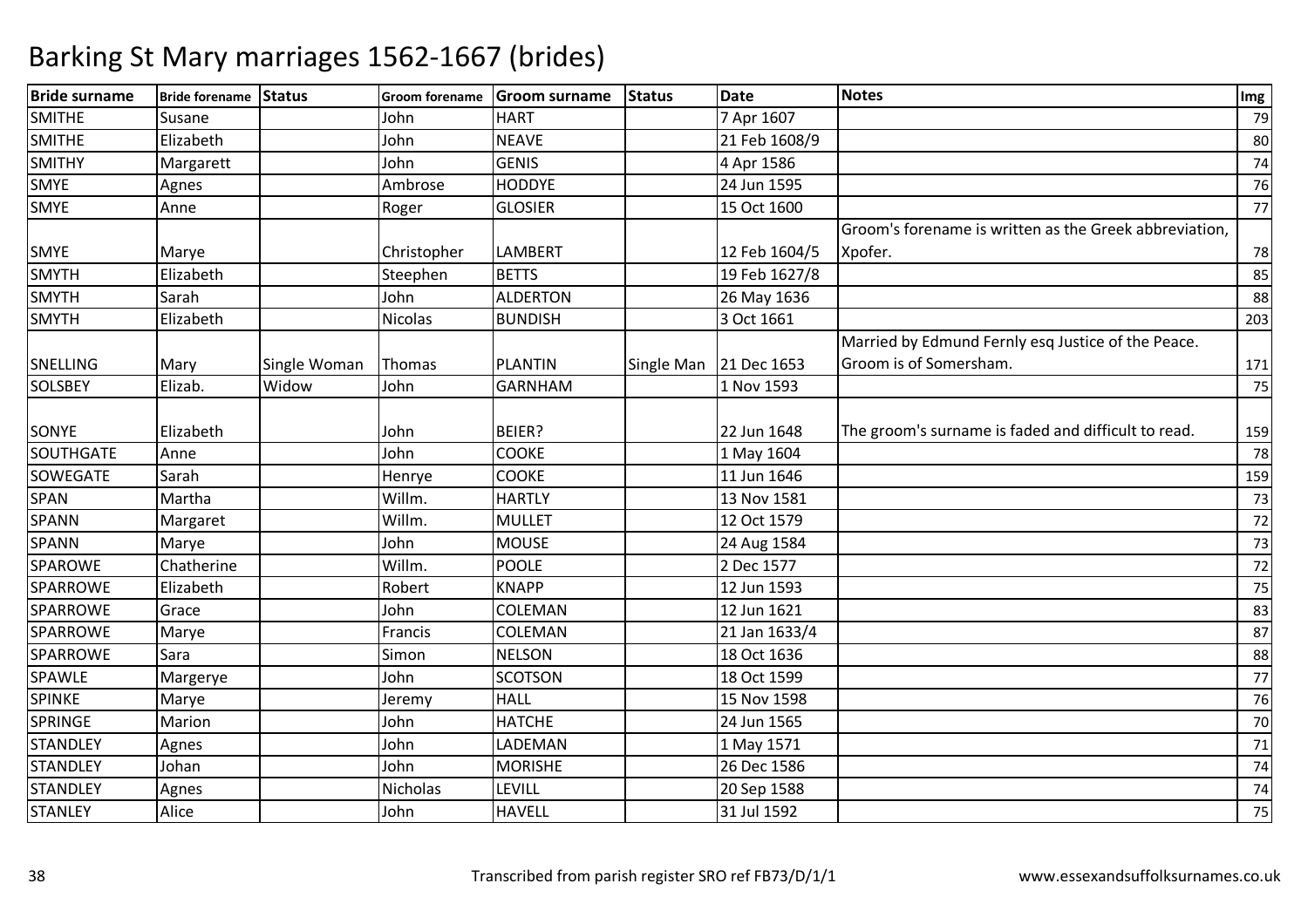| <b>Bride surname</b> | Bride forename Status |              | <b>Groom forename</b> | <b>Groom surname</b> | <b>Status</b>         | <b>Date</b>              | <b>Notes</b>                                               | Img |
|----------------------|-----------------------|--------------|-----------------------|----------------------|-----------------------|--------------------------|------------------------------------------------------------|-----|
|                      |                       |              |                       |                      |                       |                          | Boht of Barking, bride of "Creting St Olaves". Married by  |     |
| <b>STANNARD</b>      | Susan                 | Single Woman | Thomas                | <b>TAILOR</b>        |                       | Single Man   20 Oct 1657 | Mr Fairfax, minister.                                      | 191 |
| <b>STAWMFOORD</b>    | Margerye              |              | Thomas                | <b>BEALE</b>         |                       | 20 Nov 1635              |                                                            | 88  |
|                      |                       |              |                       |                      |                       |                          | The bride is of Needham Market, the daughter of John       |     |
|                      |                       |              |                       |                      |                       |                          | Steel. The groom's father (Henry Whistlecroft) is of       |     |
|                      |                       |              |                       |                      |                       |                          | Needham Market. Married by Edmund Fernly esq               |     |
| <b>STEEL</b>         | An                    | Single Woman | Henry                 | <b>WHISTLECROFT</b>  | Single Man 4 Apr 1654 |                          | Justice of the Peace                                       | 174 |
| <b>STEELE</b>        | Constans              |              | Richard               | <b>RAYNER</b>        |                       | 21 Oct 1636              |                                                            | 88  |
| <b>STEEPHENS</b>     | Sarah                 |              | William               | <b>DOWLIN</b>        |                       | 15 Sep 1627              |                                                            | 85  |
| <b>STEEPHENS</b>     | Ellen                 |              | John                  | <b>PARKER</b>        |                       | 12 Aug 1628              |                                                            | 86  |
| <b>STEEPHENS</b>     | Marye                 |              | Robert                | <b>ELLIS</b>         |                       | 1 Dec 1632               | The groom is Robert Ellis the elder.                       | 87  |
| <b>STILES</b>        | Alice                 |              | Willm.                | <b>DYXE</b>          |                       | 25 Apr 1603              |                                                            | 78  |
|                      |                       |              |                       |                      |                       |                          | Bride is of "Earlstonham". Groom's father (Ellis Chilvers) |     |
|                      |                       |              |                       |                      |                       |                          | is "Earlstonham." Bride's father (Henry Studd) is of       |     |
|                      |                       |              |                       |                      |                       |                          | Somersham. Married by Justice of the Peace Edmund          |     |
| <b>STUDD</b>         | Elisabeth             | Single Woman | William               | <b>CHILVERS</b>      |                       | 10 Jun 1656              | Ferneley                                                   | 184 |
| <b>SUTHEWELL</b>     | Elizabeth             |              | <b>Thomas</b>         | <b>DYXE</b>          |                       | 25 Jun 1609              |                                                            | 80  |
| <b>SWEAR</b>         | Susan                 |              | Peter                 | <b>KEMBLE</b>        |                       | Nov 1664                 | Day of month too faded to read.                            | 214 |
| <b>TALMAGE</b>       | Susan                 |              | Edmunde               | <b>MOUSE</b>         |                       | 3 Oct 1608               |                                                            | 79  |
| <b>TAME</b>          | Johan                 |              | John                  | <b>COOTES</b>        |                       | 8 Jul 1600               |                                                            | 77  |
| <b>TARVER</b>        | Johan                 |              | Robert                | <b>WRIGHT</b>        |                       | 29 Jan 1580/1            |                                                            | 72  |
| <b>TARVER</b>        | Margarett             |              | William               | <b>GOODDALL</b>      |                       | 10 Nov 1624              |                                                            | 84  |
| <b>TARVER</b>        | Sarah                 |              | Edward                | <b>COATES</b>        |                       | 22 Apr 1628              |                                                            | 85  |
| <b>TAYLER</b>        | Mary                  |              | Thomas                | <b>STANTON</b>       |                       | 1 Dec 1664               |                                                            | 214 |
|                      |                       |              |                       |                      |                       |                          | Groom of Barking, bride of Burston, Norfolk. Bride's       |     |
|                      |                       |              |                       |                      |                       |                          | mother (An Thirby) is a widow, also of Burston, Norfolk.   |     |
|                      |                       |              |                       |                      |                       |                          | Consent of marriage published in Barking church 8, 15,     |     |
|                      |                       |              |                       |                      |                       |                          | 22 June. No marriage date - perhaps marriage didn't        |     |
| <b>THIRBY</b>        | Mirable               | Single Woman | Thomas                | <b>BALDERSTON</b>    | Widower               |                          | 1656 take place.                                           | 184 |
| <b>THORNE</b>        | Marye                 |              | Samuell               | <b>WATKINS</b>       |                       | 6 Oct 1605               |                                                            | 79  |
| THOROWGOOD           | Margaret              |              | Samuel                | DA[VN]ID             |                       | 15 Oct 1605              |                                                            | 79  |
| <b>THURLOE</b>       | Hester                |              | Hyllarye              | <b>HEART</b>         |                       | 26 Aug 1639              |                                                            | 89  |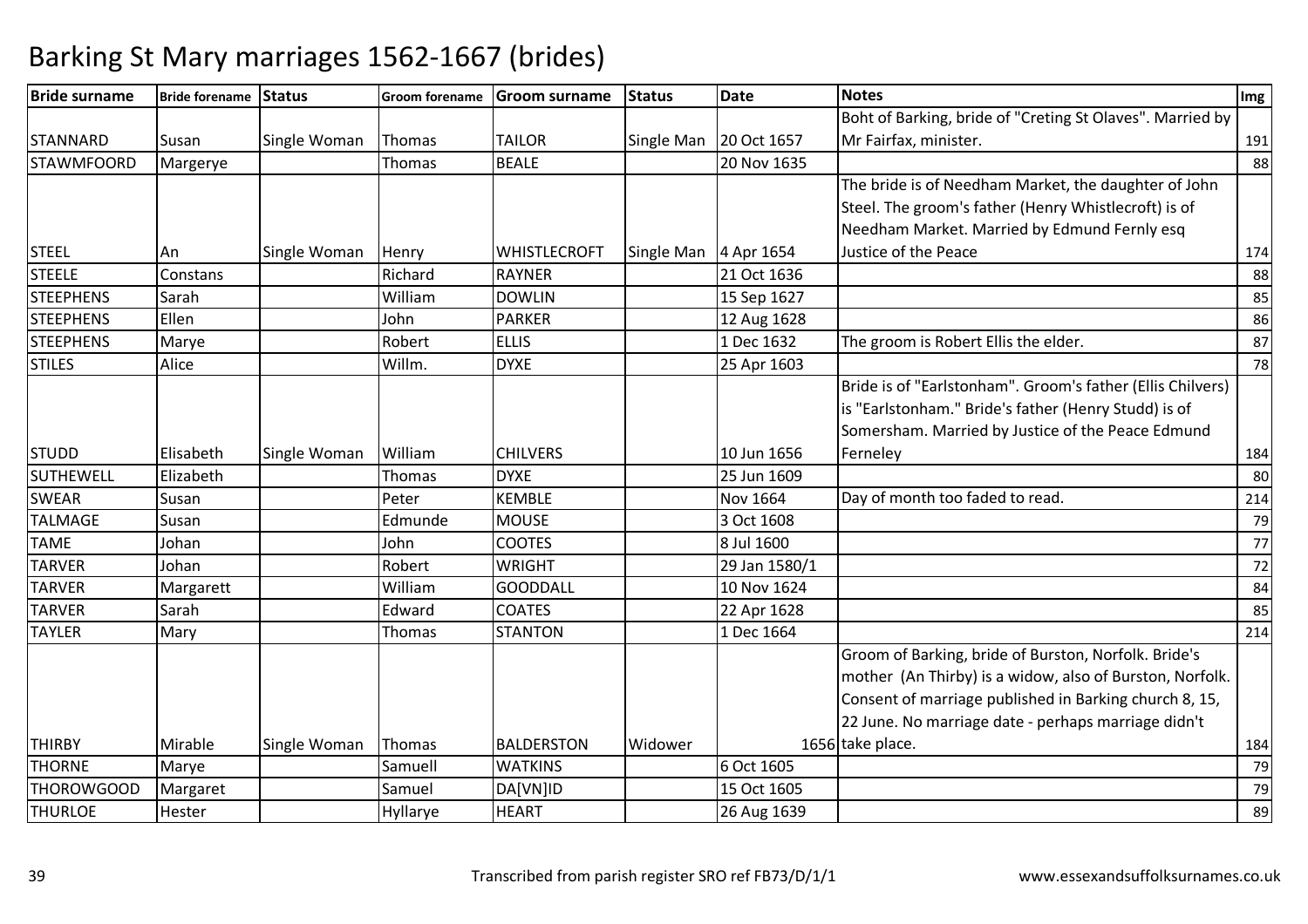| <b>Bride surname</b> | Bride forename Status |              | <b>Groom forename</b> | <b>Groom surname</b> | <b>Status</b> | <b>Date</b>  | <b>Notes</b>                                                                                                                                                                                                            | Img |
|----------------------|-----------------------|--------------|-----------------------|----------------------|---------------|--------------|-------------------------------------------------------------------------------------------------------------------------------------------------------------------------------------------------------------------------|-----|
| <b>TILLET</b>        | Marye                 |              | Andrewe               | <b>GLOZIER</b>       |               | 22 Oct 1635  | Entry faded.                                                                                                                                                                                                            | 88  |
| TILLETT              | Margarett             |              | Francis               | <b>PLUMMER</b>       |               | 2 Feb 1636/7 |                                                                                                                                                                                                                         | 88  |
| <b>TILLETT</b>       | Phillip               |              | John                  | LYDDYE               |               | 24 Oct 1639  |                                                                                                                                                                                                                         | 89  |
| <b>TRUE</b>          | Elizabeth             |              | Robert                | <b>COOTES</b>        |               | 5 Feb 1564/5 |                                                                                                                                                                                                                         | 70  |
| <b>TRUE</b>          | Susan                 |              | Hughe                 | <b>ROWLINGE</b>      |               | 26 Jun 1609  |                                                                                                                                                                                                                         | 80  |
| <b>TRUE</b>          | Marye                 |              | Edmund                | <b>WHYTINGE</b>      |               | 6 Oct 1640   |                                                                                                                                                                                                                         | 157 |
| <b>TRUE</b>          | Elizabeth             |              | William               | <b>SILVESTER</b>     |               | 3 Feb 1642/3 |                                                                                                                                                                                                                         | 158 |
|                      |                       |              |                       |                      |               |              | Both of Coddenham. Groom's father (Nicholas<br>Jackaman) is of Onehouse. Bride's father (Henry Trew) is<br>of "Nedham", deceased. Married by Francis Theobald,<br>Justice of the Peace. Bride's surname spelt both True |     |
| <b>TRUE</b>          | Sarah                 |              | Ambrose               | <b>JACKAMAN</b>      |               | 31 Dec 1657  | and Trew in the same entry.                                                                                                                                                                                             | 191 |
| <b>TRWE</b>          | Marye                 |              | Willm.                | <b>MILLER</b>        |               | 5 Oct 1606   |                                                                                                                                                                                                                         | 79  |
| <b>TURNER</b>        | Alice                 |              | Willm.                | <b>CRAMPTON</b>      |               | 19 Sep 1568  |                                                                                                                                                                                                                         | 71  |
| <b>TURNER</b>        | Sarah                 |              | Robert                | <b>DAYNES</b>        |               | 15 Dec 1625  |                                                                                                                                                                                                                         | 84  |
| <b>TURNER</b>        | Eliz.                 |              | Josias                | <b>TRUE</b>          |               | 2 Feb 1635/6 |                                                                                                                                                                                                                         | 88  |
| UNDERWOOD            | Johan                 |              | Thomas                | SALMON               |               | 28 Sep 1598  |                                                                                                                                                                                                                         | 76  |
| <b>UPSON</b>         | Phoebe                |              | John                  | <b>FLOWER</b>        |               | 26 Jun 1638  |                                                                                                                                                                                                                         | 88  |
| <b>UPSON</b>         | Alice                 |              | Edmund                | <b>FARTHINGE</b>     |               | 18 Sep 1639  |                                                                                                                                                                                                                         | 89  |
| <b>USHER</b>         | Margaret              | Single Woman | Edward                | <b>PULFORD</b>       | Single Man    | 14 Apr 1656  | Both of Barking. Married by Francis Theobald, Justice of<br>the Peace.                                                                                                                                                  | 183 |
|                      |                       |              |                       |                      |               |              | Groom is of "Earle Soham", bride is of "Debbenham".<br>Bride's mother (An Vanyard) also of Debbenham.                                                                                                                   |     |
| <b>VANYARD</b>       | Susan                 |              | William               | <b>FOLKERD</b>       | Widower       | 15 Nov 1656  | Married by William Blomfeild, Justice of the Peace.                                                                                                                                                                     | 187 |
| <b>WADDESWOORTH</b>  | Eliz.                 |              | John                  | GREENELEAFE          |               | 23 Aug 1638  |                                                                                                                                                                                                                         | 88  |
| <b>WAGSTAFF</b>      | An                    |              | Ritcharde             | <b>HASELL</b>        |               | 8 Mar 1613/4 |                                                                                                                                                                                                                         | 81  |
| WALSINGHAME          | Margaret              |              | Henrye                | HIGHAME              |               | 22 Apr 1606  |                                                                                                                                                                                                                         | 79  |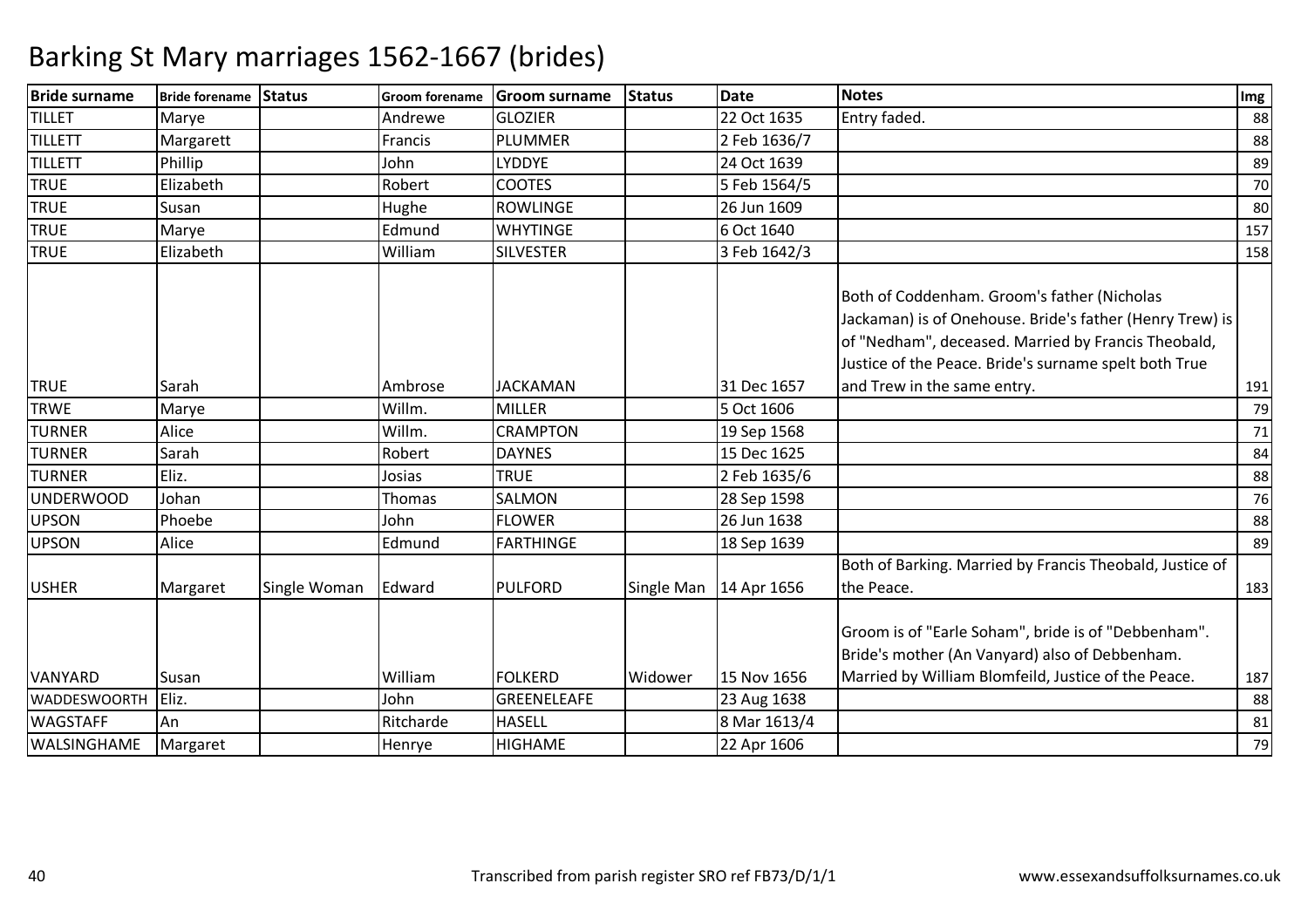| <b>Bride surname</b> | Bride forename Status |              | <b>Groom forename</b> | <b>Groom surname</b> | <b>Status</b>         | <b>Date</b>               | <b>Notes</b>                                                                                                                                                      | Img |
|----------------------|-----------------------|--------------|-----------------------|----------------------|-----------------------|---------------------------|-------------------------------------------------------------------------------------------------------------------------------------------------------------------|-----|
|                      |                       |              |                       |                      |                       |                           | Groom's father is William Ellis, a weaver. Bride's father                                                                                                         |     |
|                      |                       |              |                       |                      |                       |                           | is John Ward. Both parties' fathers are of Needham                                                                                                                |     |
|                      |                       |              |                       |                      |                       |                           | [Market]. Married by Edmund Fernly esq Justice of the                                                                                                             |     |
| <b>WARD</b>          | Sara                  |              | John                  | <b>ELLIS</b>         | Single Man 6 Jul 1654 |                           | Peace                                                                                                                                                             | 174 |
| WARDALL              | Johan                 |              | Willm.                | <b>BROWNE</b>        |                       | 4 Feb 1598/9              |                                                                                                                                                                   | 76  |
| <b>WARDE</b>         | Jone                  |              | John                  | <b>HUBBARD</b>       |                       | 20 Sep 1642               |                                                                                                                                                                   | 158 |
| <b>WARDE</b>         | Anne                  |              | John                  | <b>NEAVE</b>         |                       | 6 Oct 1594                |                                                                                                                                                                   | 76  |
| <b>WARDEN</b>        | Elizabeth             |              | John                  | <b>HUNT</b>          |                       | 7 Dec 1578                |                                                                                                                                                                   | 72  |
| <b>WARDEN</b>        | Anne                  | Widow        | John                  | <b>BUGGE</b>         |                       | 15 Jun 1584               | The groom is of "Barkinge hall".                                                                                                                                  | 73  |
| <b>WARDEN</b>        | Anne                  |              | John                  | <b>ROBERTES</b>      |                       | 18 Jul 1585               | The groom's surname is "Robertes als Griffin".                                                                                                                    | 74  |
| <b>WARDEN</b>        | Anne                  |              | John                  | <b>GRIFFIN</b>       |                       | 18 Jul 1585               | The groom's surname is "Robertes als Griffin".                                                                                                                    | 74  |
| <b>WARDEN</b>        | Marye                 |              | Willm.                | <b>DICKONSON</b>     |                       | 4 Feb 1588/9              |                                                                                                                                                                   | 75  |
| <b>WARDEN</b>        | Johan                 |              | John                  | <b>CHAPMAN</b>       |                       | 16 May 1592               |                                                                                                                                                                   | 75  |
| <b>WARDEN</b>        | Elizabeth             |              | William               | <b>AMBER</b>         |                       | 9 Dec 1645                |                                                                                                                                                                   | 159 |
|                      |                       |              |                       |                      |                       |                           | Both of "Nedham". Groom's father (Anthony Richerson)<br>is late of "Nedham", deceased. Bride's father (Peter<br>Warden) is of "Nedham." Married by Justice of the |     |
| <b>WARDEN</b>        | Anne                  | Single Woman | Thomas                | <b>RICHERSON</b>     |                       | Single Man   1 Feb 1654/5 | Peace Edmund Ferneley.                                                                                                                                            | 176 |
| <b>WARNER</b>        | Alice                 |              | John                  | <b>BUGG</b>          |                       | 20 May 1610               |                                                                                                                                                                   | 80  |
| <b>WATSON</b>        | Elizabeth             |              | Henrye                | <b>WHISTLECRAFT</b>  |                       | 13 May 1641               |                                                                                                                                                                   | 157 |
| <b>WATSON</b>        | Elizabeth             |              | John                  | <b>FARTHING</b>      |                       | 17 Jun 1646               |                                                                                                                                                                   | 159 |
| <b>WATSONE</b>       | Anne                  |              | Thomas                | <b>BETTES</b>        |                       | 5 Jul 1602                |                                                                                                                                                                   | 77  |
| <b>WATSONN</b>       | Elizab.               |              | Henrye                | <b>EVERETT</b>       |                       | 30 Jul 1639               |                                                                                                                                                                   | 89  |
| <b>WEBBER</b>        | Rose                  |              | John                  | <b>ATKINSONNE</b>    |                       | 22 Apr 1617               | The groom is of Framlingham.                                                                                                                                      | 82  |
| <b>WEDLOCK</b>       | Eden                  |              | Thomas                | <b>ANDERSON</b>      |                       | 4 Feb 1610/1              |                                                                                                                                                                   | 80  |
| <b>WEDLOCK</b>       | Marie                 |              | Ritchard              | <b>JACOB</b>         |                       | 26 May 1642               |                                                                                                                                                                   | 158 |
| <b>WEDLOCK</b>       | Judith                |              | John                  | [PB]AYNE             |                       | 8 Oct 1646                | First letter of groom's surname unclear.                                                                                                                          | 159 |
| <b>WEGANDE</b>       | Rose                  |              | John                  | <b>BYRRYE</b>        |                       | 2 May 1605                |                                                                                                                                                                   | 79  |
| <b>WEGANE</b>        | Agnes                 |              | Edm.                  | <b>ENGLAND</b>       |                       | 13 Jan 1599/00            |                                                                                                                                                                   | 77  |
|                      |                       |              |                       |                      |                       |                           | Groom of "Stowmarkett", bride of Barking. Married by                                                                                                              |     |
| <b>WELLES</b>        | Elisabeth             | Widow        | Ambrose               | <b>BRADLY</b>        | Widower               | 18 Jun 1655               | Justice of the Peace Edmund Ferneley                                                                                                                              | 179 |
| <b>WELTON</b>        | Susan                 |              | George                | <b>BALDRYE</b>       |                       | 15 Nov 1603               |                                                                                                                                                                   | 78  |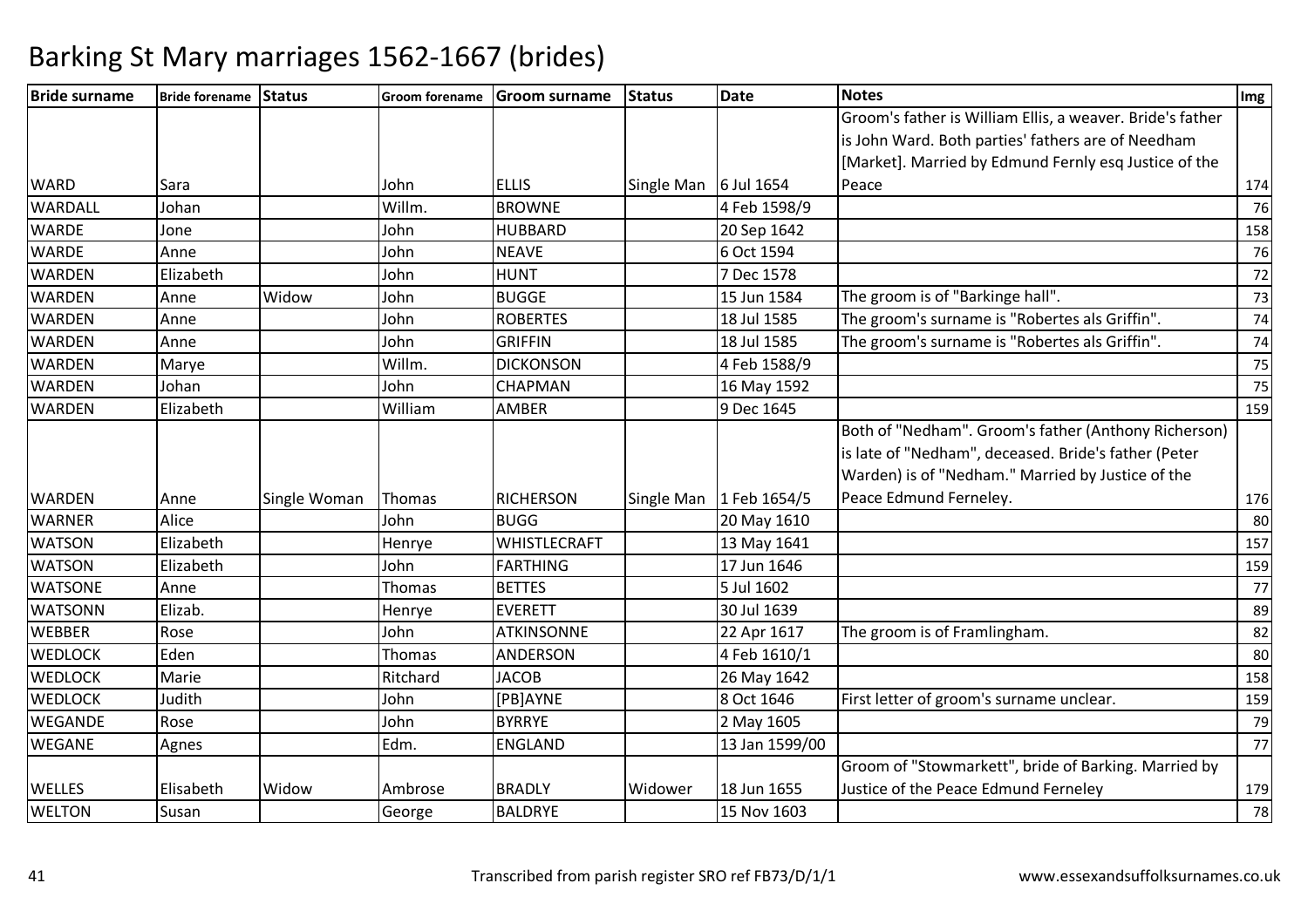| <b>Bride surname</b> | Bride forename Status |              | <b>Groom forename</b> | Groom surname    | Status     | <b>Date</b>   | <b>Notes</b>                                                                                                  | Img |
|----------------------|-----------------------|--------------|-----------------------|------------------|------------|---------------|---------------------------------------------------------------------------------------------------------------|-----|
| <b>WELTON</b>        | Elizabeth             |              | Robert                | <b>JANNINGES</b> |            | 9 Jul 1622    |                                                                                                               | 83  |
|                      |                       |              |                       |                  |            |               | Both of Nettlestead. Consent of marriage published at<br>Needham Market 23, 30 Apr, 7 May. No marriage date - |     |
| <b>WELTON</b>        | Mary                  | Single Woman | Thomas                | <b>PORTER</b>    | Single Man |               | 1656 perhaps marriage didn't take place.                                                                      | 184 |
| <b>WESONE</b>        | Elizabeth             |              | John                  | <b>BAGLYE</b>    |            | 24 Jun 1641   |                                                                                                               | 157 |
| <b>WESTON</b>        | Margarett             |              | Francis               | <b>WOODE</b>     |            | 24 Jun 1588   |                                                                                                               | 74  |
| <b>WESTON</b>        |                       |              | Sam.                  | <b>RICE</b>      |            | 26 Jan 1666/7 | The bride is "the Wid. [widow] Weston". Her forename<br>isn't in the entry.                                   | 214 |
| <b>WESTONE</b>       | Ann                   |              | Edward                | <b>MELLER</b>    |            | 4 Nov 1641    |                                                                                                               | 157 |
| WHAT[T_]A[S_]T       | Margerye              |              | Robert                | <b>FRISBYE</b>   |            | 21 Dec 1619   |                                                                                                               | 83  |
| <b>WHEELER</b>       | Jone                  |              | John                  | <b>GURLINGE</b>  |            | 24 Jun 1624   |                                                                                                               | 84  |
| <b>WHEELER</b>       | Christiane            |              | William               | <b>WATCHAM</b>   |            | 24 Jun 1635   |                                                                                                               | 88  |
| <b>WHISTELCROFTE</b> | Anne                  |              | Richard               | <b>ROBINSON</b>  |            | 5 Apr 1602    |                                                                                                               | 77  |
| <b>WHISTELCROFTE</b> | Alice                 | Widow        | Edward                | <b>HATCHE</b>    |            | 26 Apr 1602   |                                                                                                               | 77  |
| <b>WHISTELCROFTE</b> | Margarett             |              | Thomas                | <b>BETTES</b>    |            | 23 Jul 1609   |                                                                                                               | 80  |
| <b>WHITCAKE</b>      | Judith                |              | John                  | ALEXANDER        |            | 8 Nov 1636    |                                                                                                               | 88  |
| <b>WHITE</b>         | Elizabeth             |              | Jhon                  | <b>POSFORDE</b>  |            | 2 Oct 1570    |                                                                                                               | 71  |
|                      |                       |              |                       |                  |            |               | Both of Barking. Groom's father (William Balles)is<br>deceased. Married by Justice of the Peace Edmund        |     |
| <b>WHITECAKE</b>     | Elizabeth             | Single Woman | Thomas                | <b>BALLES</b>    |            | 7 Jun 1657    | Ferneley                                                                                                      | 192 |
| <b>WHITEMAN</b>      | Elizabeth             |              | Joseph                | <b>BIRD</b>      |            | 24 Apr 1666   |                                                                                                               | 214 |
| <b>WHITFYLDE</b>     | Anne                  |              | Willm.                | <b>COBB</b>      |            | 15 Jan 1564/5 |                                                                                                               | 70  |
| <b>WHITINGE</b>      | <b>Bredget</b>        |              | John                  | <b>PLUMMER</b>   |            | 12 Nov 1564   |                                                                                                               | 70  |
| <b>WHITINGE</b>      | Helene                |              | Robert                | <b>BUGGE</b>     |            | 16 Sep 1565   |                                                                                                               | 70  |
| <b>WHITINGE</b>      | Anne                  |              | Robert                | <b>GLOSIER</b>   |            | 16 May 1597   |                                                                                                               | 76  |
| <b>WHITLOCKE</b>     | Anne                  |              | John                  | <b>GERVAS</b>    |            | 1 Nov 1601    |                                                                                                               | 77  |
| <b>WIGGEN</b>        | Sara                  |              | Lambe                 | <b>LAMBERT</b>   |            | 12 Nov 1612   |                                                                                                               | 81  |
| <b>WIGGEN</b>        | Ann                   |              | Thomas                | <b>GOODDIN</b>   |            | 1 May 1626    |                                                                                                               | 85  |
| <b>WIGGEN</b>        | Marye                 |              | Edward                | <b>ELLIS</b>     |            | 25 Sep 1638   |                                                                                                               | 88  |
| <b>WINTER</b>        | Francis               |              | Samuell               | <b>COLEMAN</b>   |            | 14 Sep 1606   |                                                                                                               | 79  |
| <b>WITEMAN</b>       | Martha                |              | Thomas                | <b>INGOLSBYE</b> |            | 8 Jun 1620    |                                                                                                               | 83  |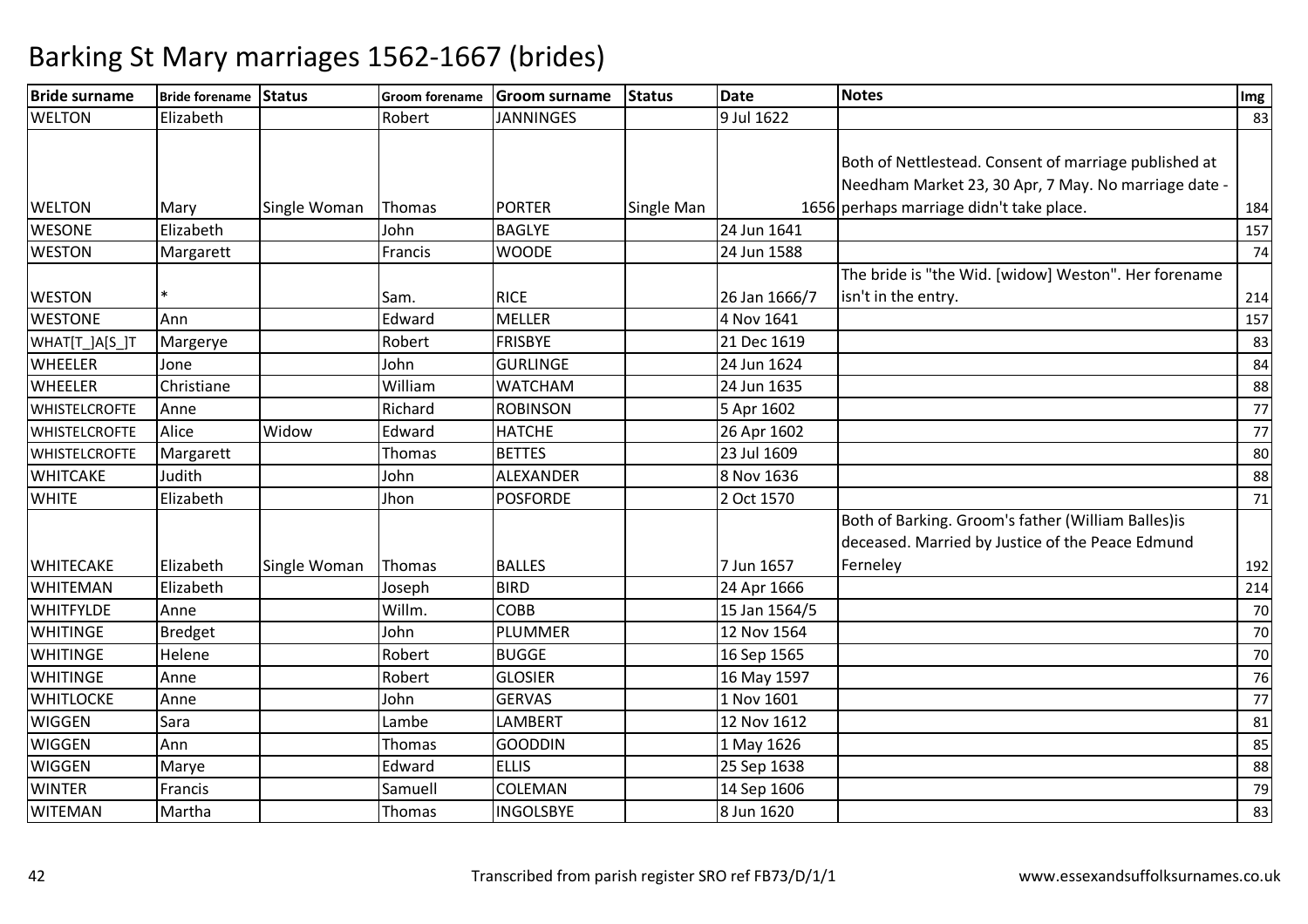| <b>Bride surname</b> | Bride forename Status |              | Groom forename | <b>Groom surname</b> | <b>Status</b> | <b>Date</b>   | <b>Notes</b>                                                                                                                                                                                                                      | Img |
|----------------------|-----------------------|--------------|----------------|----------------------|---------------|---------------|-----------------------------------------------------------------------------------------------------------------------------------------------------------------------------------------------------------------------------------|-----|
| <b>WITEMAN</b>       | Ann                   |              | Jonathan       | <b>JOURDAN</b>       |               | 27 Jan 1623/4 |                                                                                                                                                                                                                                   | 84  |
| <b>WITHERBYE</b>     | Johan                 |              | Robert         | <b>HAROLDE</b>       |               | 11 Jan 1563/4 |                                                                                                                                                                                                                                   | 70  |
| <b>WODWARD</b>       | Ann                   |              | John           | <b>HASSETT</b>       |               | 31 Mar 1646   |                                                                                                                                                                                                                                   | 159 |
| <b>WOLVERSTONE</b>   | Rose                  |              | John           | <b>NUN</b>           |               | 19 Oct 1564   |                                                                                                                                                                                                                                   | 70  |
| <b>WOOD</b>          | Marye                 |              | Nicolas        | <b>BRUNDISH</b>      |               | 18 Apr 1626   |                                                                                                                                                                                                                                   | 85  |
| <b>WOOD</b>          | Martha                |              | William        | <b>WOORTES</b>       |               | 17 Nov 1635   |                                                                                                                                                                                                                                   | 88  |
| <b>WOOD</b>          | Margarett             |              | John           | <b>BROWNE</b>        |               | 25 Sep 1638   |                                                                                                                                                                                                                                   | 88  |
| <b>WOOD</b>          | Mary                  |              | Thomas         | <b>KNAPP</b>         |               | 18 Oct 1648   |                                                                                                                                                                                                                                   | 159 |
| <b>WOOD</b>          | Sarah                 |              | Henry          | <b>HATCH</b>         |               | 2 Feb 1658/9  |                                                                                                                                                                                                                                   | 203 |
| <b>WOOD</b>          | Sarah                 |              | John           | COBBALD              |               | 6 Mar 1659/60 |                                                                                                                                                                                                                                   | 203 |
| <b>WOOD</b>          | Rose                  |              | James          | <b>ALLEN</b>         |               | 23 Oct 1660   |                                                                                                                                                                                                                                   | 203 |
| <b>WOOD</b>          | Mary                  |              | Robert         | <b>HOLYDAY</b>       |               | 7 Oct 1664    |                                                                                                                                                                                                                                   | 214 |
| <b>WOOD</b>          | Ann                   |              | George         | FRUAR                |               | 30 Mar 1624   |                                                                                                                                                                                                                                   | 84  |
| <b>WOODE</b>         | Marye                 |              | Nickus.        | <b>SCRUTTINGE</b>    |               | 25 Jun 1584   |                                                                                                                                                                                                                                   | 73  |
| <b>WOODWARD</b>      | Elisabeth             | Widow        | Thomas         | <b>ALLISON</b>       | Widower       | 1 Jul 1656    | Both of "Creting All Saints". Married by Justice of the<br>Peace Edmund Ferneley                                                                                                                                                  | 184 |
|                      |                       |              |                |                      |               |               | Bride's father (Simon Woody) is of Barking. Married by<br>Justice of the Peace Edmund Ferneley. The groom is the<br>'parrish register" - a registrar for the parish during the<br>Commonwealth period, when births, marriages and |     |
| <b>WOODY</b>         | Ann                   | Single Woman | James          | <b>ROE</b>           |               | 19 Apr 1655   | deaths were recorded separately from the church.                                                                                                                                                                                  | 179 |
| <b>WOODYE</b>        | Margaret              |              | Willm.         | FOELI[XP]            |               | 11 Oct 1568   | Last letter of surname unclear. Foelix or Foelip?                                                                                                                                                                                 | 71  |
| <b>WOODYE</b>        | Margaret              | Widow        | Edward         | <b>TARVER</b>        |               | 10 Dec 1593   |                                                                                                                                                                                                                                   | 75  |
| <b>WOODYE</b>        | Elizabeth             |              | George         | <b>ALDERDON</b>      |               | 23 May 1606   |                                                                                                                                                                                                                                   | 79  |
| <b>WOODYE</b>        | Marye                 |              | Roger          | <b>PICHARDE</b>      |               | 17 Apr 1609   |                                                                                                                                                                                                                                   | 80  |
| <b>WOOLWARD</b>      | Susan                 |              | Francis        | <b>WAYMAN</b>        |               | 3 Jun 1641    |                                                                                                                                                                                                                                   | 157 |
| <b>WREGHT</b>        | Alice                 |              | Robert         | <b>YONGES</b>        |               | 6 Oct 1577    |                                                                                                                                                                                                                                   | 72  |
| <b>WRIGHT</b>        | Margerye              |              | George         | <b>BOULTON</b>       |               | 23 Sep 1565   |                                                                                                                                                                                                                                   | 70  |
| <b>WRIGHT</b>        | Margaret              |              | Thomas         | <b>YONGES</b>        |               | 13 Jul 1567   |                                                                                                                                                                                                                                   | 70  |
| <b>WRIGHT</b>        | <b>Bridget</b>        |              | John           | <b>BAILY</b>         |               | 22 Dec 1652   |                                                                                                                                                                                                                                   | 160 |
| <b>WYLYE</b>         | Grace                 |              | Robert         | <b>ROE</b>           |               | 22 Jan 1645/6 |                                                                                                                                                                                                                                   | 159 |